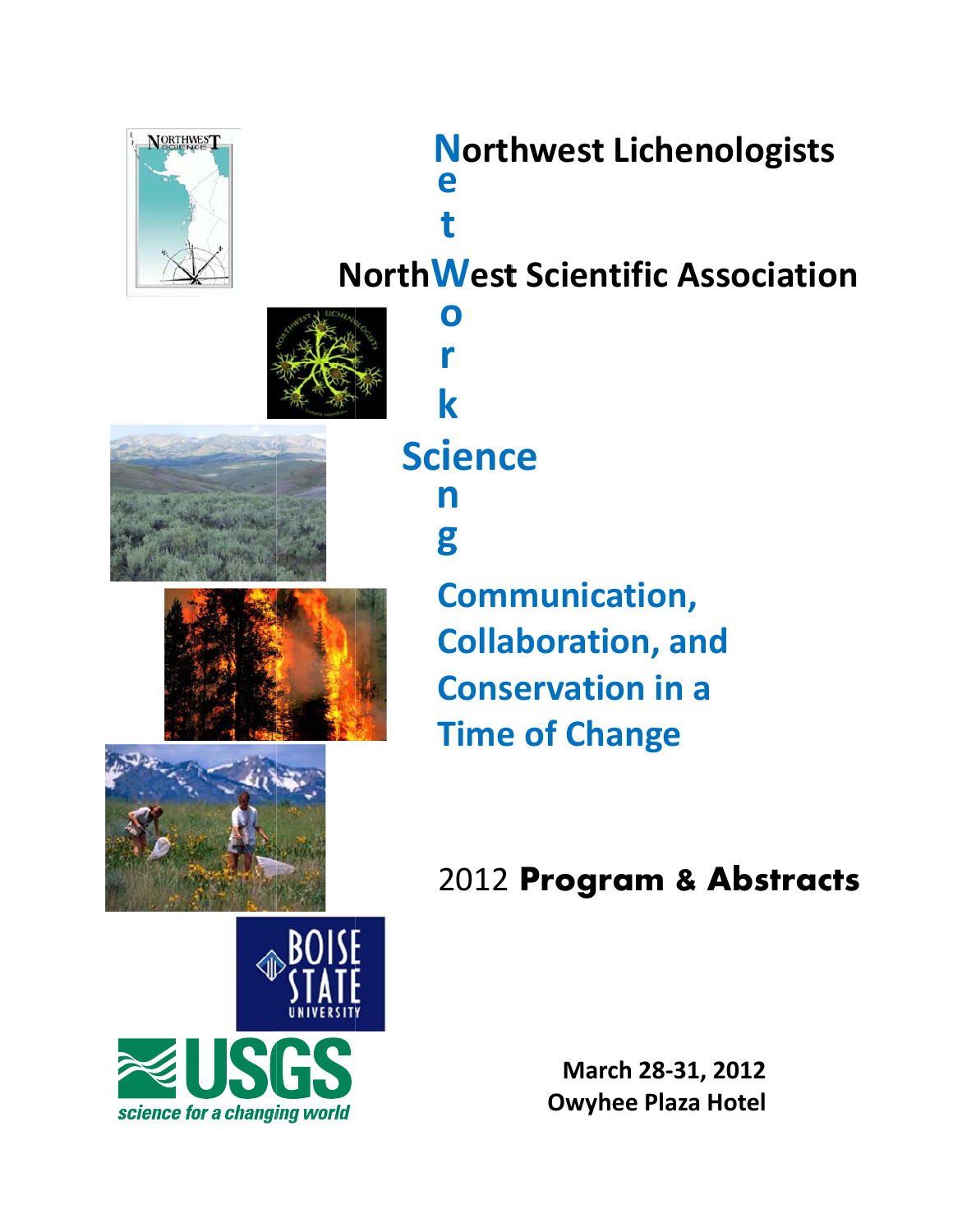# **Table of Contents**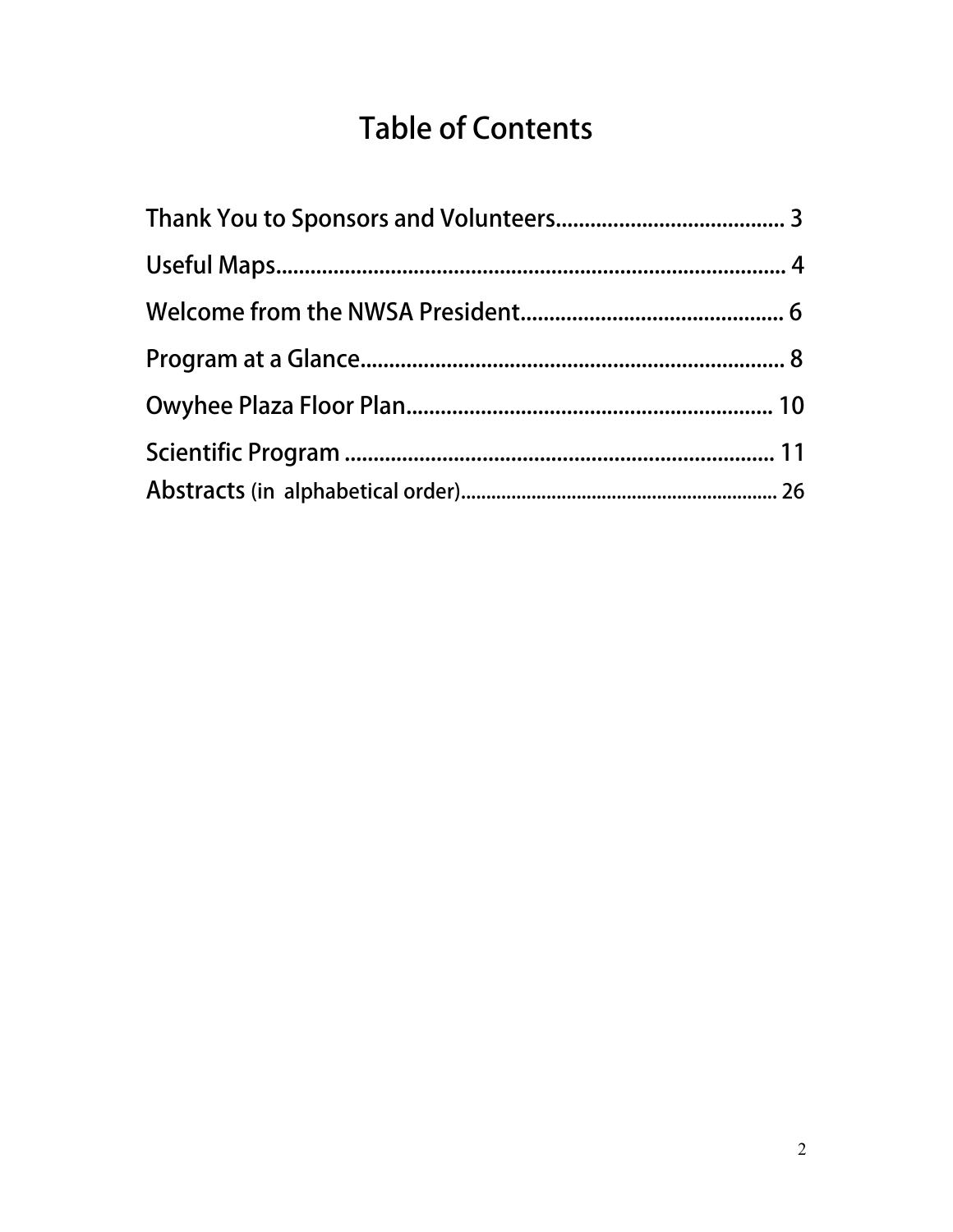# Thank You!!

This event would not have been possible without the generous support of our sponsors, planners, and volunteers.

Thank you to the following for their support:

### **Sponsors**

Boise State University College of Arts and Sciences U.S.G.S. Forest and Rangeland Ecosystem Science Center Boise State University Department of Biological Sciences Raptor Research Center, Boise State University Weyerhauser Corporation

### Supporting Donors

Idaho Department of Fish and Game Bureau of Land Management

### Local Planning Committee

Julie Heath, Boise State University Sean Finn, Great Northern LCC Bruce Ackerman, Idaho Department of Fish and Game Roger Rosentreter, Bureau of Land Management

### NWSA Program Committee

Patrick Pringle, Centralia College Lana D'Souza, Northwest Scientific Association Heather Root, Bureau of Land Management Mark Harmon, Oregon State University Katerine Glew, University of Washington

### Symposia Organizers

Steve Hanser, U.S.G.S. Doug Shinneman, U. S. G. S. Sean Finn, Great Northern LCC Deniz Aygen, Idaho Department of Fish and Game

### **Volunteers**

Allie Anderson Neil Paparoki Casey Lott Heidi Ware Jay Carlisle Erika Akin John Villella RL Rowland Alan Yeakley Al Dufty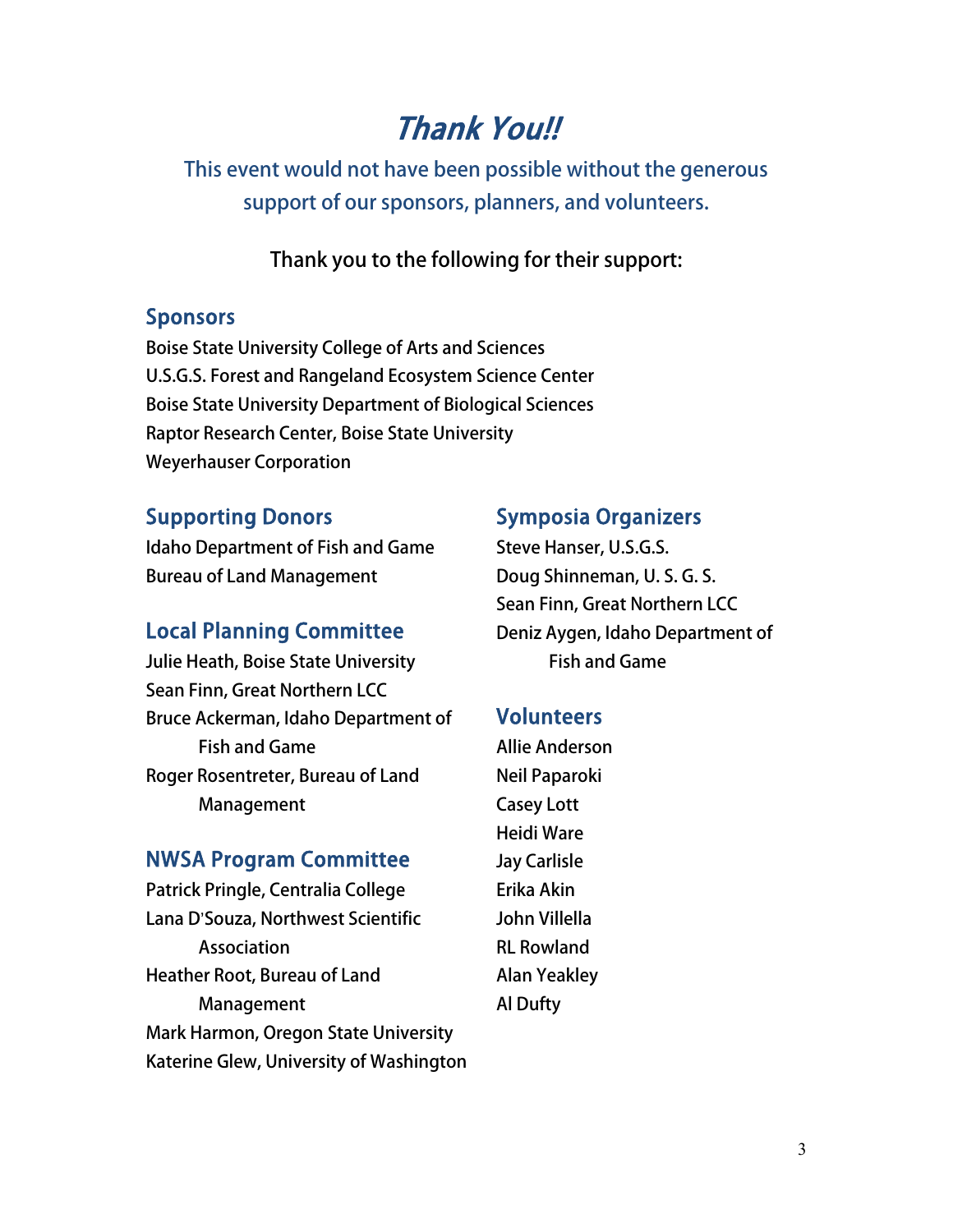

- 1. Owyhee Plaza Hotel
- 2. Goldys Breakfast Bistro (Breakfast and Lunch)
- 3. Bitter Creek Alehouse
- 4. Table Rock Brewery and Restaurant
- 5. Berryhill l & Co. Rest aurant
- 6. Boise Art Museum, Historical Museum, Zoo
- 7. 13<sup>th</sup> Street/Hyde Park Business Area (more restaurants)
- 8. Boise State University
- 9. Tonys Pizza Teatro- Egyptian Theatre
- 10. La Vie En Rose (Breakfast and Lunch)
- 11. Anne Frank Human Rights Memorial (entrance to Boise Greenbelt)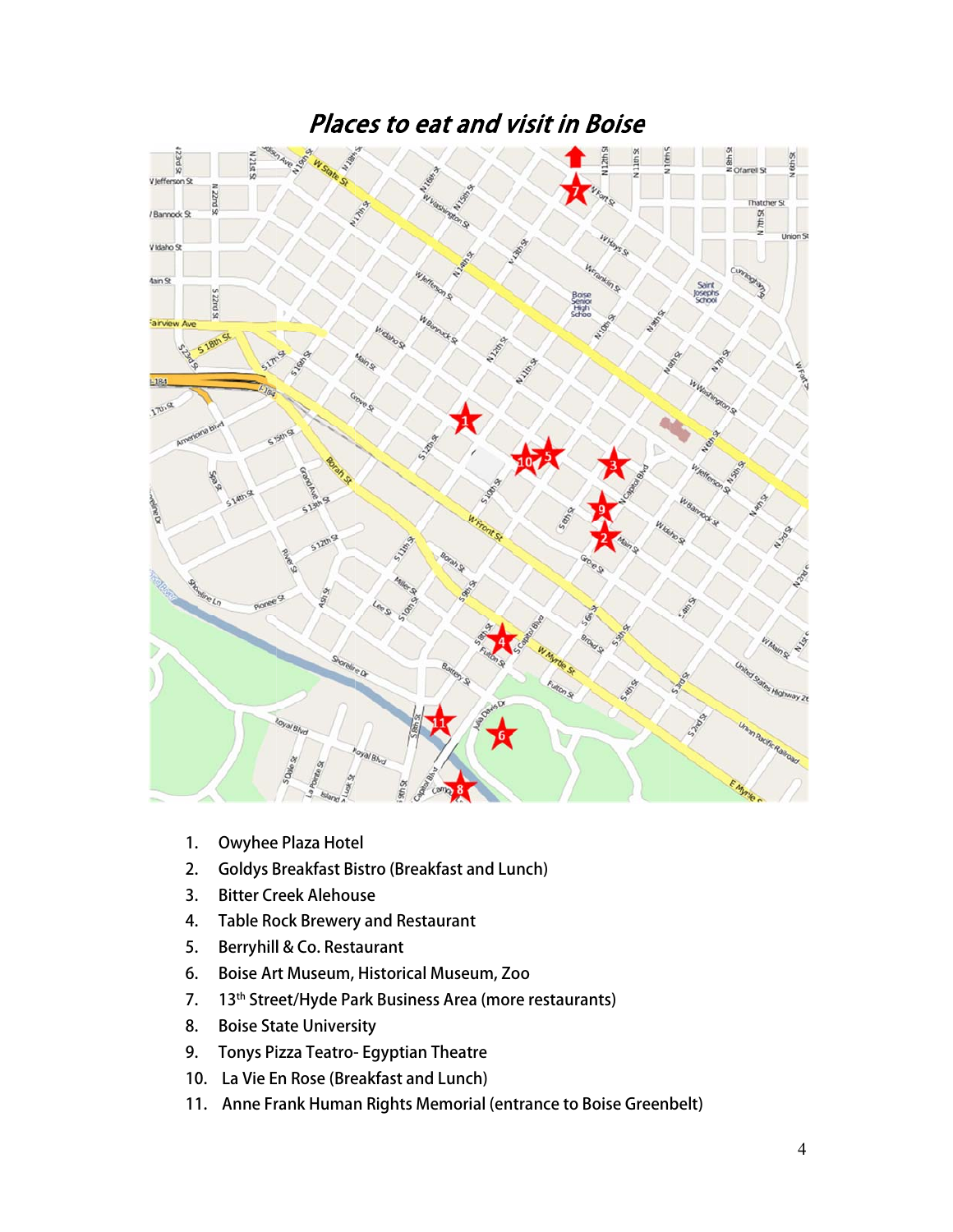# Getting to Boise State University (workshops)



Walking (path diagramed in black): Head east on Main, turn right (south) on 8th, follow  $8^\text{th}$  all the way through the Anne Frank memorial to the river, cross foot brid dge, follow l oop around to greenbelt, turn right (east) on greenbelt, take greenbelt past Morrison Center, Square, 3-st ory building g on right is Science. Doors on south side of building will be unlocked.

Driving: Head east on Main, turn right on 9th, after crossing river turn left on University, Park in the Brady Garage. Note sta all number a nd pay at m achines in the stairwell. Walk north to the Science building. Do oors on sout h side of building will be unlocked.

Workshops will be held in 248 Science building (second floor).

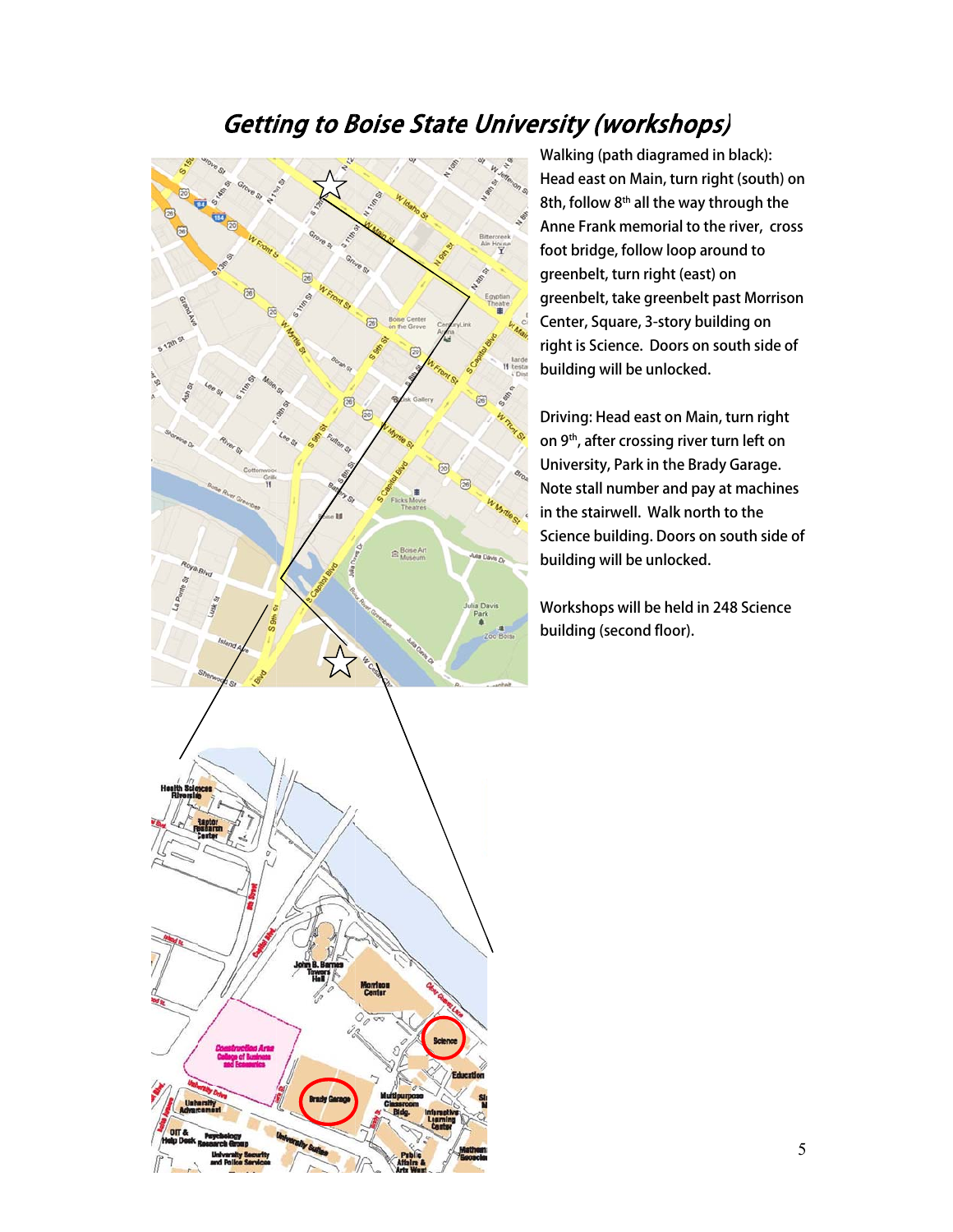# WELCOME FROM THE PRESIDENT Northwest Scientific Association

promoting scientific research and disseminating scientific knowledge since 1923 http://www.northwestscience.org/

Welcome to the 83<sup>rd</sup> Annual Meeting of the Northwest Scientific Association (NWSA) and Northwest Lichenologists in Boise, Idaho. Thank you for supporting the association and Pacific Northwest scientific community by attending the annual meeting. This year's meeting reflects the breadth and diversity of scientific research in the Northwest. We have several exciting technical sessions, informative workshops on sagebrush identification and lichens, and innovative symposia including: *Drivers of dynamic fire regimes: past, present* and future, Citizen science, outreach, volunteerism, and education, Geo-Integration: Making sense of the overload of spatial data, portals, and analysis tools, and Sagebrush ecosystems: linking biophysical drivers and species change across trophic levels.

Northwest Scientific Association has been dedicated to serving the scientific community of the northwestern United States and western Canada since 1923. An important part of our mission is to connect people involved in scientific investigations from local institutions and agencies to share their research findings at annual meetings. We also support funding for student research through a small grant competition. The journal, *Northwest* Science, disseminates scientific knowledge through a quarterly publication. NWSA gives honorary awards that recognize excellence and outstanding contributions toward our regional science and service. It is how we acknowledge our scientists, educators, and mentors for their time, effort, and leadership. Northwest Scientific Association is supported entirely by its members who volunteer their time.

Please join us in thanking all those that have served on this year's NWSA Board: Alan Yeakley, Portland State University; Andrea Pipp, Atkins North America, Inc.; Andrea Woodward, USGS Forest and Rangeland Ecosystem Science Center; Bax Barton, University of Washington; Doug Call, Washington State University; Eva Dettweiler-Robinson, University of New Mexico; Heather Root, Bureau of Land Management; Jeffrey Duda, US Geological Survey; Judy Harpel, University of British Columbia; John Villella, Siskiyou BioSurvey; Julie Heath, Boise State University; Katherine Glew, University of Washington; Nancy Grunewald, Washington State University Press; Lana D'Souza, ; Mark Harmon, Oregon State University; Pat Pringle, Centralia College; Robin Lesher, University of Washington; and Trudy A. Kavanagh, University of British Columbia, Okanagan. We will be adding new members to the board for the 2012-13 academic year.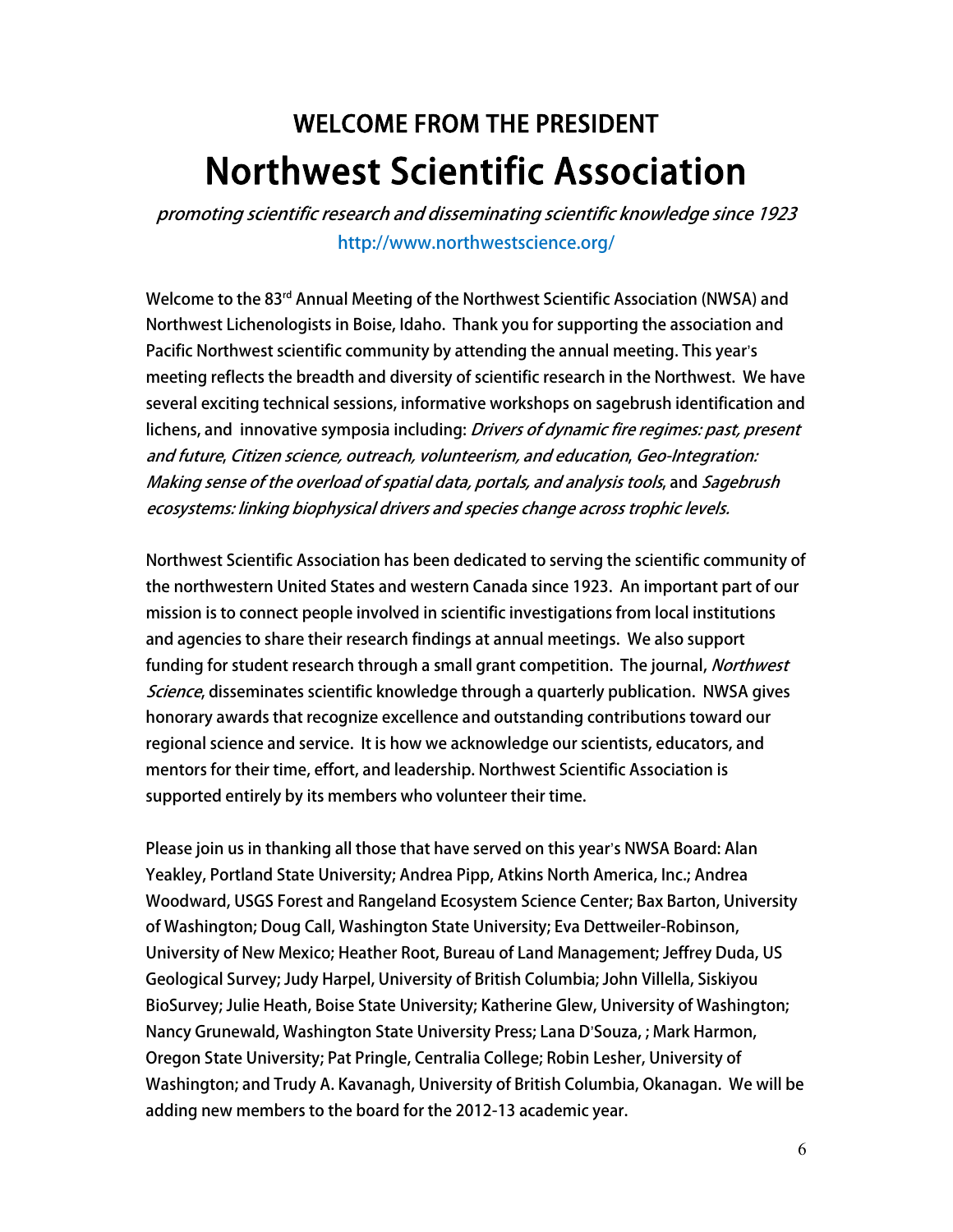In addition, we thank the NWSA Officers, Editors and members of the NWSA's Program, Awards, Student Grants, Nominating, and Membership committees for their extraordinary work in making NWSA a successful association. If you are not already a member of NWSA, I encourage you to consider joining. We welcome anyone interested in science in the Pacific Northwest, and a diversity of members makes for a stronger association. The NWSA Board is another way to show your support. The above committees and board positions are open to all members of NWSA. If this (or other volunteer opportunities) interests you, contact any member of the current board to find out how to become actively involved in the association.

Our journal, *Northwest Science*, can currently be viewed on-line at the BioOne web site, thanks to our current editor, Jeffrey Duda. This website is a nonprofit publishing collective and is found at: http://www.bioone.org/loi/nwsc. Northwest Science is web searchable journal from anywhere in the world, since January 2007. If you are interested in earlier versions of the journal, view:

http://www.vetmed.wsu.edu/org\_nws/Journal%20reprints.htm. More than 17,000 abstracts and 5,000 full-text articles have been accessed since we have gone online! So there are even better reasons now to publish your work in Northwest Science!

Our new web site, http://www.northwestscience.org/ was developed with the help of Jeffrey Duda and Lana D'Souza. This will make navigating through our association easy for you to do on-line. You can even sign up for membership on the website.

This meeting promises to be an exciting arena for you to connect with other researchers. Our meetings also provide students an opportunity to meet with other researchers and professionals to share their research. I hope you enjoy your time while attending the annual meeting with the other participants, old friends and making new acquaintances.

Sincerely, Katherine Glew, President Northwest Scientific Association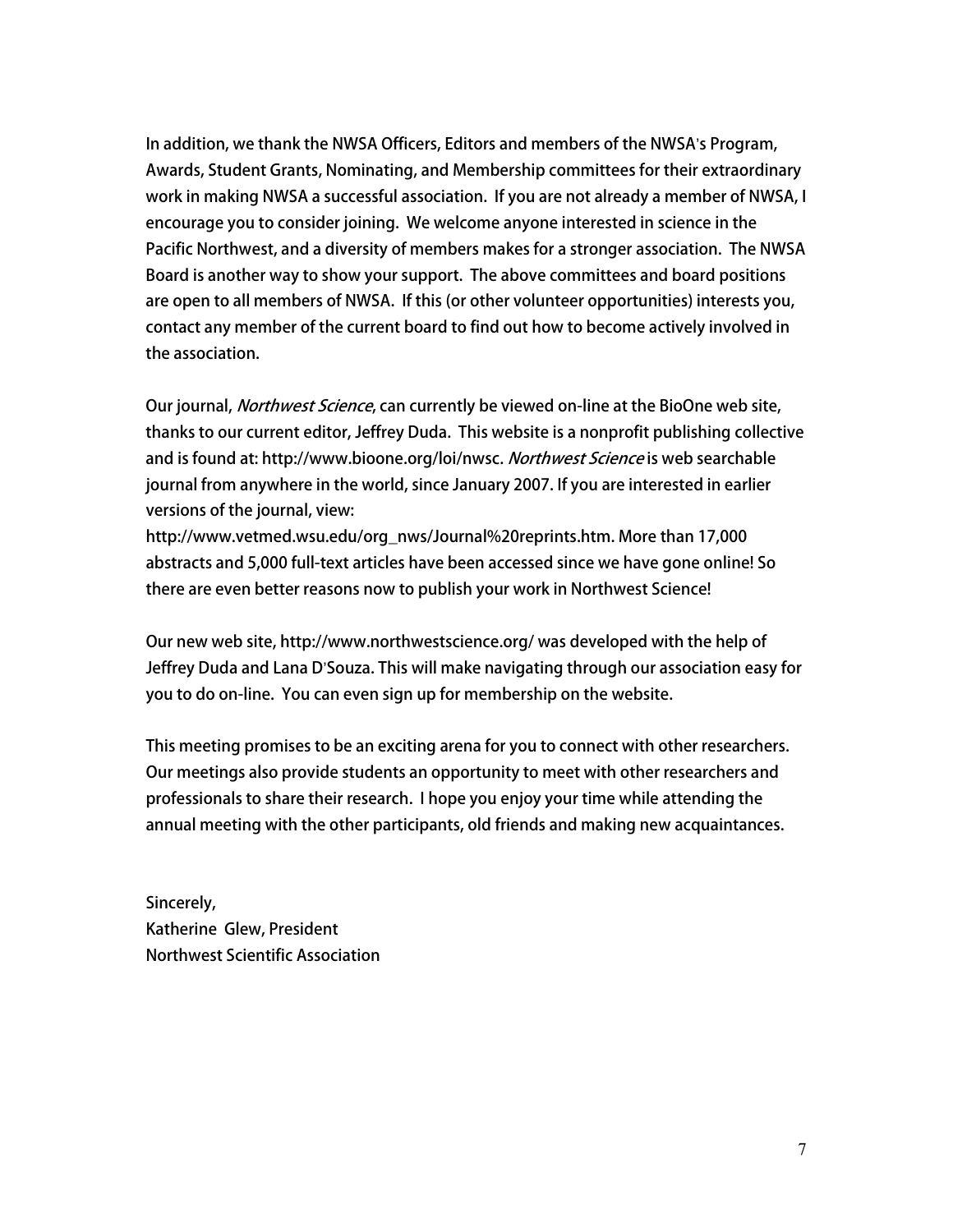# Program at a Glance

### Wednesday, March 28

1:00- 8:00 pm Registration table open. Owyhee Plaza Hotel lobby 2:00- 4:00 pm Workshop. Sagebrush identification. (Boise State University, Science 248) 6:00- 8:30 pm Evening Social. Owyhee Plaza Hotel, Hors d'oeuvres and no-host bar

### Thursday, March 29

8:00 am- 6:00 pm Registration table open. Owyhee Plaza Hotel Lobby

- 8:30- 8:45 am Welcome. Patrick Pringle. Owyhee Ballroom
- 8:45-10:00 am Plenary Speaker. J. Michael Scott: Conservation reliant species: Our new relationship with nature. Owyhee Ballroom
- 10:00- 10:20 am Break
- 10:20am- 12:00 pm Contributed Papers: Lichens and Bryophytes . Rainer Room
- 10:20am- 12:00 pm Contributed Papers: Geosciences. Regency Room
- 12:00-1:30 pm Lunch (on your own)
- 1:30- 3:30 pm Contributed Papers: Forest and Rangeland Ecology. Rainer Room
- 1:30- 3:30 pm Symposium: Sagebrush ecosystems: linking biophysical drivers and

#### species change across trophic levels. Regency Room

- 3:30- 3:50 pm Break
- 3:50- 6:00 pm Poster Session. Ivory Room. Hors d'oeuvres and a no-host bar
- 6:00- 9:00 pm Banquet (guests invited). Michael Lucid: Harnessing the enthusiasm of citizen scientists to implement the multi-species baseline initiative. Owyhee Ballroom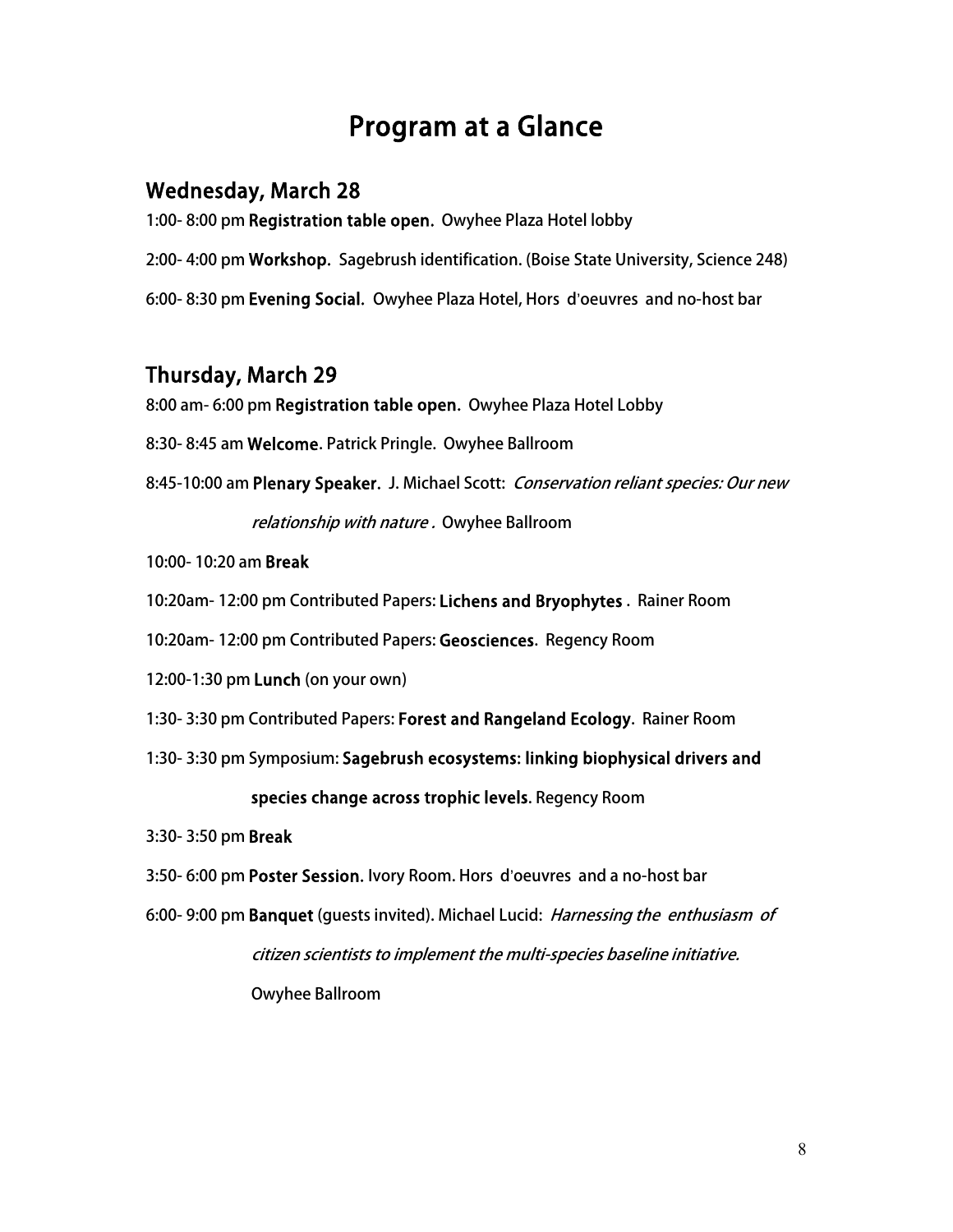## Friday, March 30

8:00-11:00 am **Registration table open.** Owyhee Hotel Lobby

- 8:00-10:00 am Contributed Papers. **Community Ecology**. Rainer Room
- 8:00-10:00 am Symposium. Citizen science: outreach, volunteerism, and education.

Reg gency Room

10:00-10:20 am **Break** 

- Regency Room<br>10:00-10:20 am **Break**<br>10:20 am-12 pm Contributed Papers**. Lichens and Bryophytes**, Rainer Room
- 10:20 am-12 pm Symposium. Drivers of dynamic fire regimes: past, present and future,

Regency Room

- 12:00-1:30 pm **NWSA Business lunch**. Owyhee Ballroom.
- 1:30-3:30 pm Symposium. Geo-Integration: Making sense of the overload of spatial

dat a, portals, and analys sis tools, O wyhee Ball room.

1:30-3:50 pm **Workshop.** Lichen and Bryophyte Soil Crust (Boise State Univ., Science 248)

3:30-3:50 pm **Break** 

3:50-5:10 pm Symposium. Geo-Integration: Making sense of the overload of spatial

#### data, portals, and analysis tools (continued). Regency Room

3:50-5:10 pm Contributed Papers. Animal Biology. Rainer Room

## Saturday, March 31 Field tr rips

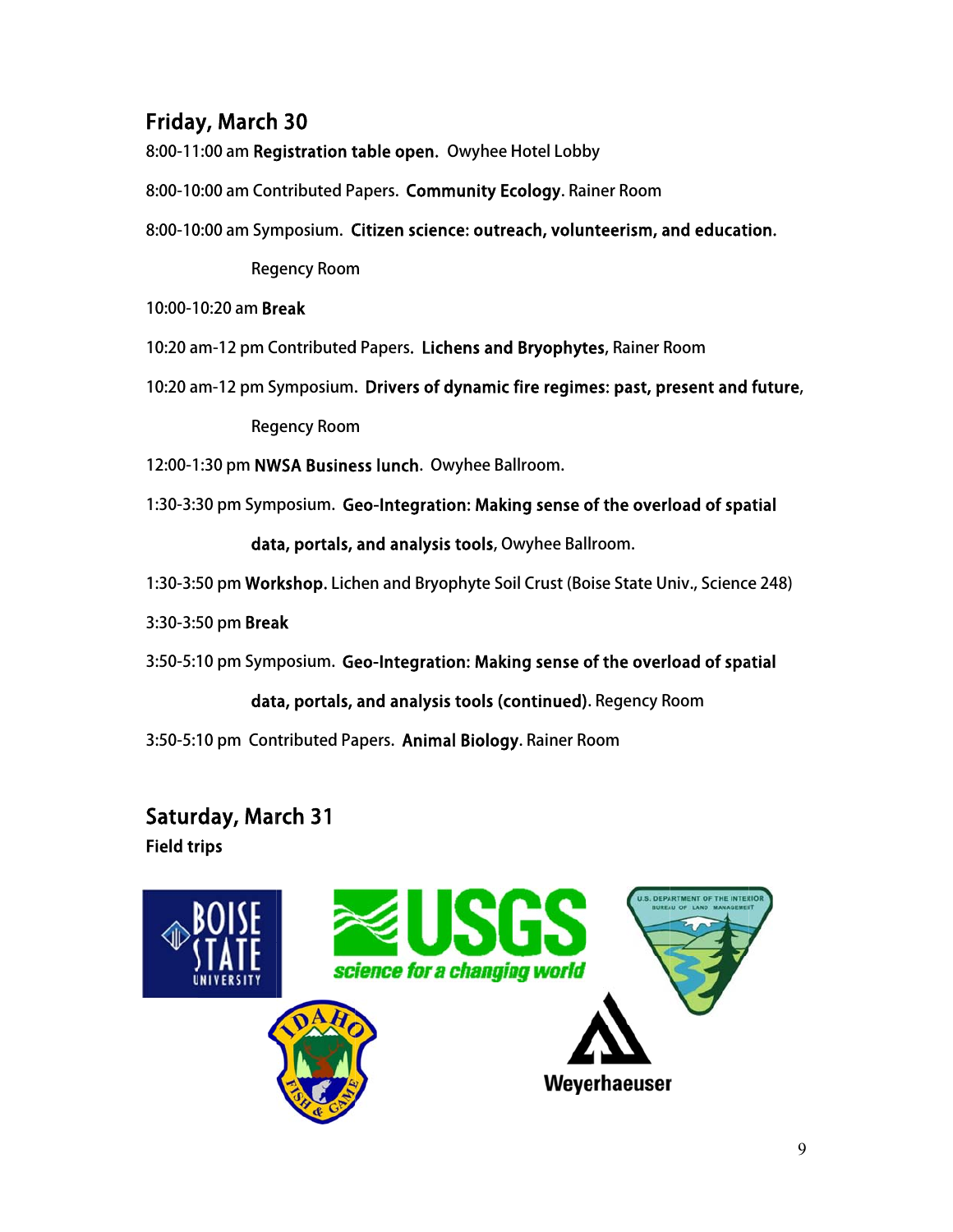



 $9/00$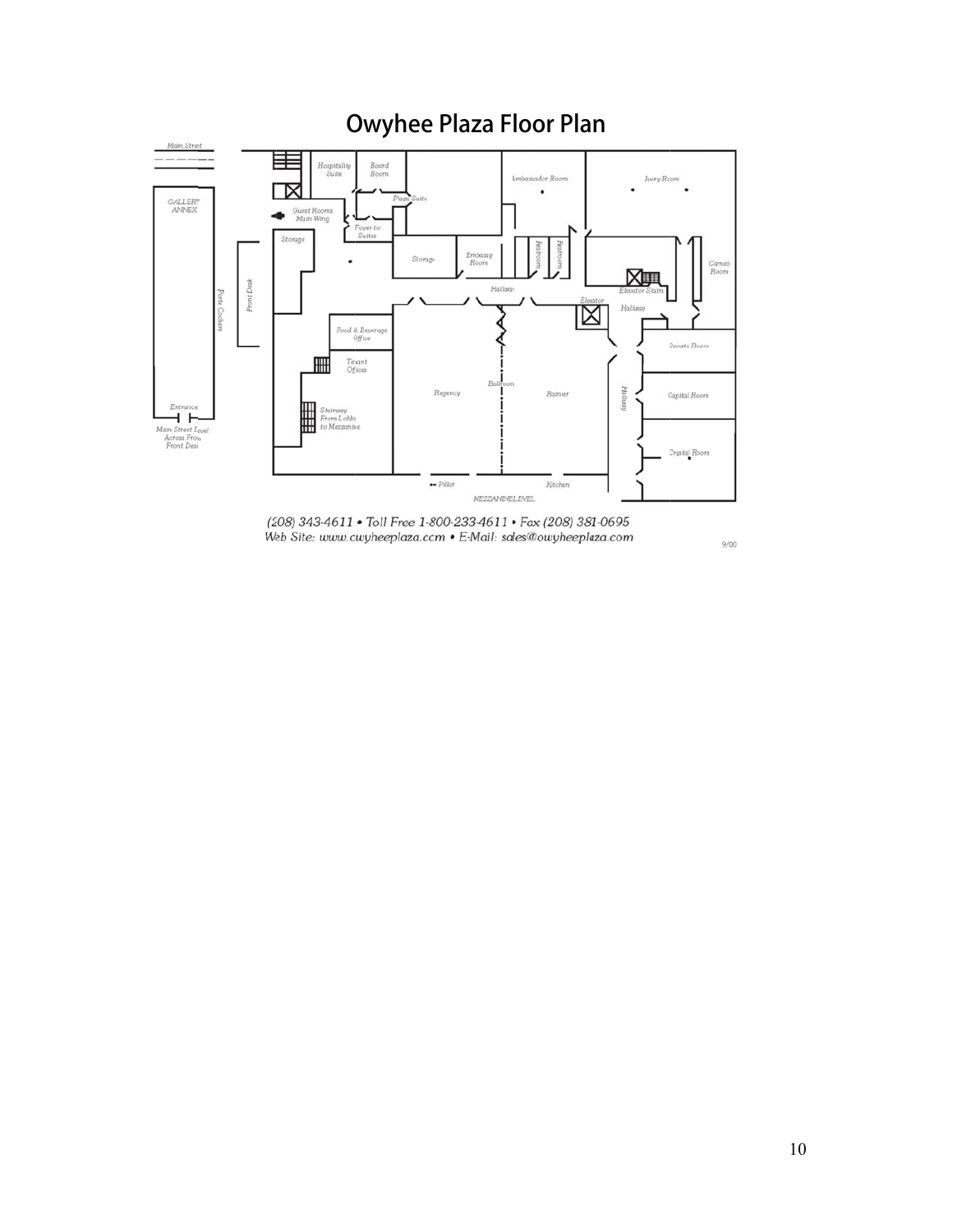# **Session schedule**

*Wednesday, March 28* 

### *Workshop: Sagebrush Identification and Ecology*

Time: 2:00-4:00 pm Room: Boise State University, Science Building Room 248 Moderator: Roger Rosentreter, State Office Botanist, BLM

Basic Sagebrush morphology and seasonal characteristics will be illustrated with specimens. Key morphological features for the common Sagebrush species and subspecies in Western North America will be illustrated by species. Black light chemistry of the woody sagebrush will be demonstrated. Identified samples of each species and subspecies will be available for review. Ecological preferences for each species and the general wildlife palatability will be discussed. This will be a hands on workshop.

6:00-8:30 pm **SOCIAL.** Ivory Room, Owyhee Plaza Hotel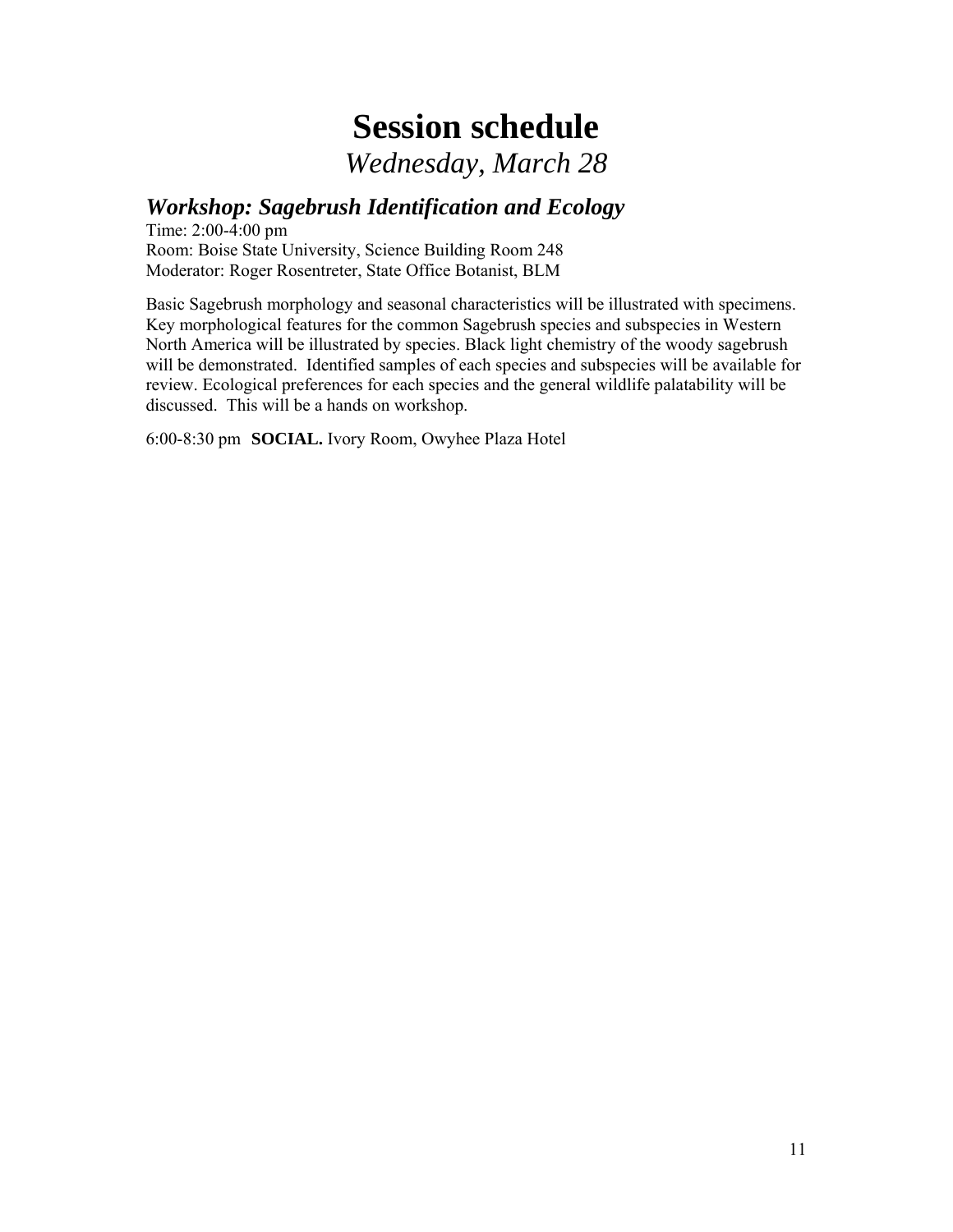# *Thursday, March 29*

#### *Plenary*

Time: 8:30-10:00 am Room: Owyhee Ballroom Moderator: Patrick Pringle

#### 8:30-8:45 WELCOME AND INTRODUCTION. **Patrick Pringle**, NWSA

#### 8:45-10:00 CONSERVATION-RELIANT SPECIES: OUR NEW RELATIONSHIP WITH NATURE. **J. Michael Scott**, University of Idaho, Moscow, Idaho.

Species threatened with extinction are the focus of mounting concern throughout the world. The number of endangered and threatened species in the United States has increased from 78 under the 1966 Endangered Species Preservation Act to more than 1300 today. When the Endangered Species Act was signed in 1973 there was an assumption that under the Act species at risk of extinction would be identified, threats document, needed management responses would be developed and implemented at conservation relevant scales, the species would respond with increased numbers, reproductive success and distributions, recovery goals would be reached and the species delisted no longer needing the special protections afforded it under the Endangered Species Act. Today we know that assumption to be false. Eighty four percent of federally listed species are conservation reliant. That is even after recovery goals have been reached that these conservation reliant species will continue to need species specific management interventions to sustain their numbers and distribution above recovery thresholds. Conservation reliant species are challenging the relevance of long held principals of wildlife managers and policy makers. We have a new relationship with nature. New ways to prioritize conservation actions, implement innovative management approaches and engage a broader spectrum of society are needed if the challenge of maintaining viable populations of conservation reliant species is to be met. Failure to meet these new wildlife management challenges do will leave us with hard choices as to which species to leave behind.

*Dr. J. Michael Scott has worked with the USFWS and USGS since 1974. He worked on endangered native forest birds in Hawaii (1974-84) and was leader of the Condor Research Center in California (1984-86). In 1986, he became leader of the Idaho Cooperative Fish and Wildlife Research Unit and Professor of Fish and Wildlife Resources at the University of Idaho in Moscow. He pioneered the Gap Analysis Program and served as leader of the National GAP program (1989-97), a major innovation in using GIS to protect important areas for wildlife species. This innovative project is ongoing. He retired in 2011, and is now Distinguished Professor Emeritus at U.I. Dr. Scott has authored and co-authored more than 200 journal articles, chapters, and monographs, and written or edited 9 books, on topics such as endangered species recovery; conservation-reliant species; avian population estimation; reserve identification, selection and design; and landscape approaches to conservation biology. Many have been published with his graduate students. Among his many accomplishments, Dr. Scott has received distinguished achievement awards from the Society for Conservation Biology, the American Ornithologists Union, and the U.S. Department of Interior. He is an elected fellow of the American Association for the Advancement of Science and the American Ornithologist's Union, and has been president of the Cooper Ornithological Society.* 

#### 10:00-10:20 **BREAK**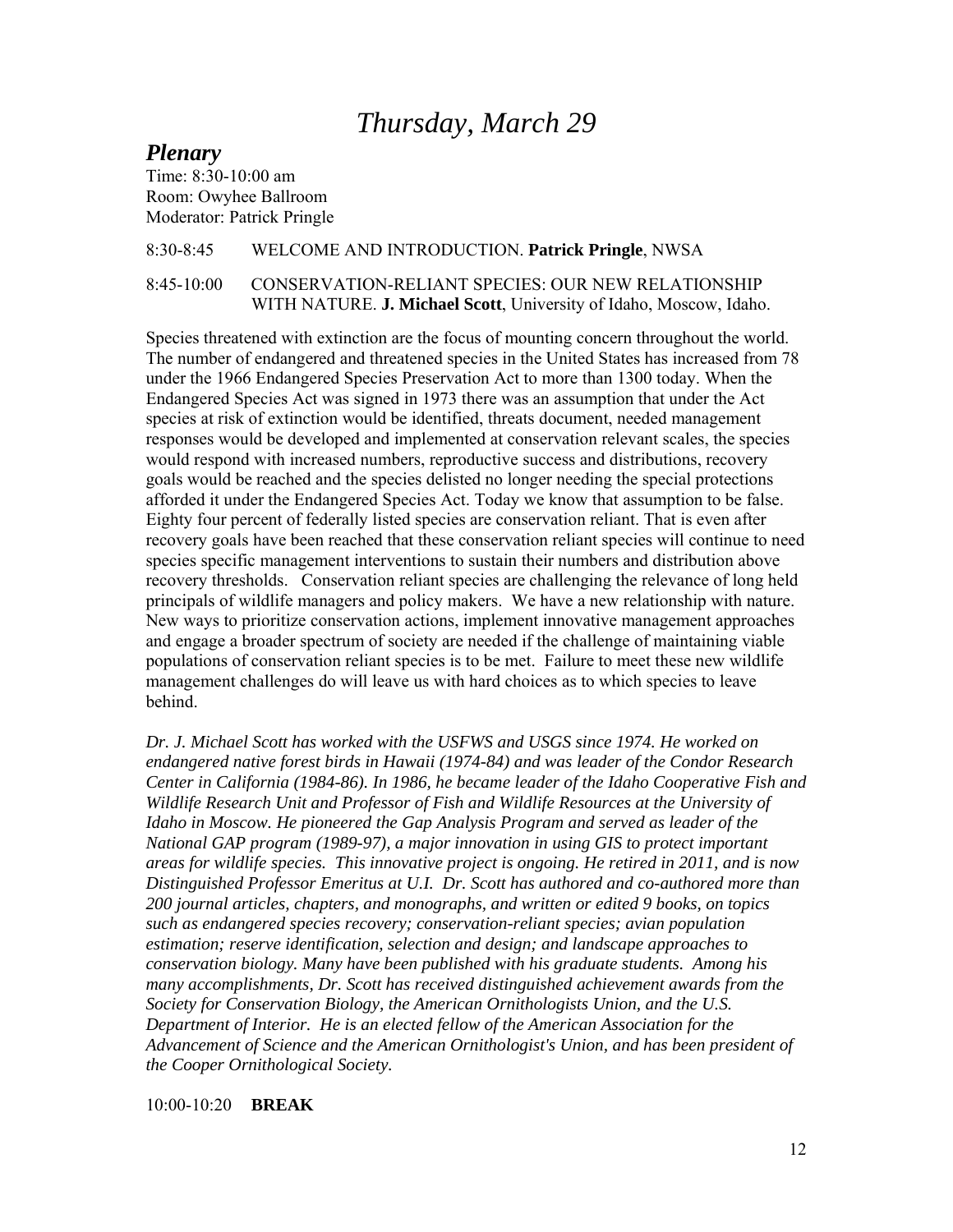# *Thursday, March 29 (cont.) Lichens and Bryophytes (Soil Crust Theme)*

Time: 10:20-12:00 Room: Rainer Room Moderator: Heather Root

- 10:20-10:40 SOIL CRUST LICHENS OF OREGON'S STEPPE. **Heather T. Root**, Bureau of Land Management, Bakersfield, CA; Bruce McCune, Oregon State University Corvallis, OR
- 10:40-11:00 LAND USE CHANGES HAVE ELIMINATED MUCH SUITABLE HABITAT FOR RARE BIOTIC SOIL CRUSTS IN OREGON. Heather T. Root and **Bruce McCune**, Oregon State University, Corvallis, OR
- 11:00-11:20 MAPPING LICHENS USING SATELLITE IMAGERY. **Peter R. Nelson**, Bruce McCune, Oregon State University, Corvallis, OR; Carl Roland, Denali National Park and Preserve, Denali Park, AK; Matthew J. Macander, ABR, Inc., Environmental Research & Services, Fairbanks, AK
- 11:20-11:40 USING EPIPHYTIC LICHENS AS EARLY INDICATORS OF WHITEBARK PINE STAND MORTALITY IN THE EASTERN CENTRAL CASCADES, WASHINGTON. **Katherine Fitch**, Central Washington University, Roslyn, WA
- 11:40-12:00 DISCUSSION

## *Geosciences*

Time: 10:20-12:00 Room: Regency Room Moderator: Patrick Pringle

- 10:20-10:40 HOLOCENE FIRE REGIMES OF THE PACIFIC NORTHWEST RECONSTRUCTED USING CHARCOAL ANALYSIS OF LAKE SEDIMENTS. **Megan K. Walsh**, Central Washington University, Ellensburg, WA; Jennifer R. Marlon, University of Wisconsin, Madison, WI
- 10:40-11:00 INVESTIGATIONS OF THE GHOST FOREST AT MOUNT HOOD, OREGON USING RADIOCARBON AND DENDROCHRONOLOGY—A TEACHER-RESEARCHER PARTNERSHIP. Chris Hedeen, Oregon City High School, Oregon City OR; **Patrick Pringle**, Centralia College, Centralia WA
- 11:00-11:20 PRELIMINARY STRATIGRAPHIC CONTEXT OF THE COYOTE CANYON MAMMOTH SITE. **George V. Last**, Pacific Northwest National Laboratory, Richland, WA; Bax R. Barton, University of Washington, Seattle, WA; Gary C. Kleinknecht, Kamiakin High School, Kennewick, WA
- 11:20-11:40 REASSESSMENT OF THE SILURIAN PROBLEMATICUM RUTGERSELLA AND ITS RELATIONSHIP WITH VENDOBIONTA. **Gregory J. Retallack**, University of Oregon, Eugene, Oregon
- 11:40-12:00 THE ROLES OF HUMANS AND CLIMATIC VARIATION ON THE FIRE AND VEGETATION HISTORY OF SUBALPINE MEADOWS - MOUNT RAINIER NATIONAL PARK (WASHINGTON). **Michael L Lukens**, Megan K. Walsh, Central Washington University, Ellensburg, WA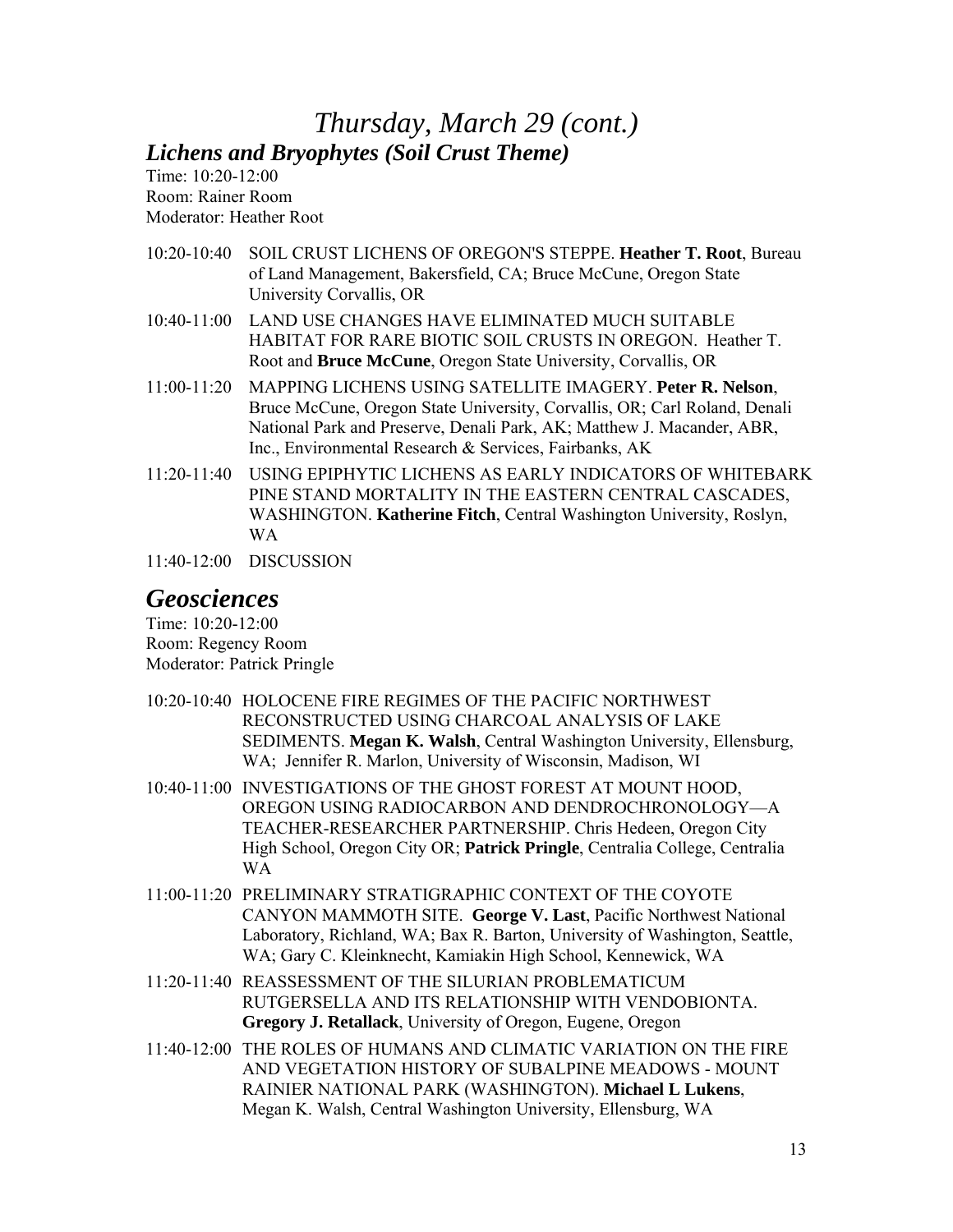12:00-1:30 **LUNCH** (on your own)

### *Forest and Rangeland Systems*

Time: 1:30-3:10 Room: Rainer Room Moderator: Alan Yeakley

- 1:30-1:50 ESTIMATING SHRUB COVER IN SEMI-ARID RANGELANDS USING LIDAR AND HYPERSPECTRAL DATA. **Lucas Spaete**, Nancy Glenn, Jessica Mitchell, Temuulen T Sankey, Idaho State University, Boise, ID; Stuart Hardegree, Agricultural Research Service, Boise, ID; Randy Lee, Idaho National Laboratory, Idaho Falls, ID
- 1:50-2:10 CREATING ECOLOGICALLY-BASED FOREST STAND BOUNDARIES USING REMOTE SENSING, THRESHOLD CLASSIFICATION, AND OBJECT-BASED IMAGE ANALYSIS **David R. Stephens**, Joint Base Lewis-McChord, Lacey, WA
- 2:10-2:30 RELATIONSHIPS BETWEEN INTENSIVE BIOMASS PRODUCTION AND BIODIVERSITY IN NORTH AMERICAN FORESTS- A LITERATURE REVIEW. **Jake Verschuyl**, NCASI, Anacortes, WA; Sam Riffell, Mississippi State University, Mississippi State, MS; Darren A. Miller, Weyerhaeuser NR Company, Columbus, MS; T. Bently Wigley, National Council for Air and Stream Improvement, Clemson, SC
- 2:30-2:50 THINNING EFFECTS ON NATURAL REGENERATION IN WESTERN OREGON DOUGLAS-FIR FORESTS**. Erich Kyle Dodson**, Julia I. Burton, and Klaus J. Puettmann, Oregon State University, Corvallis, OR,
- 2:50-3:10 WHAT IS… THE MATRIX? CONSERVATION IN MULTIPLE-USE FOREST ENVIRONMENTS OF THE 21ST CENTURY. **Mark E. Swanson**, Washington State University, Pullman, WA
- 3:10-3:30 CONIFER ENCROACHMENT IN PLANTATIONS AND ADJACENT GRASSLANDS OF NORTHERN URUGUAY. **Laura J. Six**, Robert E. Bilby, Weyerhaeuser Global Timberlands Technology, Federal Way, WA; Jonathan D. Bakker, University of Washington, Seattle, WA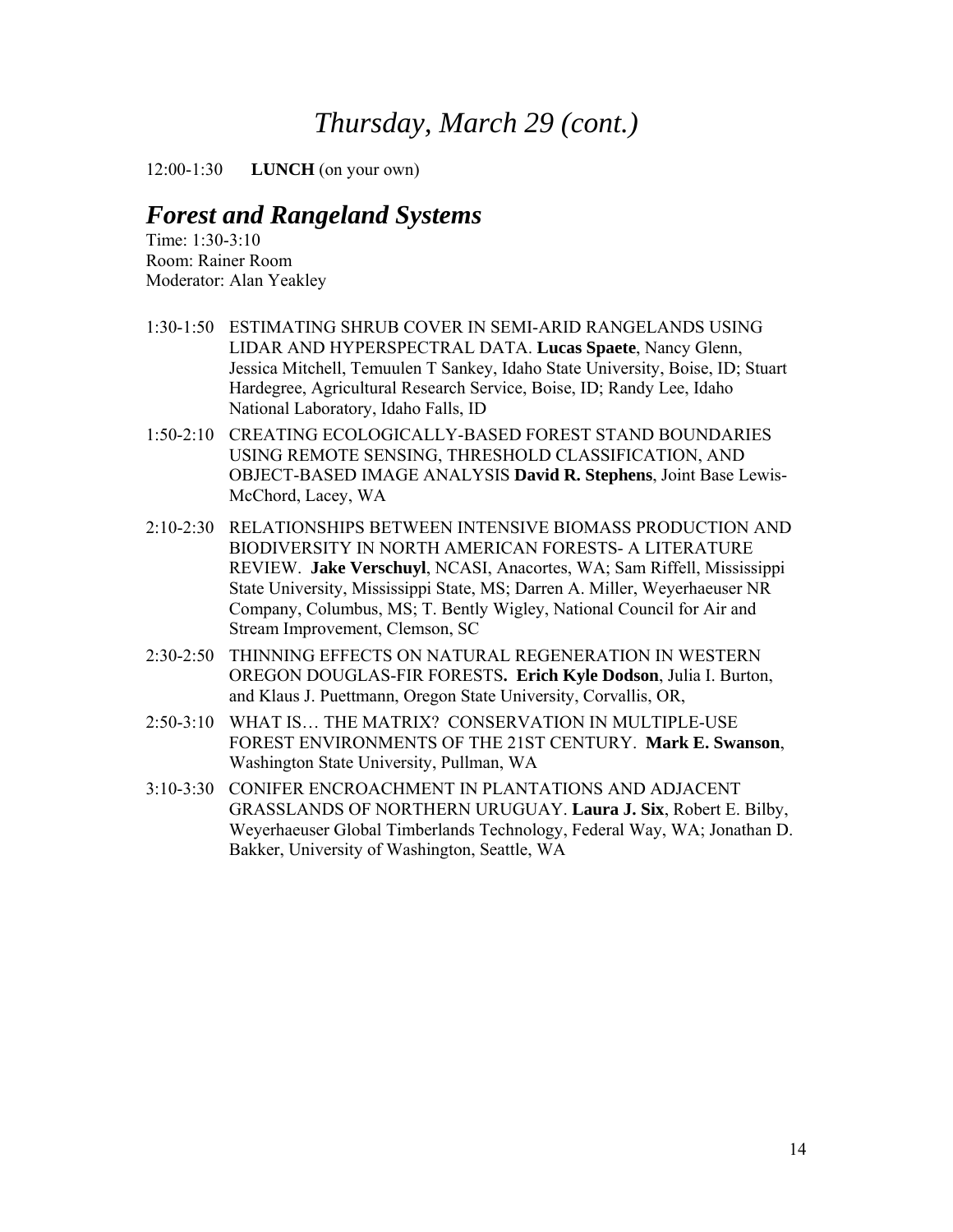# *Thursday, March 29 (cont.) Sagebrush ecosystems: linking biophysical drivers and species change across trophic levels*

Time: 1:30-3:10 Room: Regency Room

Moderator: Steve Hanser

A large portion of the Pacific NW landscape is upland that is sagebrush steppe, or sagebrush steppe that has been altered by fire and species change due to increase in exotic invaders or loss of native plants and animals. Conservation approaches have either tended to focus on rehabilitation of the biophysical structure of the habitat, such as soil stabilization, or have focused on populations of wildlife. There are considerable opportunities to consider how the unique species' attributes in this ecosystem relate to climate impacts and resistance and resilience. This symposium will promote cross-communication of researchers who focus on linkages of climate, soils, sagebrush and associated plants, insects, and priority wildlife species. The potential audience includes faculty and students interested in sagebrush landscapes, rangeland specialists, restorations, and wildlife specialists.

- 1:30-1:50 EFFECTS OF LONG-TERM EXPERIMENTAL CHANGES IN PRECIPITATION SEASONALITY ON COVER, ECOPHYSIOLOGY, FOLIAR CROWN PROPERTIES, AND CARBON POOLS IN BIG SAGEBRUSH. **Keith Reinhardt**, Idaho State University, Pocatello, ID; Matt J. Germino, U.S.G.S. Forest and Rangeland Ecosystem Science Center, Boise, ID
- 1:50-2:10 CHANGES IN SOIL AGGREGATE DYNAMICS AND CARBON STORAGE FOLLOWING 18 YEARS OF EXPERIMENTALLY INCREASED PRECIPITATION IN A COLD DESERT ECOSYSTEM. **Marie-Anne de Graaff**, Boise State University, Boise ID; Jess van der Veen, Matthew Germino U.S.G.S. Forest and Rangeland Ecosystem Science Center, Boise, ID; Jamie Hicks, Boise State University, Boise ID
- 2:10-2:30 EFFECTS ONF HERBIVORY ON THE GROWTH, REPRODUCTIONG, AND CARBON AND NITROGEN ECONOMY OF THE FOUNDATION SPECIES OF SAGEBRUSH STEPPE (Artemisia tridentata L., BIG SAGEBRUSH) DEPENDING ON CHANGING CLIMATE. **Masaru Takahashi**, Idaho State University, Pocatello, ID; Nancy Huntly, Utah State University, Logan, UT; Bruce Finney, Idaho State University, Pocatello, ID; Matthew Germino; U.S.G.S. Forest and Rangel and Ecosystem Science Center, Boise, ID
- 2:30-2:50 UNDERSTANDING THE TRADEOFF BETWEEN SAFETY AND FOOD QUALITY BY PYGMY RABBITS. **Jamie Utz**, Jennifer Forbey, Boise State University, Boise ID; Janet Rachlow, University of Idaho, Moscow ID; Lisa Shipley, Washington State University, Pullman, WA
- 2:50-3:10 THE INFLUENCE OF NON-NATIVE GRASSES AND JUNIPER ON THE SAGEBRUSH-ASSOCIATED BIRD COMMUNITY ALONG AN ELEVATION GRADIENT IN THE OWYHEE UPLANDS. **Steven E. Hanser**, Steven T. Knick, U.S.G.S. Forest and Rangeland Ecosystem Science Center, Boise, ID
- 3:10-3:30 THE IMPLICATIONS OF CLIMATE CHANGE TO THE ECOLOGY OF GREAT BASIN RATTLESNAKES ON THE EASTERN SNAKE RIVER PLAIN. Charles R. Peterson, Idaho State University, Pocatello, ID; Vincent A. Cobb, Middle Tennessee State University, Murfreesboro, TN; Christopher L. Jenkins, The Orianne Society, Clayton, GA.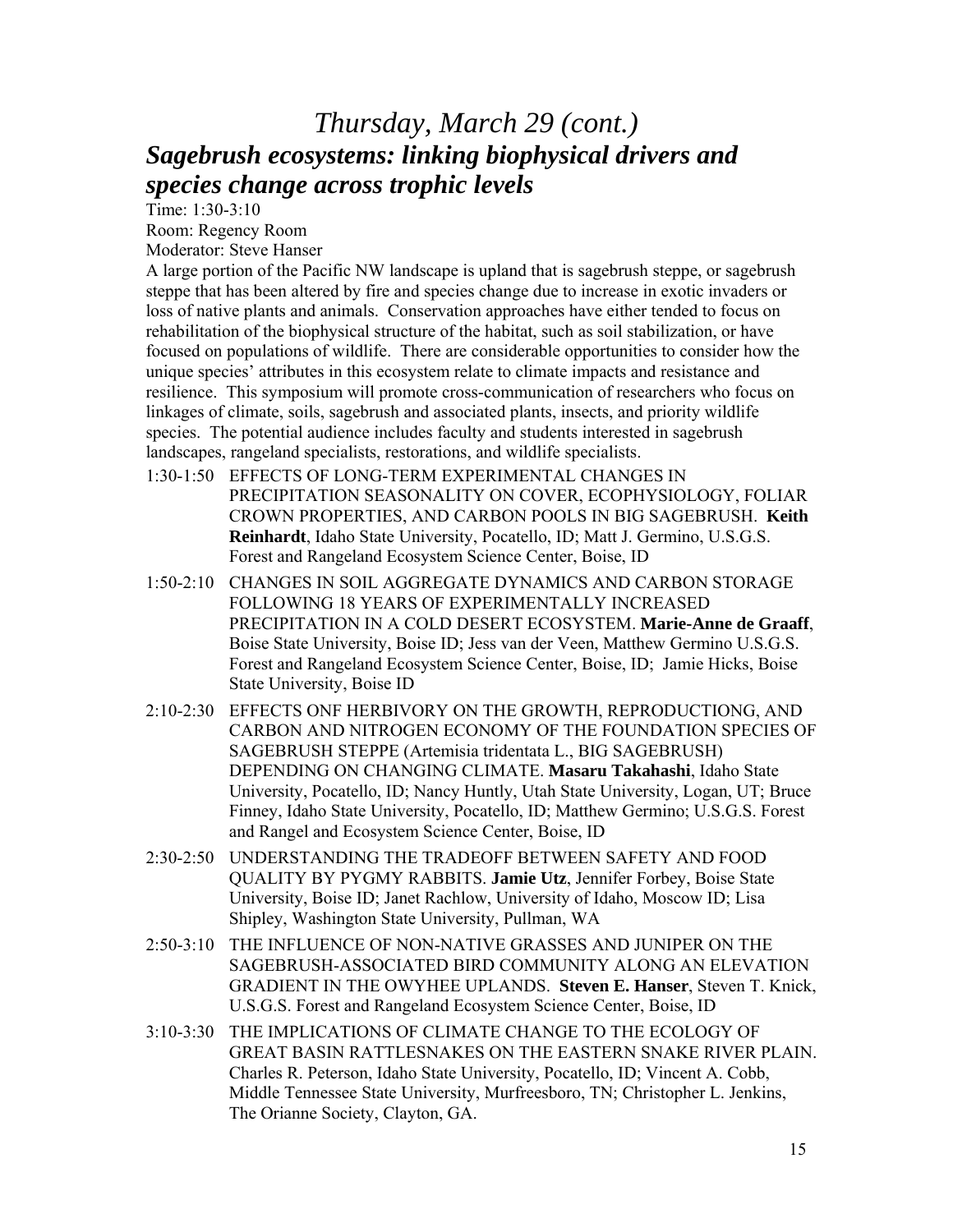#### 3:30-3:50 **BREAK**

#### *Poster Session (no-host bar and hors d'oeuvres)*

Time: 3:50-6:00 pm Room: Ivory Room \* Candidate for student poster award

\* A RECONSTRUCTION OF FIRE HISTORY USING MACROSCOPIC CHARCOAL ANALYSIS: FISH LAKE, SINLAHEKIN WILDLIFE AREA, NORTH CENTRAL WASHINGTON, USA. **Haley J. Duke**, Megan K. Walsh, Department of Geography, Central Washington University, Ellensburg, WA

MAMMOTHS IN THE LOESS OF BENTON COUNTY, WASHINGTON. **Bax R. Barton**, University of Washington, Seattle, WA; George V. Last, Pacific Northwest National Laboratory, Richland, WA; Gary C. Kleinknecht, Kamiakin High School, Kennewick, WA

\* FROM FIELD TO FRIDGE: FIRST GLIMPSES OF FUNGICIDE-EXPOSED GUT FUNGI. **Emma R. Wilson**, Boise State University, Boise, ID; Kelly L. Smalling, U.S.G.S., California Water Science Center, Sacramento, CA; Timothy J. Reilly, U.S.G.S., New Jersey Water Science Center, West Trenton, NJ; Lance Steele, Prasanna Kandel, Alison B. Chamberlin, Justin W. Gause, and Merlin M. White, Boise State University, Boise, ID

\* PAST AND CURRENT WILDFIRE TRENDS IN THE OKANOGAN-WENATCHEE NATIONAL FOREST: AN ANALYSIS USING GIS AND PALEOECOLOGICAL METHODS. **Kevin C. Haydon**, Megan K. Walsh, Department of Geography and Resource Management, Ellensburg, WA

A WEB-AVAILABLE INDIVIDUAL-BASED MODEL FOR EXPLORING LEAST TERN-RIVER MANAGEMENT INTERACTIONS. **Casey A. Lott**, American Bird Conservancy, Boise, ID; Steven F. Railsback, Colin J.R. Sheppard, Lang, Railsback, and Associates, Arcata, CA; Richard A. Fischer, U.S. Army Corps of Engineers, Research and Development Center, Environmental Laboratory, Vicksburg, MS; Stephen R. Crawford, Blake E. Ketchum, Douglas A. Miller, Penn State University, University Park, PA

\* VARIATIONS IN MANTLE COMPOSITION INFERRED FROM OLIVINE PHENOCRYST AND XENOCRYST GEOCHEMISTRY FROM THE SOUTHERN RIO GRANDE RIFT, NEW MEXICO. **Spenser P. Scott** and Michael C. Rowe, Washington State University, Pullman, WA

\* NATIVE AND NON-NATIVE VEGETATION RESPONSE TO THE 2005 SCHOOL FIRE IN POMEROY, WA. **Maike Holthuijzen**, Utah State University, Logan, UT; Penelope Morgan, University of Idaho, Moscow, ID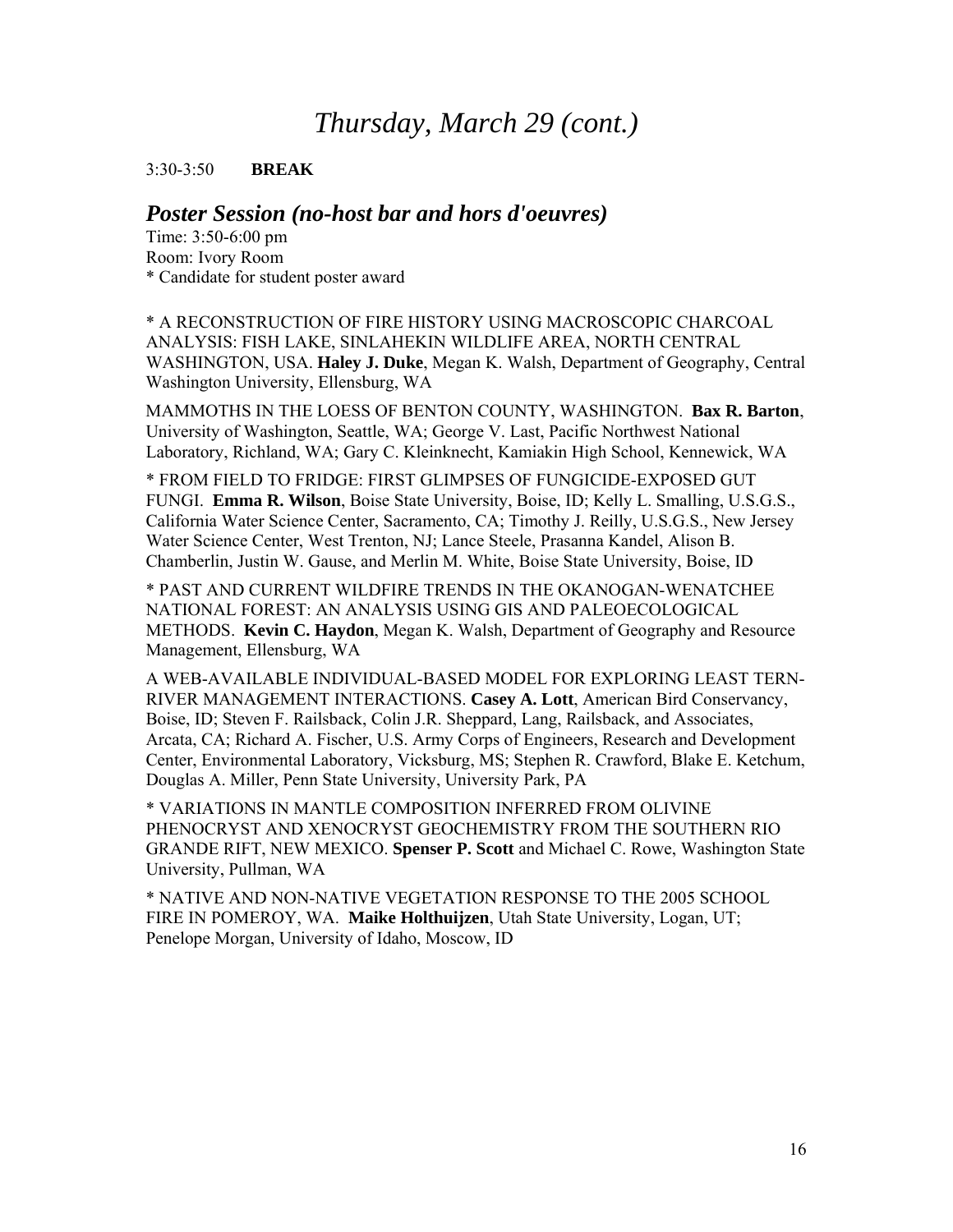#### *Poster Session (cont.)*

Time: 4:00-6:00 pm Room: Ivory Room \* Candidate for student poster award

\* THE ROLE OF PINUS LAMBERTIANA CONES AS A SURFACE FUEL IN SIERRA NEVADA MIXED CONIFER FOREST. **Anton T. Gabrielson**, Andrew J. Larson, University of Montana, Missoula, MT; James A. Lutz, University of Washington, Seattle, WA

\* IMPROVEMENT IN COLONIZATION AND SEEDLING SURVIVAL OF WYOMING BIG SAGEBRUSH FOLLOWING INOCULATION WITH NATIVE ARBUSCULAR MYCORRHIZAL FUNGI. **Bill Davidson**, Marcelo Serpe, Boise State University, Boise, ID

RESPONSES OF BIOLOGICAL SOIL CRUSTS TO THE PRESENCE OF CHEATGRASS LITTER. Eric Roberts, Russell Holten, **Marcelo Serpe**, Boise State University, Boise, ID

\* EVALUATION OF COLOR VARIATION IN THE UMBILICARIA PHAEA COMPLEX (LICHENIZED FUNGI) USING nrDNA SEQUENCES. **Rheannon Arvidson**, Bruce McCune, Oregon State University, Corvallis, OR

\* COMPARISON OF BIOMASS ESTIMATION METHODS. **Peter Olsoy**; Nancy Glenn, Idaho State University, Boise, ID 83702; Pat Clark, USDA Agricultural Research Service, Boise, ID; Lucas Spaete, Idaho State University, Boise, ID

\* SYNTHESIZING AND VISUALIZING LATE PLEISTOCENE CHANGES IN OLYMPIC PENINSULA FOREST COMPOSITION. **David Fisher**, University of Oregon, Eugene, OR.

\* CLIMATE AND VEGETATION IN A PUTATIVE PLEISTOCENE REFUGIUM IN NORTHERN IDAHO INFERRED FROM A 120,000 YEAR SEDIMENT RECORD. **Erin M. Herring**, Daniel G. Gavin, Department of Geography, Eugene, OR

\* THE EFFECTS OF HANDLING ON CORTICOSTERONE IN AMERICAN KESTREL NESTLINGS. **Erin Wonder**, Alfred Dufty, Jr., Boise State University, Boise, ID

LC MAP: THE LANDSCAPE CONSERVATION MANAGEMENT AND ANALYSIS PORTAL. **Sean P. Finn**, Great Northern LCC, Boise, ID; Yvette Converse, Rick Sojda, Tom Olliff, Great Northern LCC, Bozeman, MT; Tim Kern, Lei Ann Wilson, U.S.G.S., Fort Collins Science Center, Ft. Collins, CO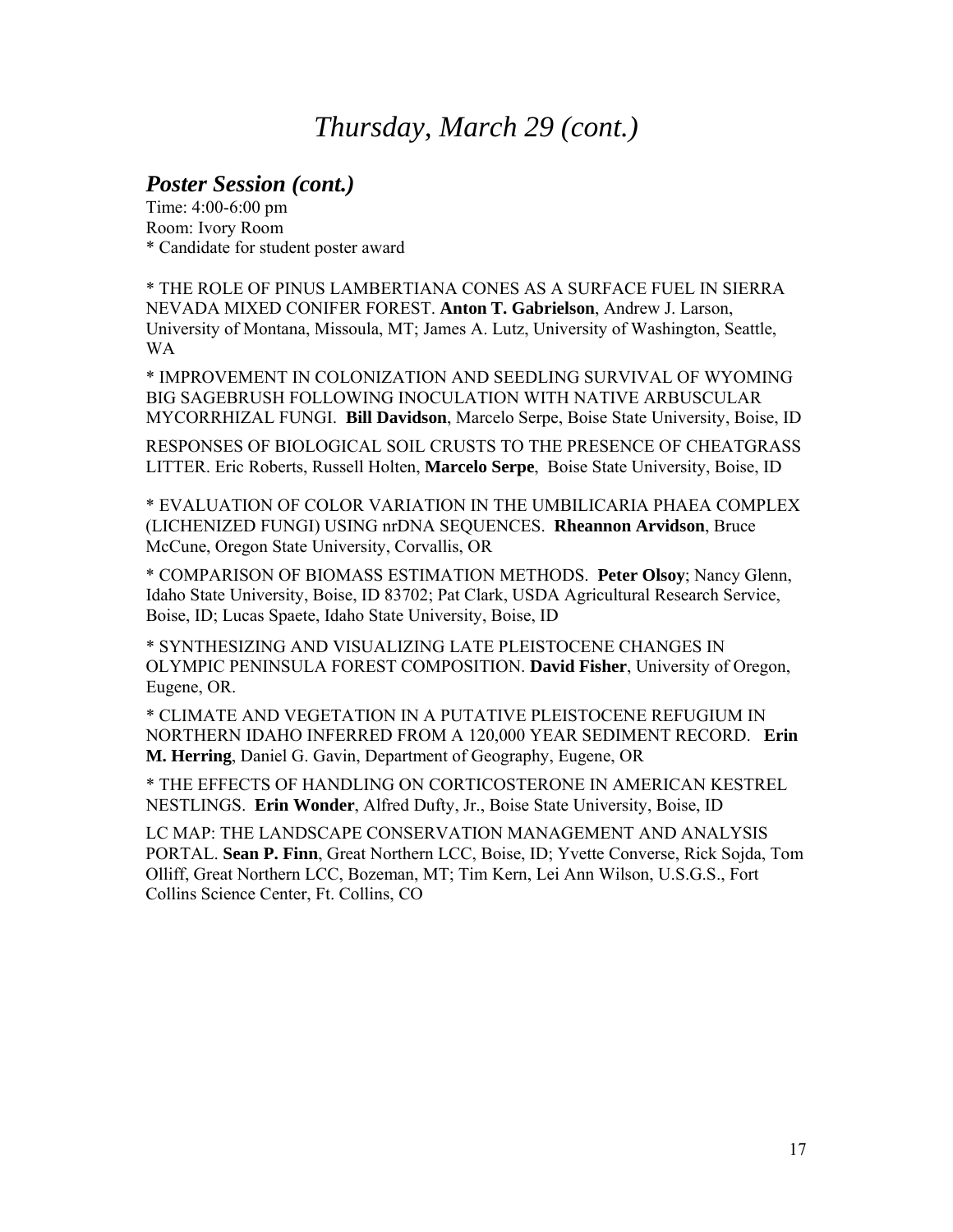### *Banquet*

Time: 6:00-9:00 pm Room: Owyhee Ballroom

7:30-8:30 HARNESSING THE ENTHUSIASM OF CITIZEN SCIENTISTS TO IMPLEMENT THE MULTI-SPECIES BASELINE INITIATIVE. **Michael Lucid**, Idaho Department of Fish and Game, Coeur d' Alene, Idaho.

The Multi-species Baseline Initiative (MBI) is a diverse collaborative of partners with goals to implement a long term monitoring program for multiple taxa groups across the Idaho Panhandle and adjoining mountain ranges. Conducting standardized surveys across our vast 23,825 km2 study area requires a large amount of equipment and worker hours. Two MBI partners, Friends of Scotchman Peaks Wilderness and Idaho Conservation League, successfully obtained a grant from ZooBoise Conservation Fund which allowed them to play a significant role in the forest carnivore survey portion of the MBI. In 2012 these partners recruited over 100 volunteer Citizen Scientists who donated approximately 1,500 hours to manage  $46\%$  (n = 43) of 93 forest carnivore bait stations established by all MBI partners. Field opportunities required a variety of ability levels and our volunteers ranged from high school students to highly skilled ski mountaineers. By enabling community participation the MBI (1) obtains large amounts of equipment and worker hour resources, (2) provides unique opportunities for citizens to experience wildlife, and (3) provides our Citizen Scientists with the tools to further develop their appreciation of local landscapes into an educated conservation ethic for a variety of forest carnivore species.

*Michael Lucid earned a B.Sc. in Wildlife and Fisheries Management from Texas Tech University in 1998. His Master's research focused on population genetics of Keen's Mouse (*Peromyscus keeni*) in southeast Alaska. He graduated with a M.Sc. in Biology from Idaho State University in 2003. He is employed as a Regional Wildlife Biologist for the Idaho Department of Fish and Game's Wildlife Diversity Program.*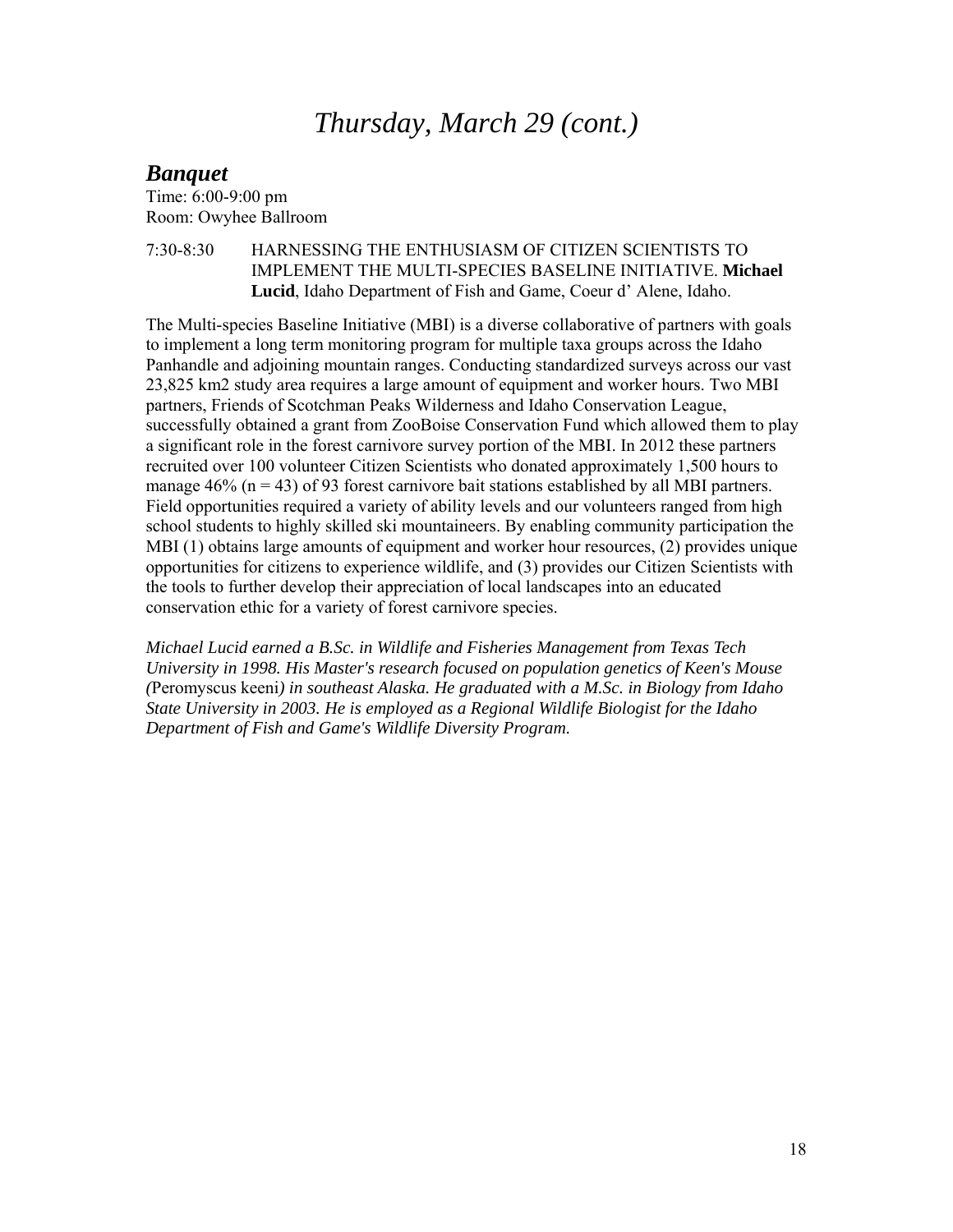# *Friday, March 30*

### *Community Ecology*

Time: 8:00-10:00 Room: Rainer Room Moderator: Alfred Dufty

| $8:00 - 8:20$ | URBANIZATION AND AVIAN SPECIES RICHNESS AND<br>ABUNDANCE ALONG THE BOISE RIVER CORRIDOR. Allison Korte<br>and Alfred Dufty, Boise State University, Boise, ID                                                                                        |
|---------------|------------------------------------------------------------------------------------------------------------------------------------------------------------------------------------------------------------------------------------------------------|
| $8:20 - 8:40$ | <b>IMPACTS OF URBAN DEVELOPMENT ON STREAM-ASSOCIATED</b><br>AMPHIBIAN COMMUNITIES IN FORESTED REFUGIA. Andrew<br>Dietrich, Alan Yeakley, and Christa von Behren, Portland State University,<br>Portland OR                                           |
| 8:40-9:00     | COMMUNITY COMPOSITION OF URBAN NEAR-STREAM<br>VEGETATION IN THE PORTLAND-VANCOUVER METRO AREA.<br>Christa von Behren, Andrew Dietrich, Alan Yeakley, Portland State<br>University, Portland, OR                                                      |
| 9:00-9:20     | PICTURES OF AN INVASION, PAST, PRESENT, AND FUTURE:<br>ENGLISH HOLLY (ILEX AQUIFOLIUM) IN SAINT EDWARD STATE<br>PARK. David Stokes, Caitlin Campbell, David Cronkright, Elliott Church,<br>and Rachel Phillips, University of Washington, Bothell WA |
| 9:20-9:40     | WINNERS AND LOSERS IN A NITROGEN-RICH BOREAL FOREST<br>UNDERSTORY. Tess Grainger; Roy Turkington, University of British<br>Columbia, Vancouver, BC                                                                                                   |
| 9:40-10:00    | MULTI-SPECIES BASELINE INITIATIVE: GETTING THE MOST<br>BANG FOR THE SURVEY AND MONITORING BUCK. Michael Lucid,<br>Idaho Department of Fish and Game, Coeur d'Alene, ID                                                                               |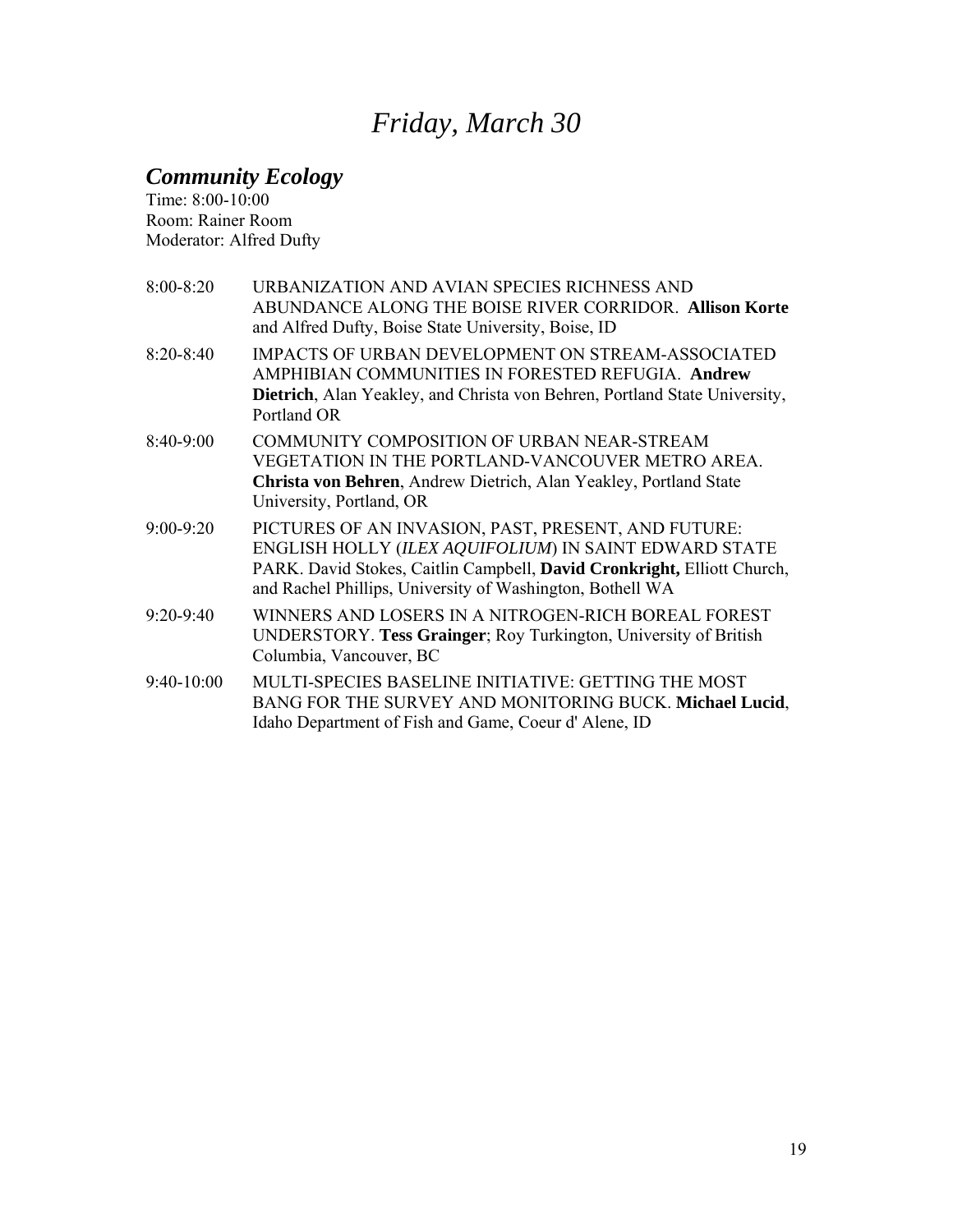### *Citizen Science: outreach, volunteerism, and education*

Time: 8:00-10:00 Room: Regency Room Moderator: Greg Kaltenecker

The use of citizen scientists as conservation stewards gives people the chance to learn from experts about local natural resources and efforts to protect them. These citizen scientists not only provide valuable data collection, but also their hours in the field can be converted into dollars to match with important federal grants.

| $8:00 - 8:40$ | TWENTY YEARS OF NATUREMAPPING USING VOLUNTEERS,<br>CITIZEN SCIENTISTS, AND PUBLIC PARTICIPATION IN SCIENTIFIC<br>RESEARCH. Karen Dvornich, NatureMapping Foundation, Federal Way,<br>WA                                                                                      |
|---------------|------------------------------------------------------------------------------------------------------------------------------------------------------------------------------------------------------------------------------------------------------------------------------|
| $8:40-9:00$   | IDAH2O: MASTER WATER STEWARDS SERVING IDAHO THROUGH<br>VOLUNTEER MONITORING. Kelli Duncan, University of Idaho<br>Extension, Coeur d'Alene, ID                                                                                                                               |
| $9:00 - 9:20$ | THE IDAHO BIRD OBSERVATORY: USE OF VOLUNTEERS TO<br>CONDUCT LONG-TERM POPULATION MONITORING OF<br>MIGRATORY LANDBIRDS. Gregory Kaltenecker, Jay D. Carlisle, Idaho<br>Bird Observatory, Boise State University; Mary Dudley, Idaho Department of<br>Fish and Game, Nampa, ID |
| $9:20-9:40$   | THE USE OF CHRISTMAS BIRD COUNTS AND CITIZEN SCIENCE TO<br>MONITOR WINTERING RAPTOR POPULATIONS IN IDAHO AND<br>BEYOND. Neil A. Paprocki, Julie A. Heath, Boise State University, Boise,<br>ID                                                                               |
| $9:40-10:00$  | <b>DISCUSSION</b>                                                                                                                                                                                                                                                            |

10:00-10:20 **BREAK**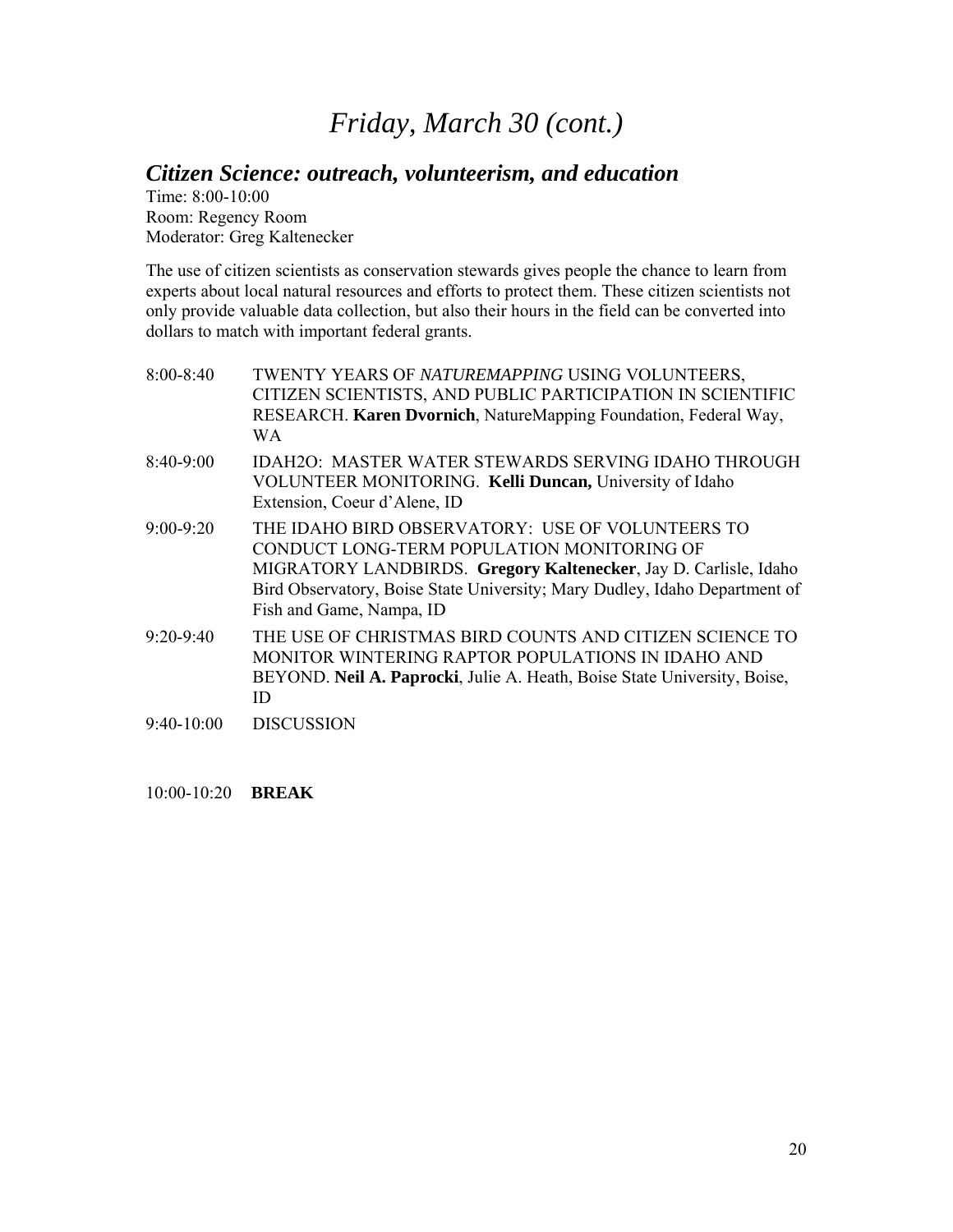### *Lichens and Bryophytes*

Time: 10:20-11:40 Room: Rainer Room Moderator: Heather Root

- 10:20-10:40 LICHEN RESPONSES TO DIFFERENT FORMS OF NITROGEN IN THE LOS ANGELES BASIN: IMPLICATIONS FOR CRITICAL LEVELS AND LOADS. **Sarah Jovan**, USDA Forest Service, Portland, OR; Jennifer Riddell, Pamela Padgett, USDA Forest Service, Riverside CA; Thomas H. Nash, University of Wisconsin, Madison, WI
- 10:40-11:00 RARE INLAND REINDEER LICHENS AT MIMA MOUNDS IN SOUTHWEST WASHINGTON STATE. **Robert J. Smith**, University of Nevada Las Vegas, Las Vegas, Nevada; Elisa Alphandary, Rheannon Arvidson, Gina Bono, Bridget Chipman, Andrew Corkery, Joseph DiMeglio, Kimberly Hansen, Katrina Isch, Jesse McAlpine, Chad Marks-Fife, Brad Mead, Daniel Miller, Nathan Nolte, Ashley Ottombrino, Tamra Prior, Jared Streich, Susan Theis, Stephanie Vandruff, Christina Wesseler, Kim Wesseler, Michele Wiseman, Bruce McCune, Oregon State University, Corvallis, OR
- 11:00-11:20 NOTES ON HYPERMARITIME FOLLICOLOUS LICHEN COMMUNITIES OF NORTHERN CALIFORNIA. **John Villella** Ashland, OR; Tom Carlberg, Arcata, CA
- 11:20-11:40 LICHEN DIVERSITY IN A SOUTH FLORIDA FOREST CANOPY. **Barry Kaminsky**, Bureau of Land Management, Boise ID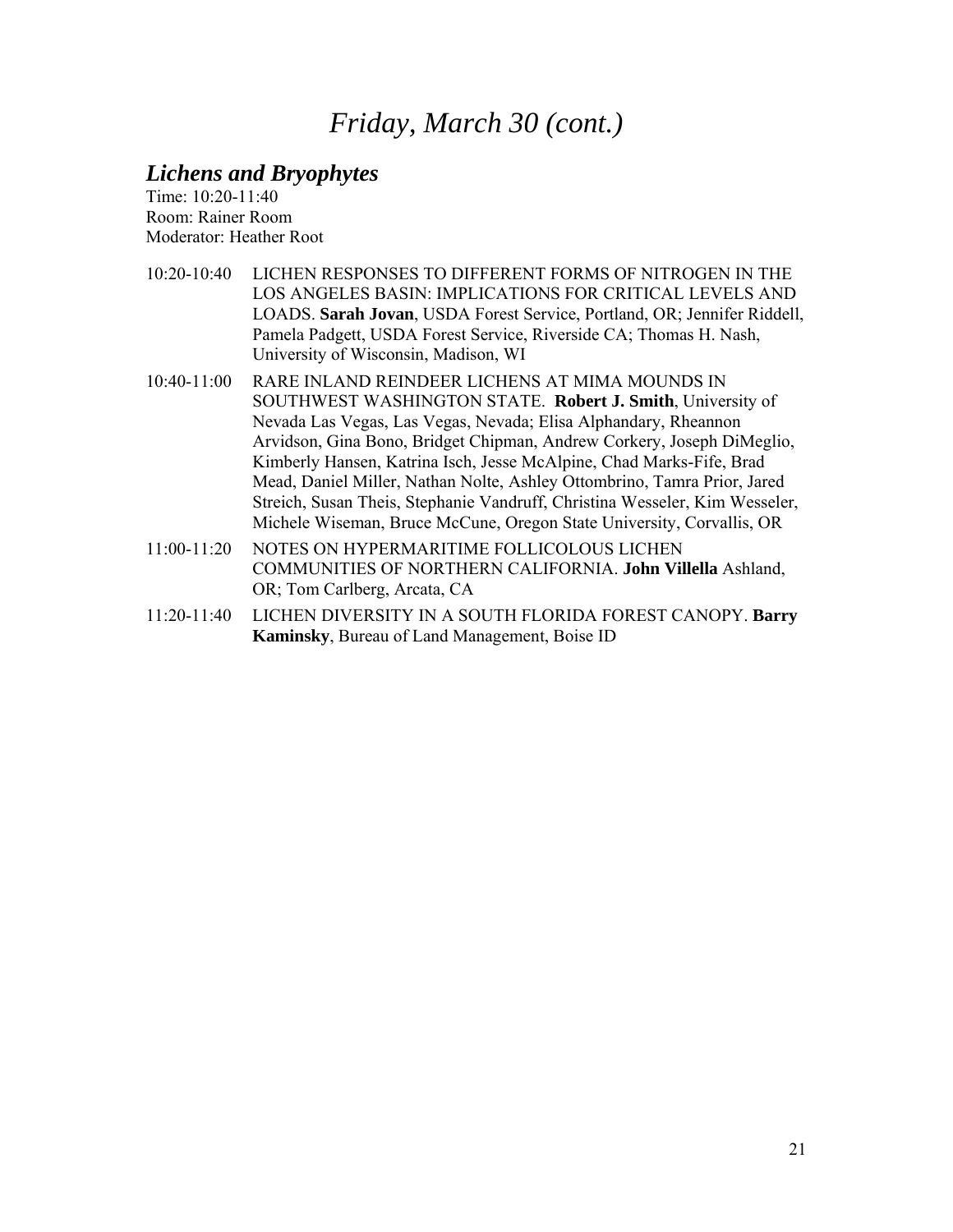### *Drivers of Dynamic Fire Regimes: Past, Present, and Future*

Time: 10:20-12:00 Room: Regency Room Moderator: Doug Shinneman

Changing climate and vegetation conditions are key drivers of fire regimes over time and space. Increasingly, human activity plays a pivotal role in the variability of fire regimes, particularly due to fire suppression, land use, and introduction of non-native species. Humaninduced climate change is also likely contributing to observed changes in fire regimes, and interactions between climate change and land use are expected to continue to alter fire regimes into the future. Assessing the relative influence of human and natural drivers (and their interactions) on fire regimes is critical to understanding the role of fire in shaping both the historic and future ranges of variability of ecosystems. This session is dedicated to highlighting research that: 1) identifies and quantifies key drivers of fire regimes, from past to present; 2) uses recent or expected trends in climate and land use change to project future fire regimes; or 3) assesses the relative effect of dynamic fire regimes on ecosystem variability (e.g., species composition, stand structure), including rapid or directional change that pushes natural communities beyond ecological thresholds. This session should appeal to scientists and land managers interested in interactions among natural disturbance, human activities, and ecosystem variability, and should provide practical information for developing strategies to restore ecosystems or manage for ecological resiliency in the face of uncertain change.

- 10:20-10:40 POSTGLACIAL CLIMATE AND FIRE-MEDIATED FOREST DIVERSITY ON THE WESTERN OLYMPIC PENINSULA, WASHINGTON. **Daniel G. Gavin**, University of Oregon, Eugene OR; Linda B. Brubaker, University of Washington, Seattle WA
- 10:40-11:00 OCCURRENCE OF WILDFIRE REBURNS IN FORESTS OF THE PACIFIC NORTHWEST. **John Campbell**, Oregon State University, Corvallis, OR; Dan Donato, University of Wisconsin, Madison, WI; Alan Kirschbaum, National Park Service Great Lakes Network, Ashland, WI; Garret Meigs, Department of Forest Ecosystems and Society, Oregon State University, Corvallis, OR
- 11:00-11:20 CLIMATE DRIVERS AND LANDSCAPE RESPONSE: HOLOCENE FIRE, VEGETATION AND EROSION AT CITY OF ROCKS NATIONAL RESERVE, IDAHO. **Kerrie Weppner**, Jen Pierce, Boise State University, Boise, ID 83725; Julio L. Betancourt, USGS, Tucson AZ
- 11:20-11:40 FINE-SCALE VEGETATION AND FUEL MAPS: SUPPORT FOR FIRE MANAGEMENT PLANNING IN ALTERED FIRE REGIMES. **Eva K. Strand**, University of Idaho, Moscow, ID; Calvin Farris, National Park Service, Klamath Falls, OR; Stephen C. Bunting, University of Idaho, Moscow, ID; Gina Wilson, University of Idaho, Moscow, ID
- 11:40-12:00 PATTERN AND PROCESS OF PRESCRIBED FIRES INFLUENCE EFFECTIVENESS AT REDUCING WILDFIRE SEVERITY IN DRY CONIFEROUS FORESTS. **Robert S. Arkle**, David S. Pilliod, and Justin L. Welty, U.S.G.S. Forest and Rangeland Ecosystem Science Center, Boise, ID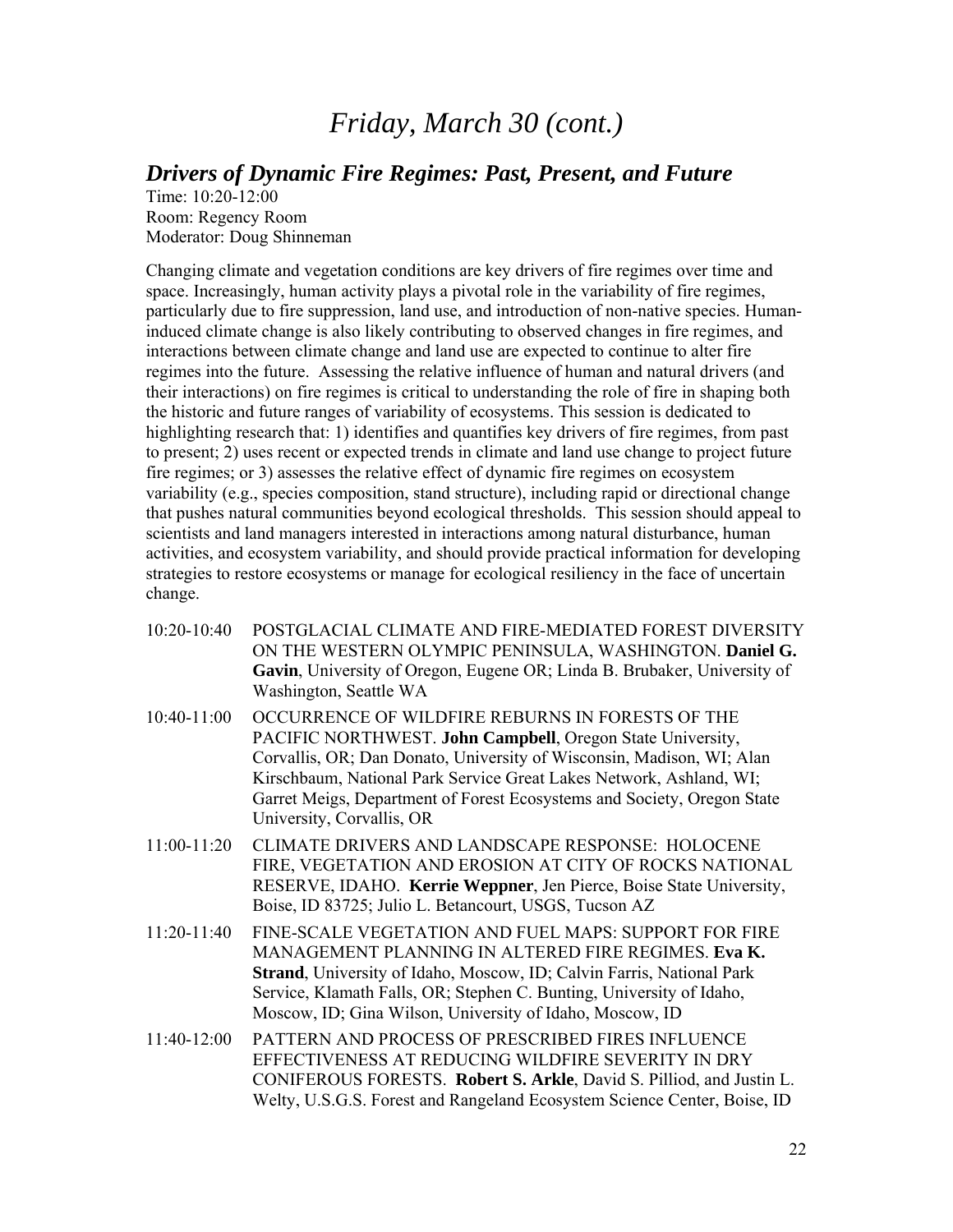### *Northwest Scientific Association Business Lunch*

Time: 12:00-1:30 Room: Ivory Room, Owyhee Plaza Hotel

#### *Lichen and Bryophyte Soil Crust Workshop*

Time: 1:30-3:50 Room: Boise State University, Science Building Room 248 Moderator: Heather Root and Robert Smith

We will discuss overall biotic crust ecology and ecosystem functions and the threats to these communities. We'll cover interpretation of biotic crust development and major functional groups of biotic crust lichens and bryophytes. In teams, participants will work on identification of specimens to functional group and species as an organized game (with prizes!). They will gain practice using simple keys and terminology. They will explore microscopic features through photos and by dissecting and sectioning teaching specimens brought by the instructors. If individuals are interested in bring their own collections, they should contact the organizers. We anticipate that the group-work will allow sharing of knowledge though hands-on identification.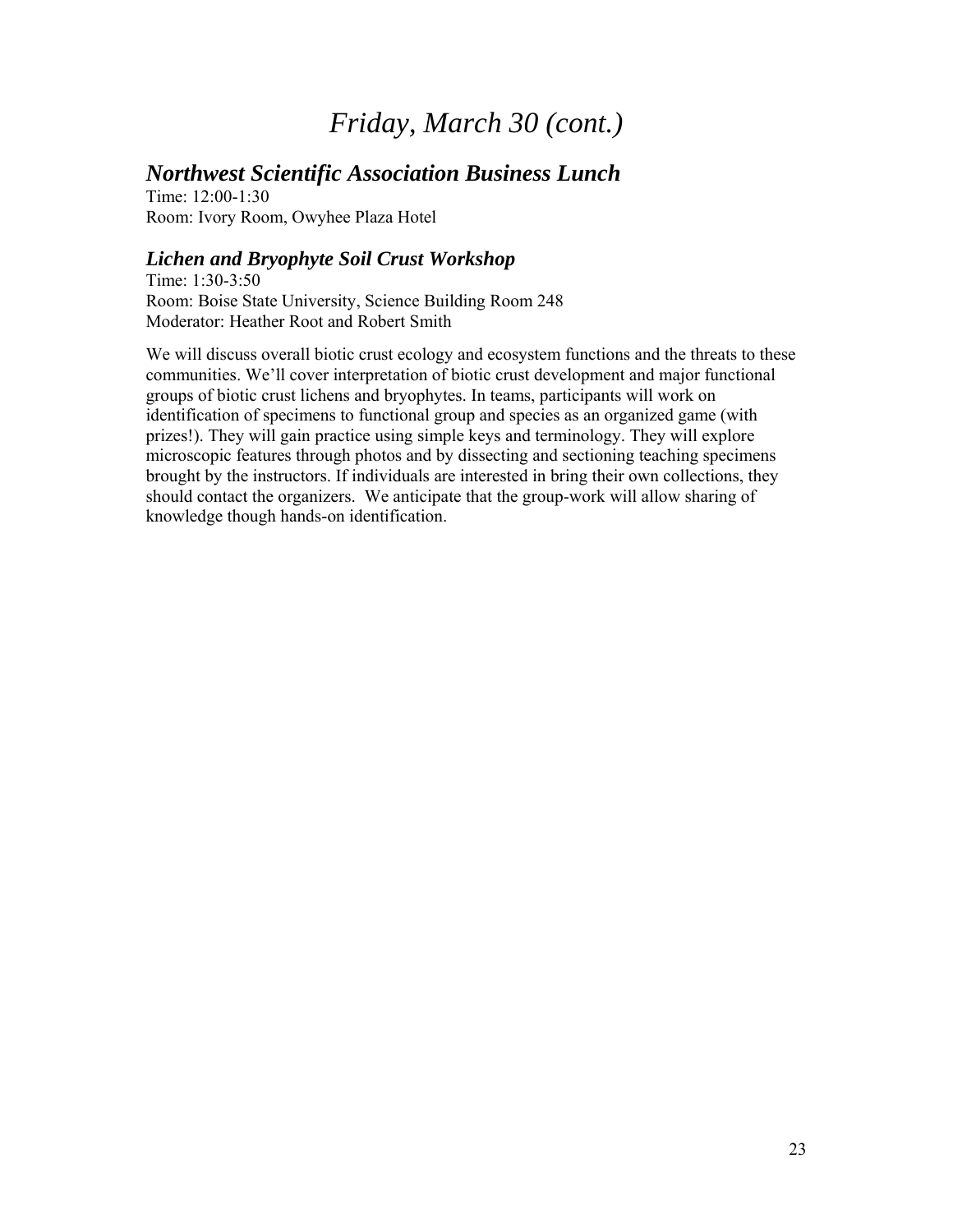### *Geo-Integration: Making Sense of the Overload of Spatial Data, Portals, and Analysis Tools*

Time: 1:30-3:30 Room: Owyhee Ballroom Moderator: Sean Finn

Way back in the 1990's a common lament of scientists and natural resource managers was that geospatial data and tools were not sufficient or accessible for effective analysis and decision-making over large landscapes. With the maturation of the 'information age' the problem has reversed: there is now an overwhelming amount of spatial data and tools that might help practitioner and analyst do their jobs but understanding what is available and useful requires so much time and effort that effectively using those resources is potentially impractical. During this session we will attempt to unravel the complexities of information assimilation and use by presenting a suite of tools designed to facilitate application of complex spatial data sets over large landscapes. A unique 'speed dating' format will serve to introduce some of these tools and will precede an open-forum discussion covering challenges and opportunities the information age provides natural resource professionals.

Presentations include:

THE COORDINATED BIRD MONITORING DATABASE (CBMD). Jonathan Bart, U.S.G.S., Forest and Rangeland Ecosystem Science Center, Boise, ID; **Leah Dunn**, Great Basin Bird Observatory, Reno, NV

DATA BASIN: SUPPORTING CONSERVATION DATA SHARING AND PROBLEM SOLVING VIA THE WEB. **James R. Strittholt**, Conservation Biology Institute, Corvallis, OR

EXPANDING THE OREGON EXPLORER ACROSS THE WEST: INCREASING THE RANGE OF A DIGITAL NATURAL RESOURCES LIBRARY. **Myrica McCune**, Oregon State University, Corvallis, OR

LC MAP: THE LANDSCAPE CONSERVATION MANAGEMENT AND ANALYSIS PORTAL. **Sean P. Finn**, Great Northern LCC, Boise, ID; Yvette Converse, Rick Sojda, Tom Olliff, Great Northern LCC, Bozeman, MT; Tim Kern, Lei Ann Wilson, U.S.G.S., Fort Collins Science Center, Ft. Collins, CO

THE NORTHWEST CLIMATE SCIENCE CENTER (NW – CSC) CYBERINFRASTRUCTURE PILOT PROJECT AND THE NORTHWEST KNOWLEDGE NETWORK (NKN): A REGIONAL APPROACH FOR RESEARCH DATA LIFECYCLE MANAGEMENT. Greg Gollberg, University of Idaho, Moscow, ID

THE CONSERVATION REGISTRY: TRACKING AND MAPPING WILDLIFE, HABITAT AND CONSERVATION PROJECTS ACROSS THE LANDSCAPE. Kassandra Kelly, Defenders of Wildlife

GIS TOOLS FOR MODELING HABITAT CONNECTIVITY. Andrew Shirk, University of Washington, Seattle, WA; Brad McRae, The Nature Conservancy, Seattle, WA.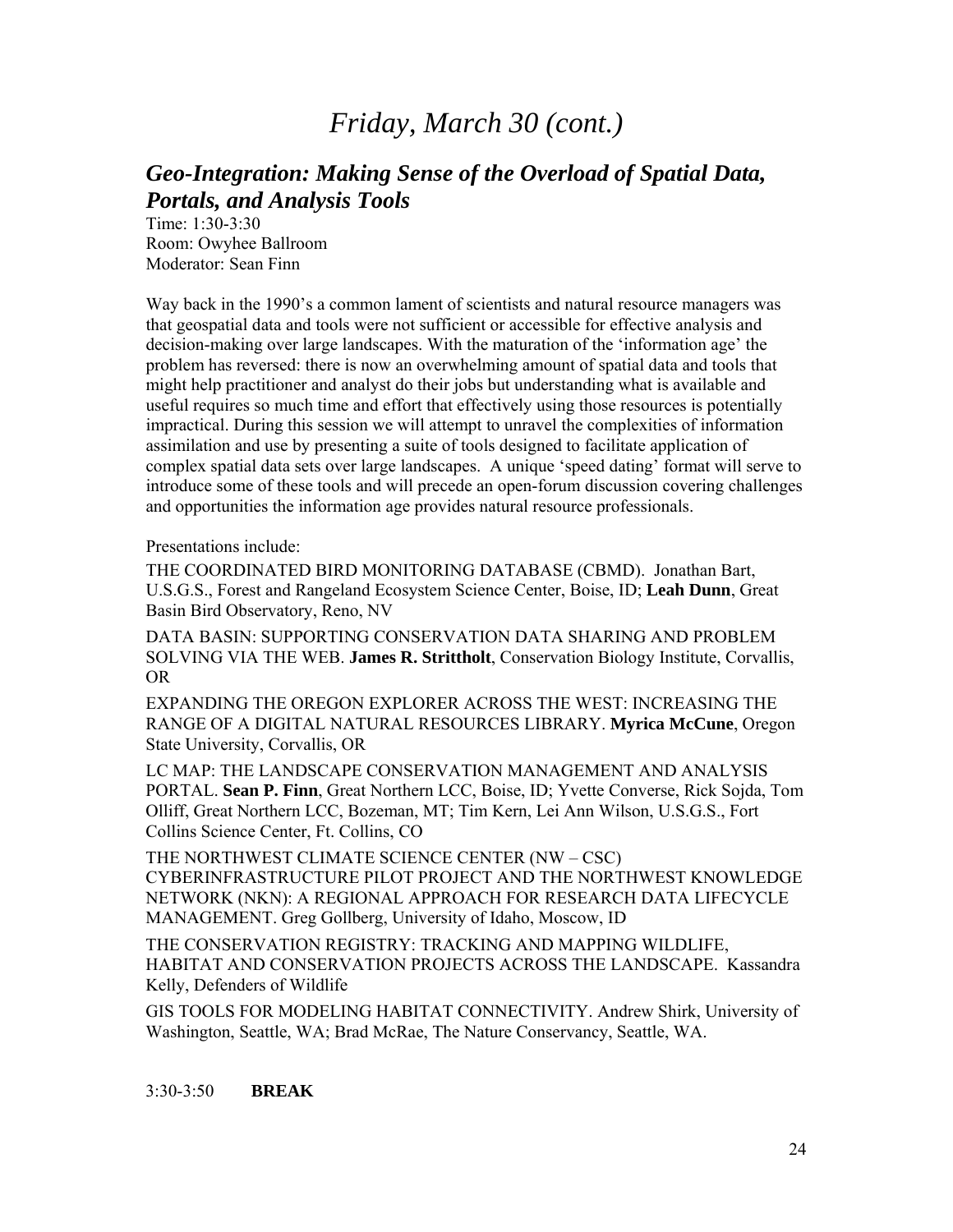### *Geo-Integration: Making sense of the overload of spatial data, portals, and analysis tools (continued)*

Time: 3:50-5:10 Room: Regency Room Moderator: Sean Finn

### *Animal Biology*

Time: 3:50-5:10 Room: Rainer Room Moderator: Bruce Ackerman

| $3:50-4:10$ | DIET SELECTION BY OWYHEE HARVESTER ANTS                                                                                                                                                                                                                  |
|-------------|----------------------------------------------------------------------------------------------------------------------------------------------------------------------------------------------------------------------------------------------------------|
|             | (POGONOMYRMEX SALINUS) AND ITS CONSEQUENCES FOR                                                                                                                                                                                                          |
|             | SLICKSPOT PEPPERGRASS (LEPIDIUM PAPILLIFERUM), A                                                                                                                                                                                                         |
|             | THREATENED MUSTARD ENDEMIC TO SOUTHWESTERN IDAHO                                                                                                                                                                                                         |
|             | Matt Schmasow, Ian Robertson, Boise State University, Boise, ID                                                                                                                                                                                          |
| $4:10-4:30$ | COMPARISON OF EXTRACTION METHODS USED TO ISOLATE THE<br>CYANOTOXIN MICROCYSTIN FROM FISH MUSCLE. Ellen P. Preece,<br>Barry C. Moore, Washington State University, Pullman WA                                                                             |
| $4:30-4:50$ | VISCERAL REGENERATION BY THE UPTAKE OF DISSOLVED<br>ORGANIC MATERIAL IN THE SEA CUCUMBER PARASTICHOPUS<br>CALIFORNICUS. CJ Brothers, Jim Nestler, Walla Walla University,<br>College Place, WA; Raymond Lee, Washington State University, Pullman,<br>WA |
| $4:50-5:10$ | FOOD CHAIN DIFFERENCES IN POLYBROMINATED DIPHENYL<br>ETHER (PBDE) LEVELS IN BOISE, IDAHO. Jessica Sherburne, Alfred<br>M. Dufty, Jr., Boise State University, Boise, ID                                                                                  |

# *Saturday, March 31*

Lichens. Meet in the Owyhee Plaza Lobby at 8:45 am (leaving 9 am), back by  $\sim 1 \text{pm}$ . *Please bring your own lunch.* Transportation will be at least 1 van and carpools. The field trip site will be a Wyoming sagebrush and winterfat habitat type. It is located south of Kuna, ID, on the Swan Falls road, in the Birds of Prey natural conservation area. Lots of common soil crust lichens! We'll have lunch at Dedication point, which overlooks the Snake River. It is lower elevation than Boise, so it should be Spring.

Wetlands and birds of southwest Idaho. Travel to Indian Creek Reservoir, Blacks Creek Reservoir and other wetlands. Meet in the Owyhee Plaza Lobby at 7:30 am, back by 2 pm. *Please bring your own lunch.* Transportation will be at least 1 van and carpools if necessary.

Snake River Canyon. Travel to Snake River Canyon, Dedication Point, Swan Falls Dam, Celebration Park for a full day of birding, history, archaeology, and geology. Meet in the Owyhee Plaza Lobby at 7:30 am, back by 4 pm. *Please bring your own lunch.*  Transportation will be at least 1 van and carpools if necessary.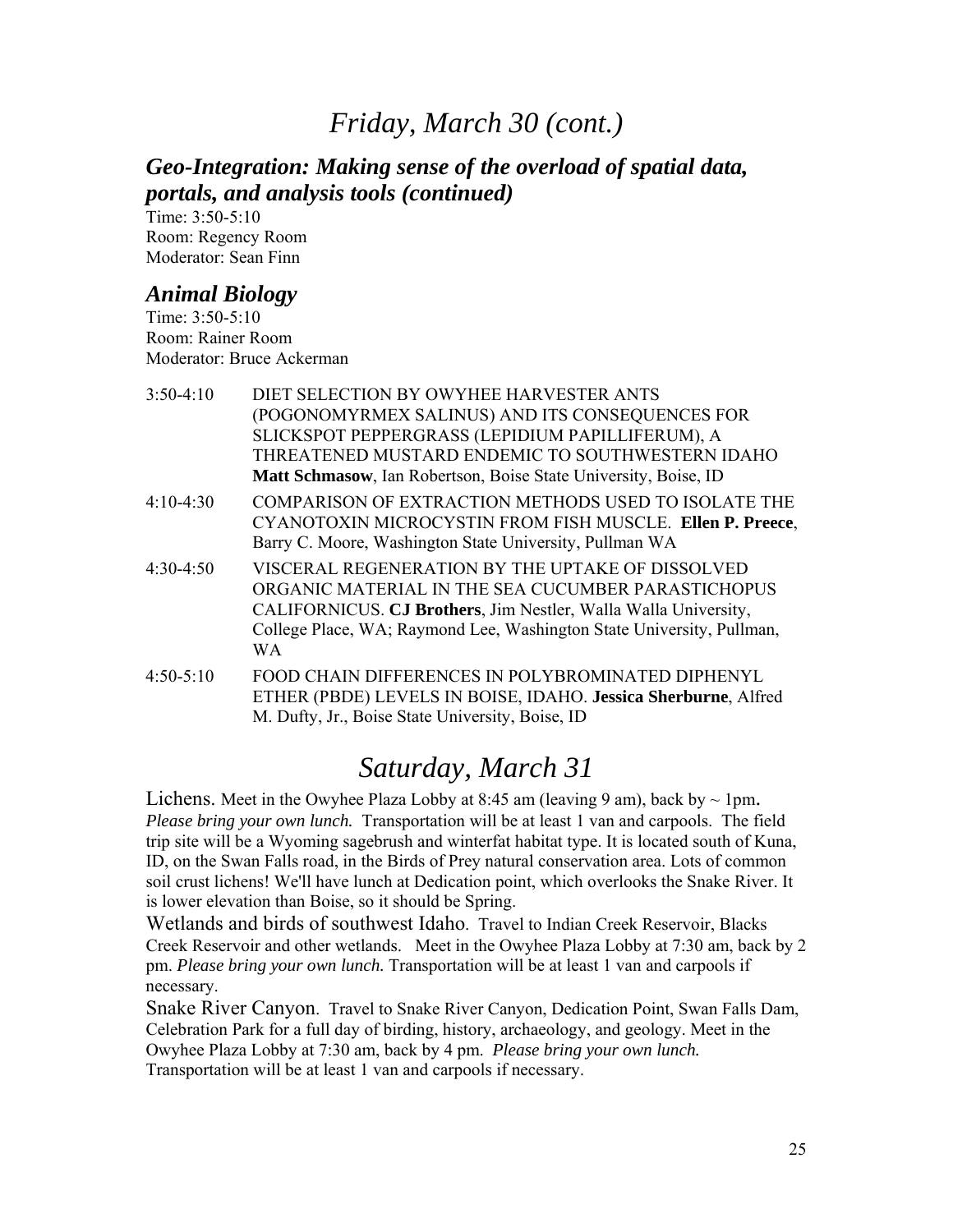## *Abstracts*

 $* = Student$ 

 $# = Poster$ 

PATTERN AND PROCESS OF PRESCRIBED FIRES INFLUENCE EFFECTIVENESS AT REDUCING WILDFIRE SEVERITY IN DRY CONIFEROUS FORESTS. **Robert S. Arkle**, David S. Pilliod, and Justin L. Welty, U.S. Geological Survey, Forest and Rangeland Ecosystem Science Center, Snake River Field Station, 970 Lusk St., Boise, ID 83706, USA. rarkle@usgs.gov

We examined the effects of three early season (spring) prescribed fires on burn severity patterns of summer wildfires that occurred 1-3 years post-treatment in a mixed pine-fir forest in central Idaho. Wildfire and prescribed fire burn severities were estimated as the difference in normalized burn ratio (ΔNBR) using Landsat imagery. We used GIS derived vegetation, topography, and treatment variables to generate models predicting the wildfire burn severity of 1286 – 5500 30-m pixels within and around treated areas using a 1 km buffer. Our preliminary results showed that wildfire severity was significantly lower in treated areas than in untreated areas and significantly lower than the potential wildfire severity of the treated areas had treatments not been implemented. At the pixel level, wildfire severity was best predicted by an interaction between prescribed fire severity, topographic moisture, heat load, and pre-fire vegetation volume. Prescribed fire severity and vegetation volume were the most influential predictors. Prescribed fire severity, and its influence on wildfire severity, was highest in relatively warm and dry locations, which were able to burn under spring conditions. In contrast, wildfire severity peaked in cooler, more mesic locations that dried later in the summer and supported greater vegetation volume. We found considerable evidence that prescribed fires have landscape-level influences within treatment boundaries; most notable was an interaction between distance from the prescribed fire perimeter and distance from treated patch edges, which explained up to 66% of the variation in wildfire severity. Our preliminary findings suggest that early season prescribed fires may not directly target the locations most at risk of high severity wildfire, but proximity of these areas to "well treated" patches and the discontinuity of fuels following treatment may influence wildfire severity. This process may explain how even low severity treatments can be effective management tools, capable of altering contemporary fire regimes in areas previously managed using fire suppression.

#\*EVALUATION OF COLOR VARIATION IN THE *UMBILICARIA PHAEA* COMPLEX (LICHENIZED FUNGI) USING nrDNA SEQUENCES. **Rheannon Arvidson**, Bruce McCune, Department of Botany and Plant Pathology, Cordley 2082, Oregon State University, Corvallis, OR 97331-2902; arvidsor@onid.orst.edu

Individuals of *Umbilicaria phaea* collected in SW Oregon, NW California, and Sierra Nevada show high phenotypic variation. Two varieties, *U. phaea* var. *phaea* and *U. phaea* var. *coccinea*, are currently recognized within this species. We identified four distinct phenotypic groupings of *U. phaea* and sequenced the ITS and LSU regions of nrDNA for each phenotype. These four groupings were: brown thallus with black to brown lower surface (*U. phaea* var. *phaea*), brown thallus and gray umbo (GU), red thallus (*U. phaea* var. *coccinea*), and brown thallus with rosy-beige lower surface. Maximum likelihood phylogenetic reconstructions (PhyML in Geneious) and haplotype networks (Network software) were used for analysis of the nrDNA sequences. Our results indicate that GU could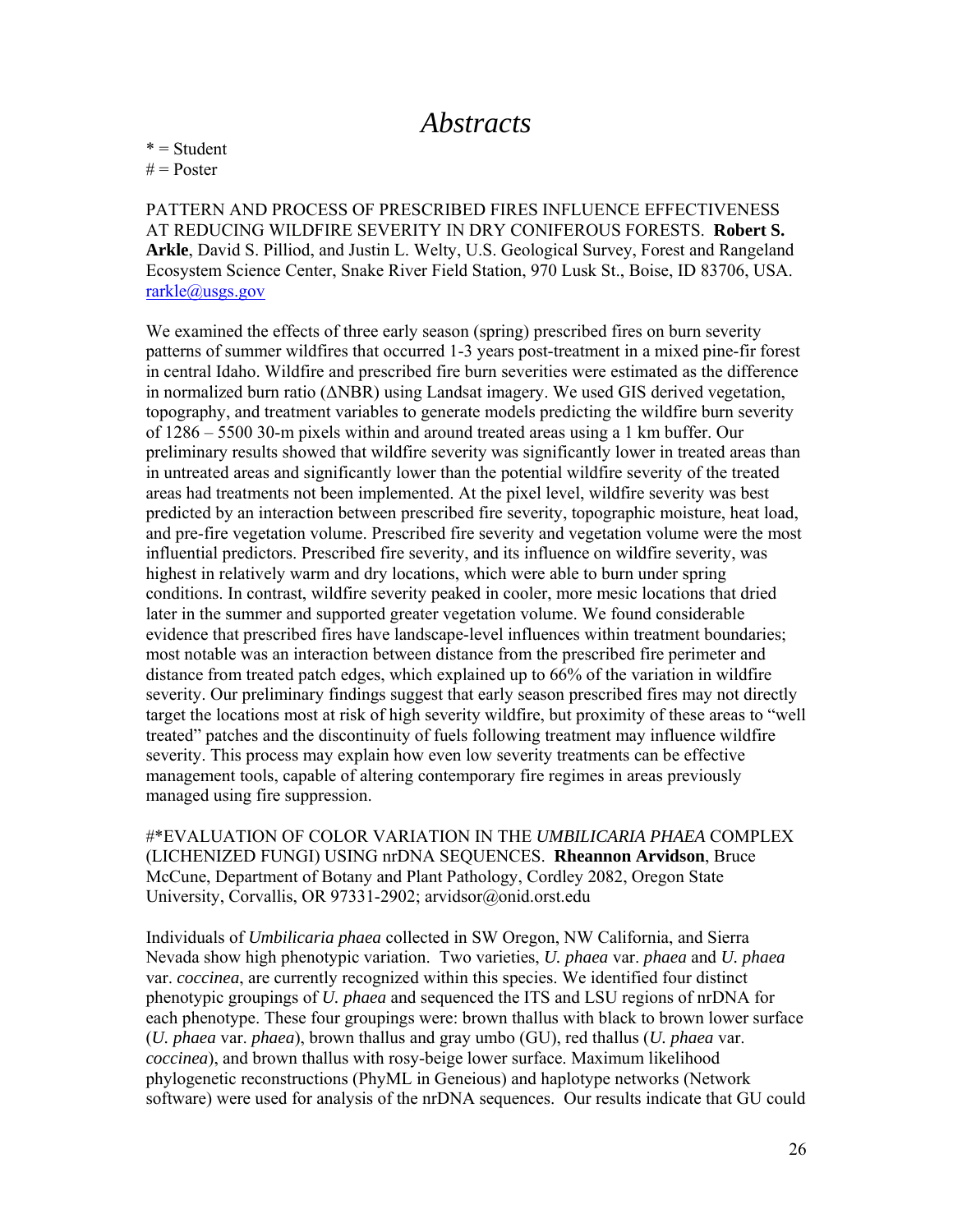be a distinct species from both *U. phaea* var. *phaea* and *U. phaea* var. *coccinea*. Further observations of GU individuals revealed multiple morphological and anatomical differences that distinguish them from all variations of the *U. phaea* group. Our analysis suggests incomplete speciation between *U. phaea* var. *phaea* and *U. phaea* var. *coccinea*.

THE COORDINATED BIRD MONITORING DATABASE (CBMD). Jonathan Bart, USGS, Forest and Rangeland Ecosystem Science Center, Snake River Field Station, 970 Lusk Street, Boise, ID; **Leah Dunn,** Great Basin Bird Observatory, Reno NV 89502; jon\_bart@usgs.gov or  $ldunn@$ usgs.gov

The Coordinated Bird Monitoring Database (CBMD) is a "counts database", a secure, longterm storage repository intended to hold data from a variety of surveys. While it was designed for avian survey data, it is flexible enough to be used for other counts. A set of core variables are standardized and defined, but as many additional (user-defined) variables as desired may also be defined. We work with participants on program-specific variables and their sampling plan (if any) or if all the data have been collected then we can help format and upload it into CBMD. We use the same five levels of security (from no access without a password to complete access by anyone) used by the Cornell Laboratory of Ornithology. Each data owner makes all decisions about the data set including what level of security will be attached to the data set. We are also a node of the Avian Knowledge Network (Maintained by Cornell) and can upload data to them if requested and we can help prepare metadata as required. CBMD users can filter the dataset as well as aggregate the data, export filtered results or the entire dataset (as permitted), or use other tools which include a Graph and Map function. Output functions also provide for analysis in TRENDS, a Windows driven software. The TRENDS program will calculate trend and fits a variety of curves to describe trend as well as includes measures of precision for all estimates.

# MAMMOTHS IN THE LOESS OF BENTON COUNTY, WASHINGTON. **Bax R. Barton**, Burke Museum of Natural History and Culture and Quaternary Research Center**,**  University of Washington, PO Box 351360, Seattle, WA 98195; George V. Last, Pacific Northwest National Laboratory, PO Box 999 MSN K6-81, Richland, WA 99354; Gary C. Kleinknecht, Social Science Department, Kamiakin High School, 600 North Arthur St., Kennewick, WA 99336; baxqrc@u.washington.edu

Sub-fossils of Columbian mammoths are nearly ubiquitous finds in mid-to-late Pleistocene sediments of the Pacific Northwest. In the 1870s early discoveries of mammoths in eastern Washington were made in peat bog and spring deposits. An intermittent flow of mammoth finds have been reported from the Columbia Plateau ever since (Barton 1999). It wasn't until the 1920s that researchers formally noted that mammoth bones also occur in other geologic contexts, such as loess and flood deposits that dominate Quaternary sediments throughout the area. Freeman (1926) first published on mammoth remains in loess from this region in a brief note on the Cheney mammoth (Spokane County). This was quickly followed by a substantial report by Bryan (1927) on mammoth finds in the Palouse loess near Burr Canyon (Franklin County). A recent survey of mammoth localities in Benton County documents some 24 mammoth finds either known to have originated in, or believed to have come from, loess deposits (Barton and Last 2010). These sites represent roughly 53 % of the mammoth finds from the county. Ice Age floods that sculpted much of eastern Washington clearly play a role in the known distribution of such finds as most sites are located at elevations about the 330 m above sea level county-wide Missoula flood maximum, and are situated well above previously flooded major river drainages. Accurate dating of these sites proves to be difficult.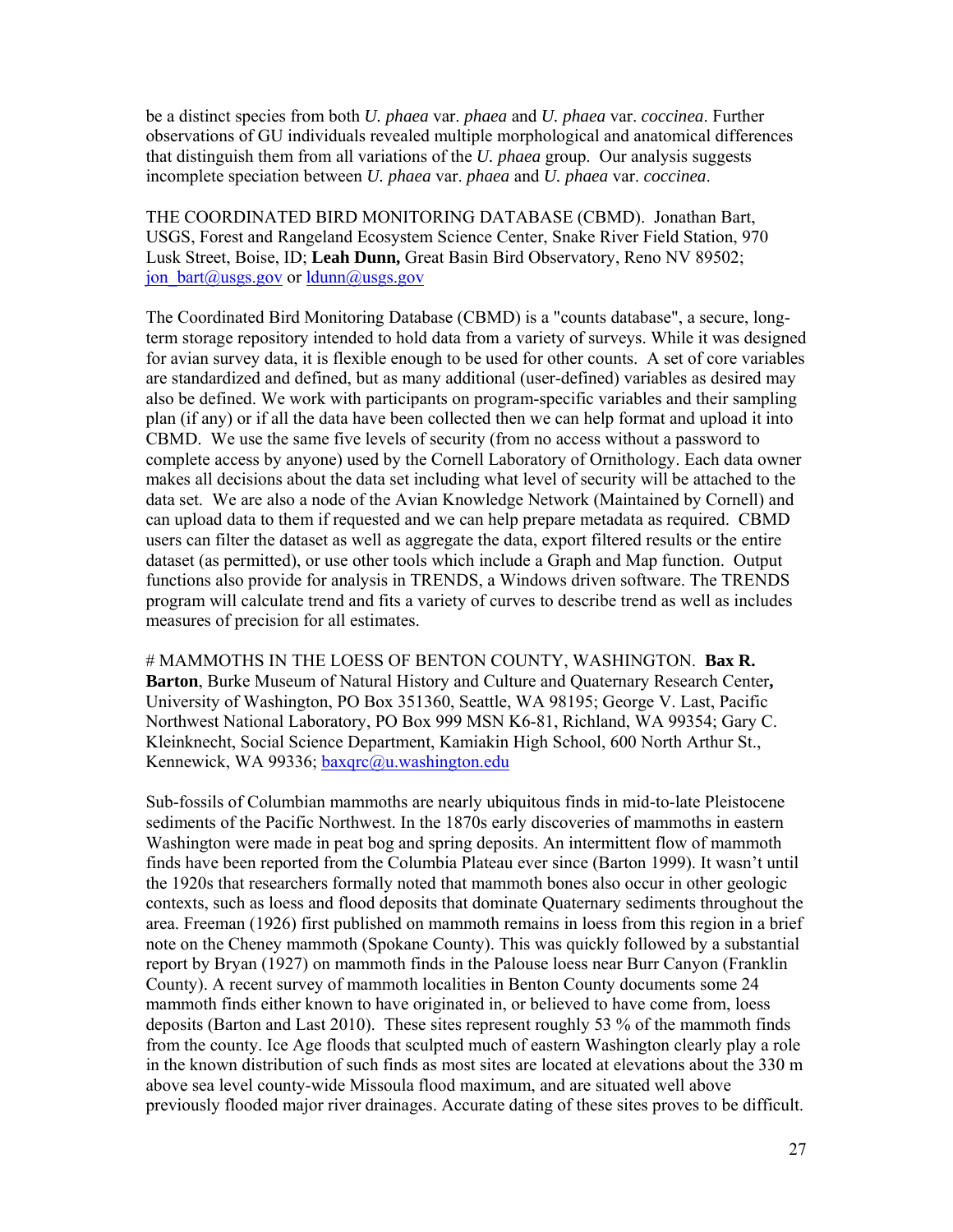To date none have produced reliable radiocarbon dates as bone recovered from loess is typically leached of any datable organic carbon. References:

- Barton, BR. 1999. "Some notable finds of Columbian mammoths from Washington State." *Washington Geology*, Vol. 27, No. 2/3/4, pp. 23-27.
- Barton, BR and GV Last. 2010. "The discovery and distribution of mammoth remains in Benton County, Washington State." *Geological Society of America Abstracts with Programs*, Vol. 42, No. 5, p. 250.

Bryan, K. 1927. "The 'Palouse soil' problem, with an account of elephant remains in windblown soil on the Columbia Plateau of Washington." *US Geological Survey Bulletin* 790-B, pp. 21-45.

Freeman, OW. 1926. "Mammoth found in loess of Washington." *Science* (NS), Vol. 64, No. 1663, p. 477.

COMMUNITY COMPOSITION OF URBAN NEAR-STREAM VEGETATION IN THE PORTLAND-VANCOUVER METRO AREA. **Christa von Behren**, Andrew Dietrich, Alan Yeakley, Environmental Science and Management Department, Portland State University, P.O. Box 751, Portland, OR 97207; christav@pdx.edu

The purpose of this study is to identify relationships between urban development and community composition of riparian vegetation. Riparian vegetation plays an important role in processes occurring within the stream channel and on the bank. Bank stabilization, stream shading, and nutrient buffering are all influenced by vegetation composition. Urban structures and processes can dramatically change riparian areas, altering the vegetation communities and resulting riparian processes. While general trends in the vegetation response to urbanization have been suggested, it is unclear how specific features, both proximal to and at a distance from a stream, contribute to those changes. Vegetation was surveyed at 31 randomly-selected sites on both public and private property in the Portland-Vancouver metro area during the summer of 2011. Species were categorized by native status and USDA wetland indicator status. Urban features, including riparian buffer width, forest connectivity, and surrounding impervious surface area will be quantified at different spatial scales using GIS. Ordination will be used to determine relationships between local and landscape features and vegetation composition. A total of 82 species were identified, including 65 native and 17 non-native species. Preliminary results show that within the first 5 meters of streams, the most developed sites had on average about half the native cover and 10 times the non-native cover of the least developed sites. The most developed sites also had fewer upland and facultative species, and more wetland obligates. These results suggest that intense development can alter both riparian hydrology and community susceptibility to invasion.

VISCERAL REGENERATION BY THE UPTAKE OF DISSOLVED ORGANIC MATERIAL IN THE SEA CUCUMBER *PARASTICHOPUS CALIFORNICUS*. **CJ Brothers**, Jim Nestler, Department of Biology, Walla Walla University, 204 S. College Ave., College Place, WA 99324; Raymond Lee, School of Biological Sciences, Washington State University, PO Box 644236, Pullman, WA 99164-4236; cecilia.brothers@wallawalla.edu

Regeneration allows living organisms to repair or replace body tissues in response to sublethal predation or stressful abiotic conditions. The sea cucumber *Parastichopus californicus*  is a unique model for studying regeneration as every year the visceral organs atrophy between October and November and regenerate between January and March. Previous research has suggested that during the regeneration period no movement or feeding occurs, however the metabolic rate is doubled when compared to the period during which regeneration does not occur. The uptake of dissolved organic material from the aqueous environment could provide an external source of biosynthetic materials for regeneration of the visceral organs. In April, July-August and November, *P. californicus* were incubated in 15N-labeled dissolved amino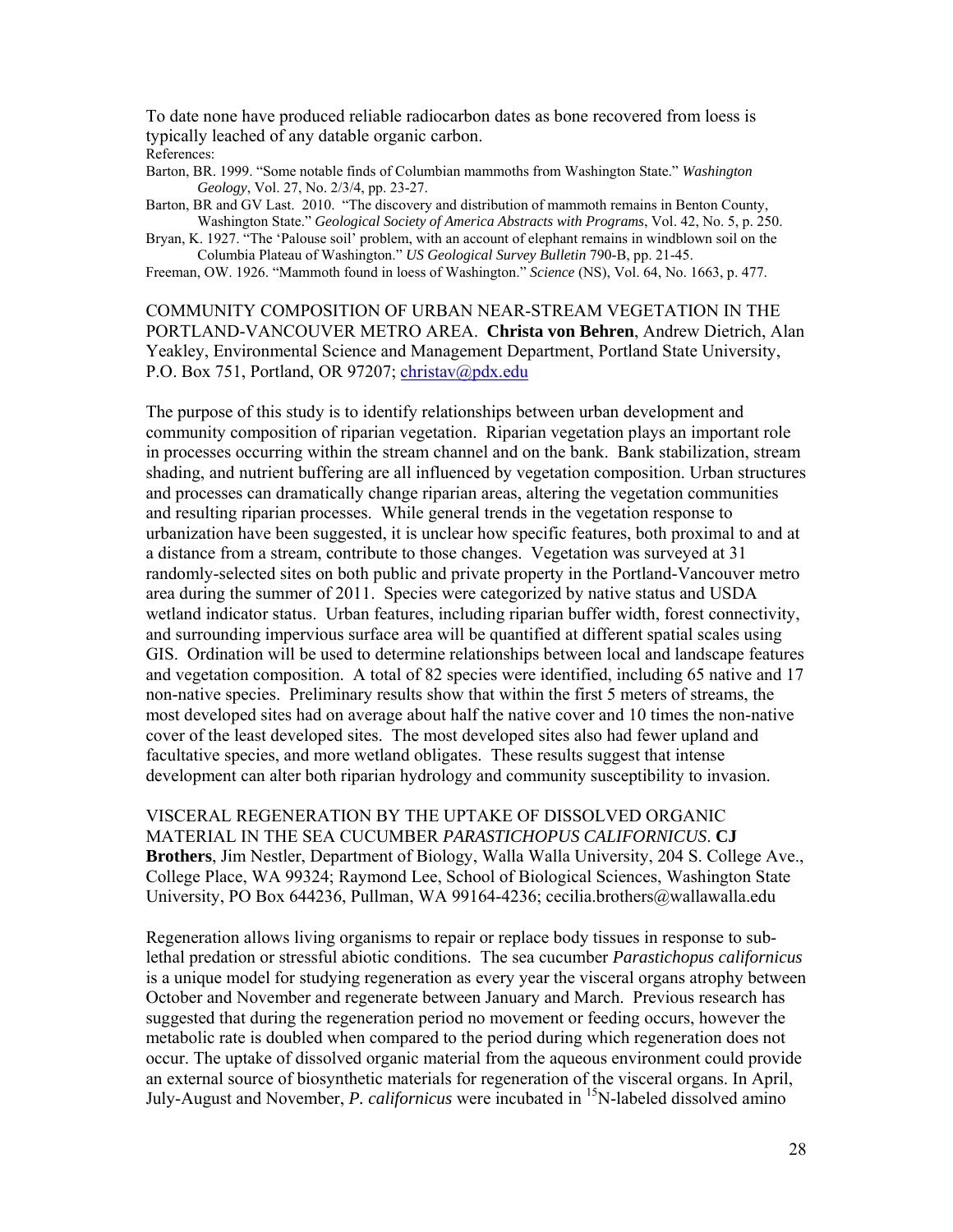acids (Isogro $\circledR$ ) for between 48 and 72 h and the uptake of <sup>15</sup>N by the epithelial (dorsal and ventral), buccal tentacles, tube feet, longitudinal muscle strips, digestive tract, gonads, Cuvierian tubules and respiratory tree tissues was measured. During April, all tissues except dorsal and ventral epithelial assimilated amino acids at significantly higher rates than controls, and during July-August, all tissues showed significant assimilation of amino acids. In addition, uptake by the respiratory trees was significantly higher than uptake by any other tissue type, and the uptake during April ( $\delta^{15}N$  74.4 ± 26.8/day) was more than three times the uptake in July-August ( $\delta^{15}N$  20.2 ±10.3/day). These results suggest that certain tissues, especially the respiratory trees, of *P. californicus* assimilate dissolved amino acids from the sea water that could be used as biosynthetic materials for regeneration.

#### OCCURRENCE OF WILDFIRE REBURNS IN FORESTS OF THE PACIFIC

NORTHWEST. **John Campbell**, Department of Forest Ecosystems and Society, 3180 SW Jefferson Way, Oregon State University, Corvallis, OR 97331; Dan Donato, Department of Zoology, 430 Lincoln Dr., University of Wisconsin, Madison, WI 53706; Alan Kirschbaum, National Park Service Great Lakes Network, Ashland, WI 54806; Garret Meigs, Department of Forest Ecosystems and Society, 3180 SW Jefferson Way, Oregon State University, Corvallis, OR 97331; john.campbell@oregonstate.edu

Forest reburn (when a stand has recently undergone a high-severity fire and has burned a second time) is distinct from single high-severity fires and repeated low-severity fires both with respect to ecological processes and resource conservation. However, little is known about the occurrence of these compound disturbances in the Pacific Northwest, or in what manner high-severity fire influences a site's propensity to reburn. We used a spatiallyexplicit, 25-year fire history map covering the states of Oregon, Washington, and California, to answer two simple questions regarding reburn. First, how common have reburns been over the past 25 years relative to once-burned fires? Secondly, over the past quarter century, were fires more or less likely to burn in areas recently subject to high-severity fire, and if so, did reburn probability vary with time since the initial fire? Our results indicate that reburn is a very rare phenomena (especially in mesic forests), large rare events account for a majority of reburned area, and the realized probability of fire returning to a particular site is neither increased or decreased by a prior fire at any lag interval. While the fuel structure that develops following a high-severity fire necessarily influences the combustion potential in the event that flame reaches the site, burn events appear too rare and stochastic for these propensities to manifest themselves over space and time. These conclusions bring into question any attempt to manage for reburn risk.

#\*IMPROVEMENT IN COLONIZATION AND SEEDLING SURVIVAL OF WYOMING BIG SAGEBRUSH FOLLOWING INOCULATION WITH NATIVE ARBUSCULAR MYCORRHIZAL FUNGI. **Bill Davidson**, Marcelo Serpe, Department of Biological Sciences, Boise State University, 1910 University Drive, Boise, ID 83725-1515; billdavidson@u.boisestate.edu

Inoculation of seedlings with arbuscular mycorrhizal fungi (AMF) is a common practice aimed at improving seedling establishment. The success of this practice largely depends on the ability of the inoculum to colonize the growing root system after transplanting. These events were investigated in Wyoming big sagebrush (*Artemisia tridentata* ssp. *wyomingensis*) seedlings inoculated with native AMF. Seedlings were first grown in a greenhouse in 50 ml containers containing sterilized pot cultures (control seedlings) or pot cultures having a mixture of seven mycorrhizal phylotypes (inoculated seedlings). In early spring, three-month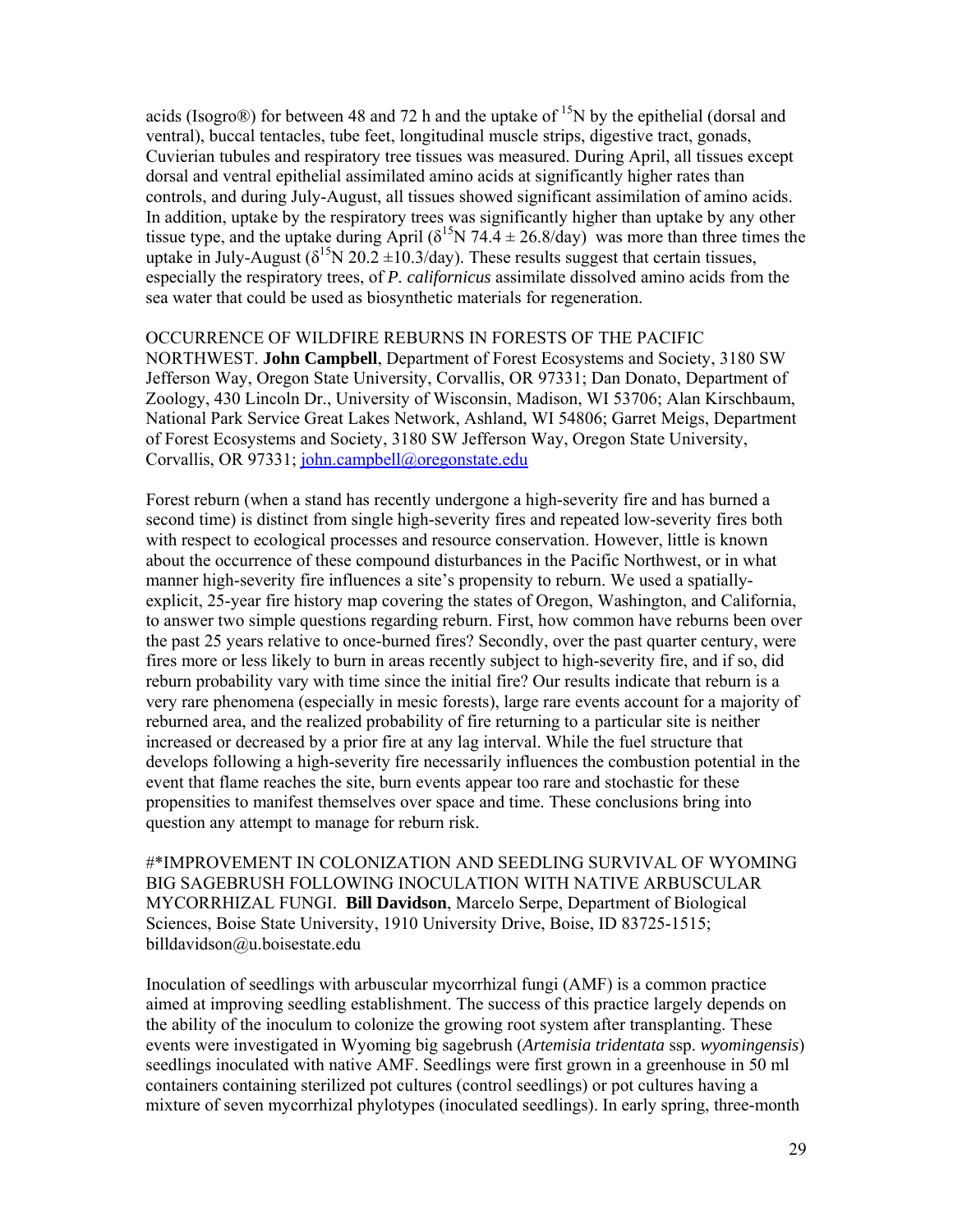old seedlings were transplanted to 24 L pots filled with soil collected from a sagebrush habitat and grown under natural climatic conditions. At the time of transplanting the percent colonization was 0.3 and 57% for control and inoculated seedlings, respectively. Two and a half and five months after transplanting, the percent colonization remained higher in inoculated than in control seedlings with values of about 48 and 20%, respectively. These differences in colonization were associated with differences in seedling survival, which was 24% higher in inoculated than control seedlings. In contrast, biomass per plant and the shoot over root ratio were similar for both treatments. Overall, our results indicate that the inoculum contributed to the colonization of the roots that developed after transplanting resulting in higher levels of colonization than those naturally occurring in the soil. This may have led to an increase in seedling survival.

THINNING EFFECTS ON NATURAL REGENERATION IN WESTERN OREGON DOUGLAS-FIR FORESTS**. Erich Kyle Dodson**, Julia I. Burton, and Klaus J. Puettmann Department of Forest Ecosystems and Society, Oregon State University, 321 Richardson Hall, Corvallis, OR, 97331; 541-737-6558; erich.dodson@oregonstate.edu

Creating multi-layered canopies in younger even-aged stands via thinning necessitates tree regeneration and subsequent recruitment into taller strata. Thinning can increase resources, creating a favorable environment for seedlings while also increasing the productivity of potential competitors in the understory. We investigated effects of thinning on natural regeneration 11 years following thinning in seven Douglas-fir stands in western Oregon using a randomized block design of operational-scale treatments. Additionally, we examined the relationships among seedling and sapling density, basal area (BA), and cover of understory vegetation at fine spatial scales (0.002 ha) within stands. Treatments included high density retention with 300 trees/ha, moderate density retention with 200 trees/ha, variable density retention with areas of 300, 200 and 100 trees/ha and an untreated control with 565 trees/ha. The density and frequency of tree seedlings and saplings was greater in thinning treatments than in the untreated control. Seedling density did not differ among thinning treatments; however, sapling density was higher at the lowest thinning level (100 trees/ha) than other thinning levels. Within treatments, natural regeneration was negatively related to BA. Furthermore, the probability of regeneration decreased with increasing understory cover, particularly at low BA. These results suggest that thinning can increase natural regeneration likely through increased availability of light and soil water and nutrients, although strong understory responses may limit the response of tree regeneration. While all thinning treatments increased seedling density, heavy thinning and creation of canopy gaps appeared especially beneficial for recruitment of saplings into the lower canopy in the short-term.

#\*A RECONSTRUCTION OF FIRE HISTORY USING MACROSCOPIC CHARCOAL ANALYSIS: FISH LAKE, SINLAHEKIN WILDLIFE AREA, NORTH CENTRAL WASHINGTON, USA. **Haley J. Duke**, Megan K. Walsh, Department of Geography, Central Washington University, 400 E. University Way, Ellensburg, WA 98926; dukeh@cwu.edu

The Sinlahekin Wildlife Area is a 14,000 acre reserve located in the Okanogan Valley of north central Washington. Sitting in the rain shadow of the Cascade Mountains, its forests consist primarily of ponderosa pine (*Pinus ponderosa*), which are adapted to frequent lowseverity fires. However, because of fire suppression over the past approximately 100 years, fire has all but disappeared from this ecosystem. As a consequence, excess biomass has accumulated on the forest floor, leading to catastrophic forest fires. To better understand the current dilemma, a long-term perspective on fire history is needed. Lakes hold much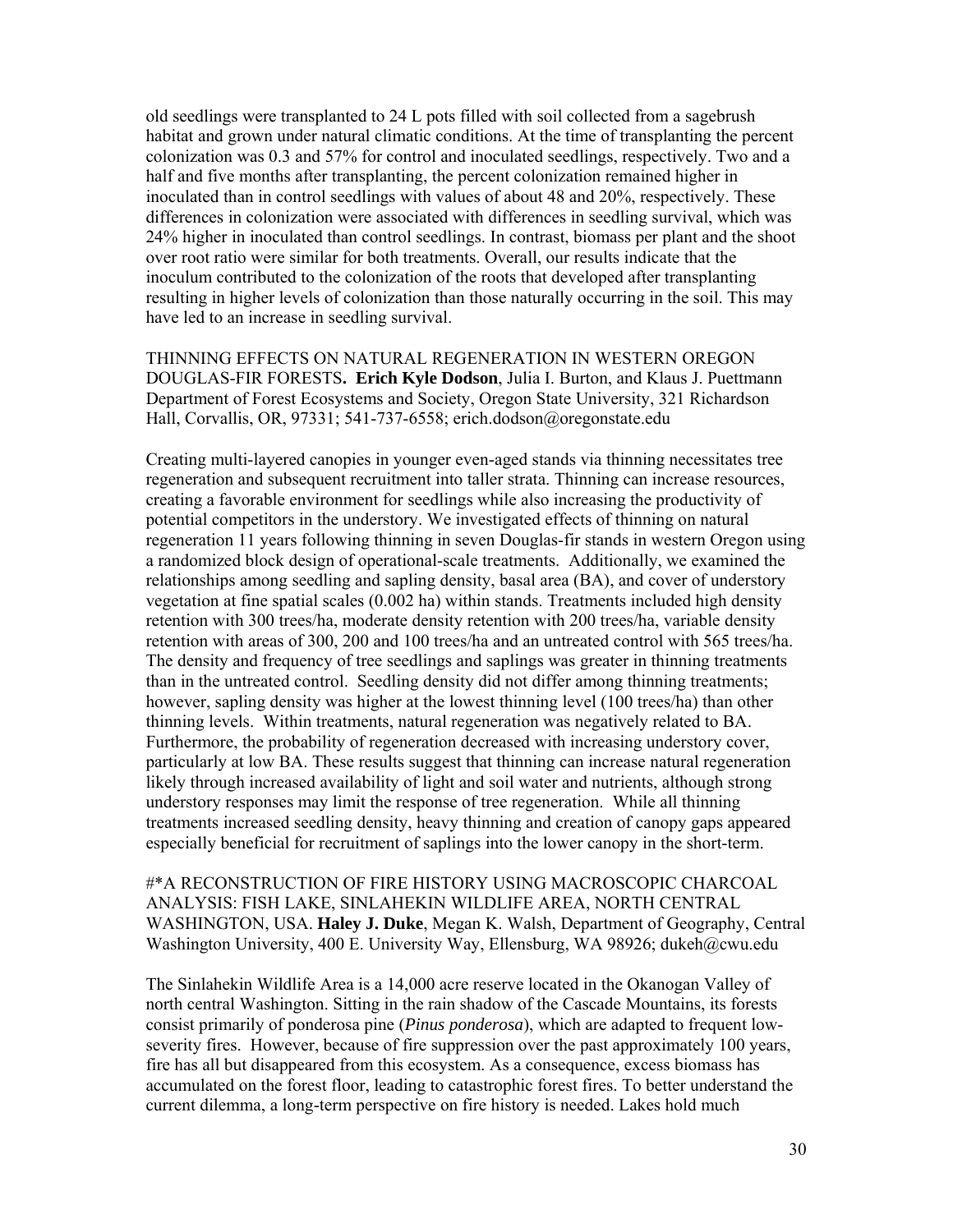information on fire history in the form of fossilized charcoal. Identifying changes in charcoal accumulation in lake sediments allows for a calculation of past fire frequency. This information can then be used as a guideline for prescribed burning and managing forest health. In summer 2011, a 3 meter long sediment core was retrieved from Fish Lake in the Sinlahekin Wildlife Area. Macroscopic charcoal analysis was used to reconstruct fire history for the last 2500 years. Loss on ignition and magnetic susceptibility were also used to characterize the lithology of the core and to investigate the relationship between fire and erosional events. Results show that fire activity was high at the site prior to the last century. Fires burned mainly herbaceous material (i.e. grass), indicating that fires were low-severity. Further analysis of the core, including pollen analysis, will highlight the relationship between fire and vegetation change, human activity, and regional climate change.

#### IDAH2O: MASTER WATER STEWARDS SERVING IDAHO THROUGH VOLUNTEER MONITORING. **Kelli Duncan,** Area Extension Educator, University of Idaho Extension, Coeur d'Alene, ID 83814

Maintaining water quality integrity in the state of Idaho is necessary to ensure a safe water source for drinking, recreating and to support fisheries and wildlife. Through education and outreach, citizens gain a better understanding of their interaction with the land and learn how to best preserve resources. The primary goals of the IDAH<sub>2</sub>O program are: (1) Increasing citizen knowledge on water quality issues, (2) Promote volunteer monitoring on Idaho streams and (3) Enhance watershed stewardship. IDAH2O was developed into a 'Master' program to make use of a highly successful Extension model. IDAH2O volunteers receive training and in return, conduct monitoring in Idaho watersheds. Collected data is published and used to inform citizens and agencies about watershed conditions. These data can be used to make arguments to grantors for watershed improvement projects. Furthermore, agencies such as Idaho DEQ may someday be able to utilize the data to assist in the TMDL process. Since the program launch in fall 2010, nearly seventy-five volunteers have been certified, monitoring twenty different watersheds. Program evaluations show that 75% of certified volunteers plan to register and conduct regular monitoring. Over half of certified volunteers stated they would become more involved in watershed activities and restoration. The success of IDAH2O will lead to better coordination within citizens and agencies on water resource matters and in turn promote stewardship within Idaho watersheds which will ultimately lead to improved water quality.

TWENTY YEARS OF *NATUREMAPPING* USING VOLUNTEERS, CITIZEN SCIENTISTS, AND PUBLIC PARTICIPATION IN SCIENTIFIC RESEARCH. **Karen Dvornich**, NatureMapping Foundation, Box 26962, Federal Way, WA 98093; vicon@uw.edu

The *NatureMapping* Program began in 1992 as part of the Washington Gap Analysis Project (WAGAP). Its goal is to facilitate the exchange of information between natural resource agencies, academia, land-use planners, local communities, and schools through public education and participation in data acquisition. Involving each entity was and has been a project in itself. *NatureMapping's* first volunteers were retired natural resource professionals that groundtruthed WAGAP's land cover map. With the help of Washington Department of Fish and Wildlife's Project WILD coordinator the Program started working with schools. Data acquisition was the reason *NatureMapping* began. The development of standard reporting attributes for all partners was based on the lessons learned from WAGAP's efforts to merge multiple agencies' databases. A network of like-minded individuals and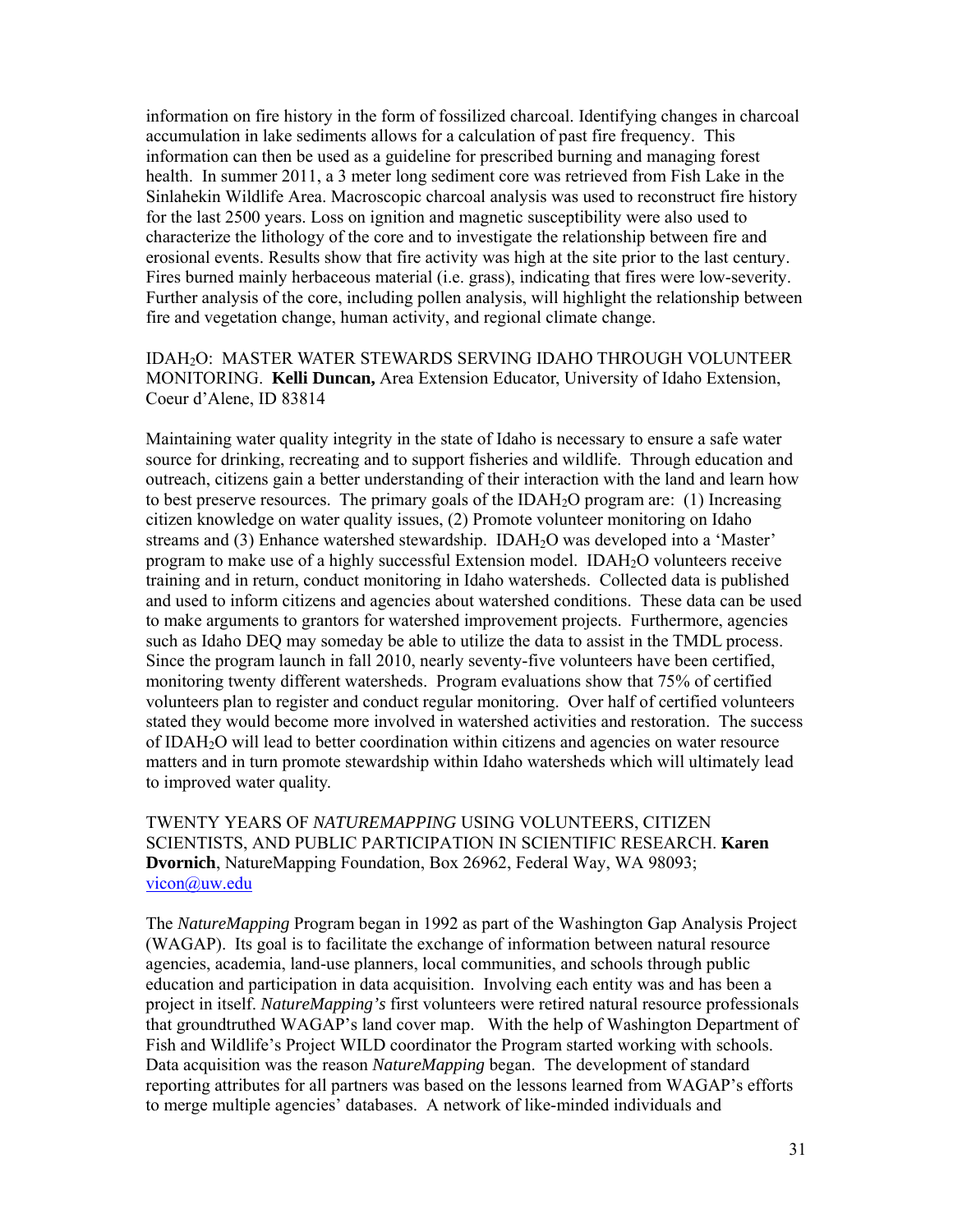organizations grew across the US, sharing training techniques, materials, and developing emerging technologies for data collection and assessment. The materials and other content were put on *NatureMapping*'s website that receives 1 million hits per month and continues to grow in usage. The Program began long-term projects involving communities, schools, natural resource agencies, and academia such as the Adopt-a-Farmer Project, Project CAT, Mule Deer Project, Pierce County Biodiversity Network, and the Ohop Creek Restoration Project. Recent projects and bioblitzes now utilize *NatureMapping*'s data collection software, NatureTracker, that allows users to record invertebrates, plants, and fish, as well as, vertebrates and display their work immediately. An evaluation of *NatureMapping*'s data, use of data, technological advances with online interactive mapping, android apps, and the pitfalls and successes will be discussed.

LC MAP: THE LANDSCAPE CONSERVATION MANAGEMENT AND ANALYSIS PORTAL. **Sean P. Finn**, Great Northern LCC, Boise, ID; Yvette Converse, Rick Sojda, Tom Olliff, Great Northern LCC, Bozeman, MT; Tim Kern, Lei Ann Wilson, U.S.G.S., Fort Collins Science Center, Ft. Collins, CO

The path to effective collaboration over large geographic areas depends on successful transcendence of boundaries – political, jurisdictional, disciplinary, social, and technical. The Great Northern Landscape Conservation Cooperative (GNLCC) and partners are working to soften each of these boundaries while respecting the vision, mandates, and security concerns of the broad array of LCC partners. GNLCC has developed a state-of-the-art geospatial data discovery, management, and analysis tool which supports inter-organization collaboration and coordination: The Landscape Conservation Management and Analysis Portal or LC MAP. LC MAP combines modules built off DOIs open source developed ScienceBase, which provides efficient data search, catalog and management tools, with the ArcGIS 10 spatial data editing, analysis, and modeling environment to provide a powerful, fully functional project management and decision process portal. Interaction with the spatial data employs a suite of web services allowing dispersed, inter-organizational teams to access and analyze common datasets in near real-time and provides automated metadata and versioning functions to closely document project progress and product development. A robust security infrastructure is built in front of all components giving project managers fine-tune controls over accessibility and data publication. Design tradeoffs were biased toward reaching the widest possible audience while relying on established, stable platforms with in-place user support. This demonstration will present example applications of the data discovery, documentation, security, and analysis functions.

# LC MAP: THE LANDSCAPE CONSERVATION MANAGEMENT AND ANALYSIS PORTAL. **Sean P. Finn**, Great Northern LCC, Boise, ID; Yvette Converse, Rick Sojda, Tom Olliff, Great Northern LCC, Bozeman, MT; Tim Kern, Lei Ann Wilson, U.S.G.S., Fort Collins Science Center, Ft. Collins, CO

The path to effective collaboration over large geographic areas depends on successful transcendence of boundaries – political, jurisdictional, disciplinary, social, and technical. The Great Northern Landscape Conservation Cooperative (GNLCC) and partners are working to soften each of these boundaries while respecting the vision, mandates, and security concerns of the broad array of LCC partners. GNLCC has developed a state-of-the-art geospatial data discovery, management, and analysis tool which supports inter-organization collaboration and coordination: The Landscape Conservation Management and Analysis Portal or LC MAP. LC MAP combines modules built off DOIs open source developed ScienceBase,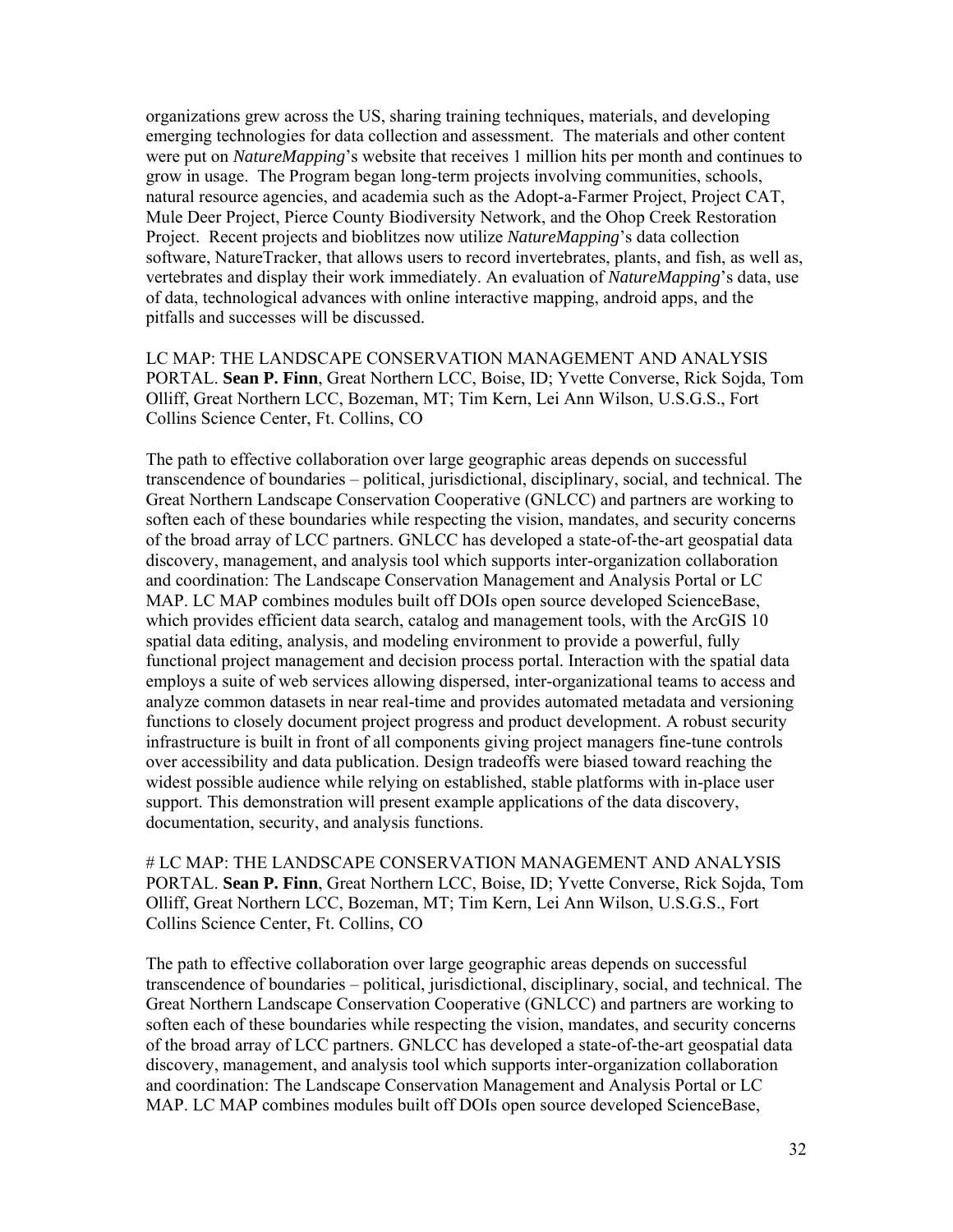which provides efficient data search, catalog and management tools, with the ArcGIS 10 spatial data editing, analysis, and modeling environment to provide a powerful, fully functional project management and decision process portal. Interaction with the spatial data employs a suite of web services allowing dispersed, inter-organizational teams to access and analyze common datasets in near real-time and provides automated metadata and versioning functions to closely document project progress and product development. A robust security infrastructure is built in front of all components giving project managers fine-tune controls over accessibility and data publication. Design tradeoffs were biased toward reaching the widest possible audience while relying on established, stable platforms with in-place user support. This poster will present our theoretical approach to Portal development, its architecture, real world examples of functionality from project inception to conservation decision, and instructions on how to acquire an account and begin using LC·MAP.

USING EPIPHYTIC LICHENS AS EARLY INDICATORS OF WHITEBARK PINE STAND MORTALITY IN THE EASTERN CENTRAL CASCADES, WASHINGTON. **Katherine Fitch**, Central Washington University, Resource Management Program, PO Box 471, Roslyn, WA 98941; fitchka@cwu.edu

Data were collected to evaluate the association between epiphytic lichen communities and whitebark pine (*Pinus albicaulis*) mortality in the east-central Washington Cascades. Fifteen circular units of 0.4 ha (34.7 m radius) were sampled at an average elevation of 1918 m. Macrolichens were collected from boles and branches of each tree within the sampled unit. Each whitebark pine tree was then evaluated for percent crown kill. From these data, lichen richness and diversity were calculated for each sampled unit, and each unit was assigned a percent overall mortality. Blister rust was observed in every sampled unit and a mean crown kill of 32% was measured. Scatter plots, regression, column charts, clustered hierarchical analysis, ANOVA, and indicator species analysis were used to determine how lichen communities may correlate to mortality in stands of whitebark pine. Twenty-four species comprising nine families were found to make up the Cascade whitebark pine lichen community. Lichen richness varied from site to site with a mean species richness of eight. Richness and diversity were greater in stands with advanced crown kill. Three indicator species were differentiated in grouped stands of the highest percentage of overall mortality: *Alectoria sarmentosa, Platismatia glauca,* and *Parmeliopsis hyperopta.* Epiphytic lichens such as these can be used in management protocols to monitor both spatial and temporal trends in forest change with emphasis on high alpine whitebark pine communities.

#\*SYNTHESIZING AND VISUALIZING LATE PLEISTOCENE CHANGES IN OLYMPIC PENINSULA FOREST COMPOSITION. **David Fisher**, Department of Geography, 1251 University of Oregon, Eugene, OR 97403-1251; dmf@uoregon.edu

Scientists and concerned citizens are increasingly interested in understanding the response of forests to a changing climate. Complex statistical models can be employed to describe this relationship; however, data exploration is a critical first step that should precede modeling. Data visualization is one method of exploration that has the potential to make large environmental datasets accessible and interpretable to a broader community. This poster visualizes the changing forest communities and climate of northwestern Washington and southwestern British Columbia since the Last Glacial Maximum. This region underwent dramatic environmental change during the Late Pleistocene, after the most recent retreat of the Cordilleran Ice Sheet and associated mountain and valley glaciers. An empirical record of vegetation change exists as a geographic network of pollen records from lake sediment cores.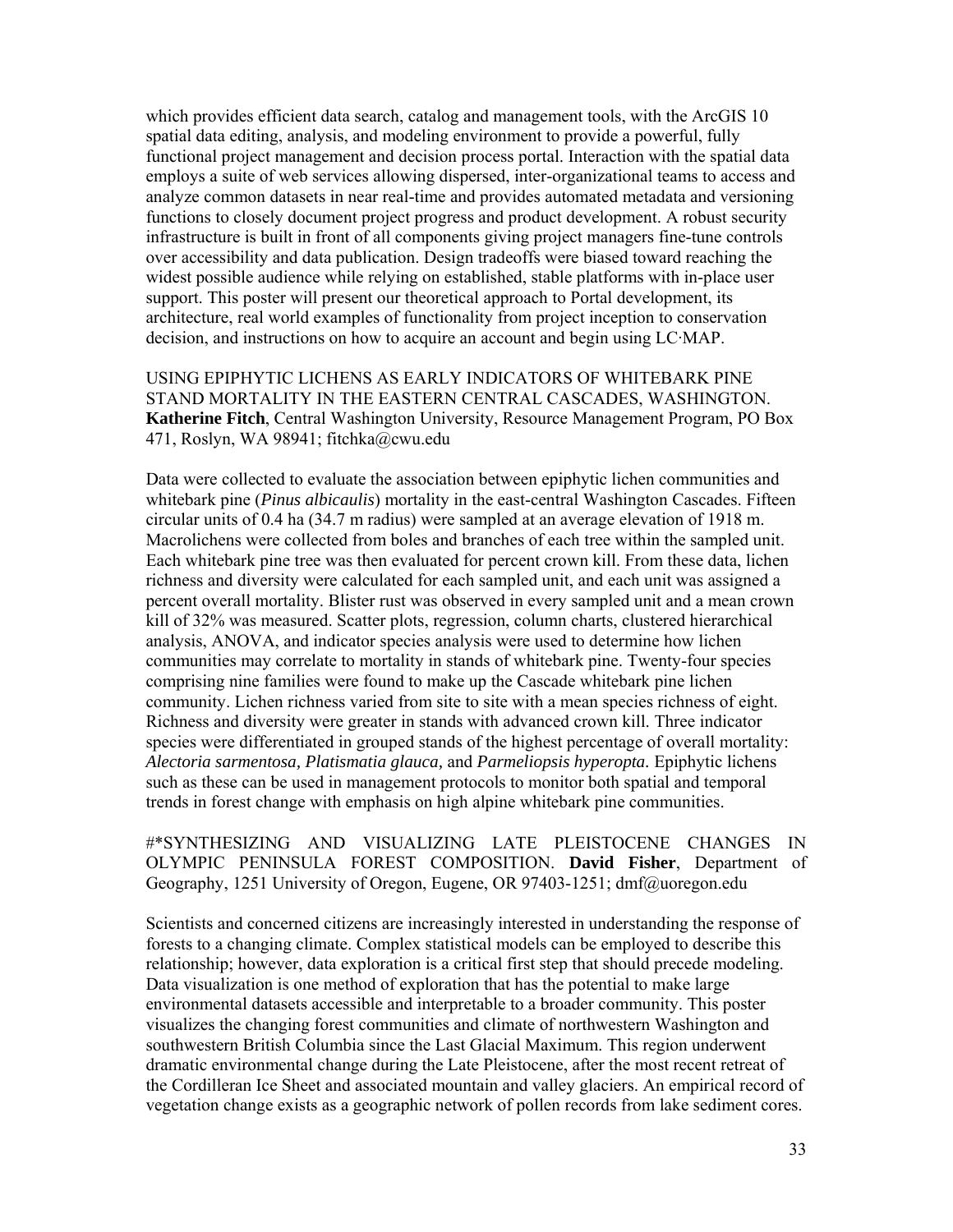In the greater Olympic Peninsula region, this network is fairly robust in spatial and temporal coverage. Presented here is a synthesis of the raw data from 20 pollen records in the region. The pollen records were made comparable by limiting data to arboreal taxa and applying new calibrated age scales. Change in the relative abundance of pollen of each taxon is visualized by a time-series of maps. Plotted continuously, on the same temporal scale, are climate variables extracted from the nearest gridcell of a transient global circulation model. The result is a detailed picture of the observed changes in forest composition alongside a model of climate, the most important driver of these changes. All graphics were generated using the R computing environment.

#\*THE ROLE OF *PINUS LAMBERTIANA* CONES AS A SURFACE FUEL IN SIERRA NEVADA MIXED CONIFER FOREST. **Anton T. Gabrielson**, College of Forestry and Conservation, Missoula, MT 59801; Andrew J. Larson, College of Forestry and Conservation, University of Montana, Missoula, MT 59812; James A. Lutz, College of the Environment, University of Washington Box 352100, Seattle, WA 98195; anton.gabrielson@umontana.edu

We investigated the role of sugar pine (*Pinus lambertiana*) cones as a woody surface fuel. We developed a six category classification system to describe sugar pine cones of different sizes and conditions, and hypothesized that condition classes differed in terms of mean biomass, burning characteristics, and relative contribution to surface fuel loads. Field sampling was conducted at the Yosemite Forest Dynamics Plot (YFDP), a 25.6 ha mapped study plot in Yosemite National Park. We randomly located 90, 9  $m<sup>2</sup>$  quadrats within the YFDP and counted the number of cones by condition class in each quadrat. Cones were returned to the laboratory where we determined the mean biomass and burning characteristics by condition class. Mean cone biomass differed significantly between cone condition classes (one-way ANOVA,  $F = 99.0$ ,  $P \le 0.001$ ). Sugar pine cones comprise 601 kg ha<sup>-1</sup> of surface fuels in YFDP. Aborted juvenile cones (5-25 cm long) accounted for 44% of cone biomass ha<sup>-1</sup> in the YFDP while mature cones ( $>$ 25 cm long) comprised 54% of biomass ha<sup>-1</sup>. Initial observations suggest large and significant differences in burning characteristics between cone condition classes: flame lengths for juvenile cones ranged from 9 to 12 cm while flame lengths for mature cones ranged from 84 to 122 cm. Managers can use the cone classification presented here to improve accuracy of surface fuel estimates. The developmental stage at which sugar pine cones become surface fuels may influence behavior of surface fires in Sierra Nevada mixed-conifer forests.

POSTGLACIAL CLIMATE AND FIRE-MEDIATED FOREST DIVERSITY ON THE WESTERN OLYMPIC PENINSULA, WASHINGTON. **Daniel G. Gavin**, Department of Geography, University of Oregon, Eugene OR 97403-1251; Linda B. Brubaker, School of Forest Resources, University of Washington, Seattle WA 98195; dgavin@uoregon.edu

The mode and tempo of forest compositional change during periods of rapid climate change is a long-standing theme of forest ecological research, especially with respect to the role of fire to produce non-linear relationships between climate change and vegetation. In the dense and old conifer forests of the coastal Pacific Northwest, fire disturbances are sufficiently rare that their ecological role is poorly understood. We used a high-resolution sediment record of vegetation and fire from the Olympic Peninsula in conjunction with independent records of climate to examine the co-varying trends in climate, fire, and tree species turnover. We found two modes of forest dynamics during the past 14,700 years. First, before 8000 years ago, rapid species turnover was driven by climate changes and mediated by fire events.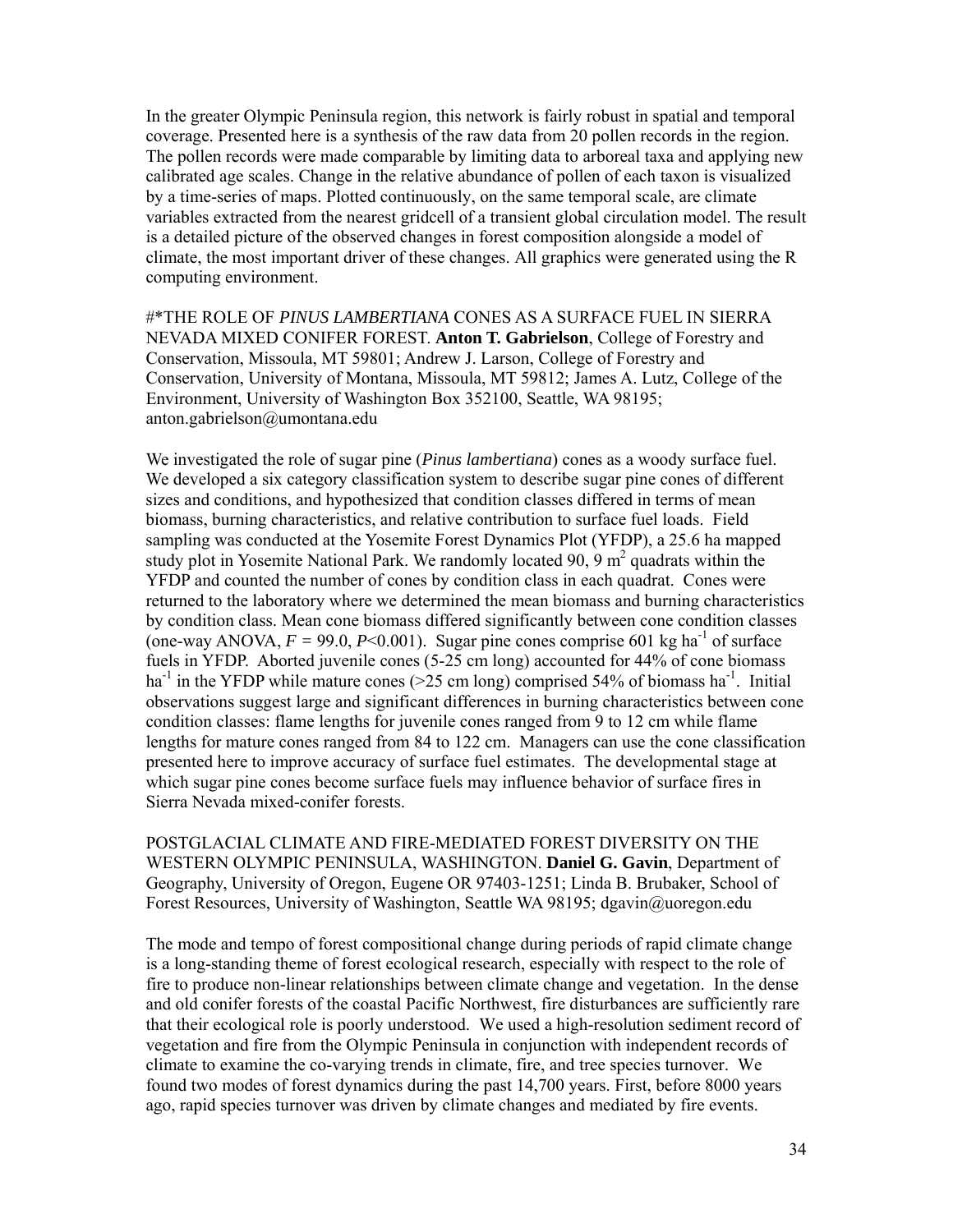Several large fires resulted in nearly complete turnover of the local tree species with successional trajectories dependent on climate changes preceding the fire events. Second, during the last 8000 years, forest composition changed slowly as fires were smaller or less severe and much less frequent than before. However, brief periods of fire did not cause compositional changes, possibly because fires were only of moderate severity and climate changes were not large enough to favor less-common species. In summary, this record provides examples of a dynamic forest marked by rapid switching between alternative states followed by a long period marked by high resilience to less frequent and less severe disturbance.

CHANGES IN SOIL AGGREGATE DYNAMICS AND CARBON STORAGE FOLLOWING 18 YEARS OF EXPERIMENTALLY INCREASED PRECIPITATION IN A COLD DESERT ECOSYSTEM. **Marie-Anne de Graaff,** Department of Biological Sciences, Boise State University, Boise ID 38725; Jess van der Veen, USGS Forest and Rangeland Ecosystem Science Center, Boise, ID 83706; Matthew Germino, USGS Forest and Rangeland Ecosystem Science Center, Boise, ID 83706; Jamie Hicks, Department of Biological Sciences, Boise State University, Boise ID 387251. marieannedegraaff@boisestate.edu

Climate change is expected to alter the amount and timing of precipitation in semi-arid ecosystems of the Intermountain West, and the net effect of these changes on soil C sequestration is not well understood. Soil C sequestration is regulated by the incorporation of C into soil aggregates, where they are physically protected from microbial degradation. With this study we assessed: (1) how precipitation shifts affect soil aggregate formation and associated soil organic carbon (SOC) contents in semi arid ecosystems, and (2) how plants mediate precipitation impacts on soil C sequestration. Soil was collected from an ecohydrology study situated at INL. The experimental field site consists of subplots planted with either sagebrush (*Artemisia tridentata*) or crested wheatgrass (*Agropyron cristatum*) and has been exposed to three precipitation treatments: ambient (i.e. control), winter (200 mm) or summer (4x50 mm) for 18 years. Soils were collected from directly beneath plants and from plant-interspaces, after which they were fractionated into macroaggregates, free microaggregates and free silt and clay fractions. Further, macroaggregates were separated into particulate organic matter (POM), microaggregates and silt and clay fractions. We measured the relative abundance of soil fractions, and SOC within the fractions. Results showed that increased precipitation decreased SOC in all treatments, but not in soils underneath sagebrush, where SOC incorporation into more stable soil fractions was enhanced. Our data suggest that precipitation in semi arid ecosystems deplete SOC contents, and that plant species mediate the impact of precipitation on soil C dynamics.

WINNERS AND LOSERS IN A NITROGEN-RICH BOREAL FOREST UNDERSTORY. **Tess Grainger**; Roy Turkington; Department of Botany, University of British Columbia, 3529-6270 University Blvd. Vancouver, BC, V6T 1Z4; tessng@interchange.ubc.ca.

Higher temperatures associated with global climate change are predicted to cause an increase in soil nutrients such as nitrogen. This will have pronounced effects on plants at northern latitudes that are adapted to low nutrient conditions. I used long-term experimental plots near Kluane, Yukon, to investigate the effects of 22 years of annual fertilizer application on the growth and morphology of four species of Boreal forest understory plants. Previous research in this area has shown that some species increase in abundance when fertilized (e.g.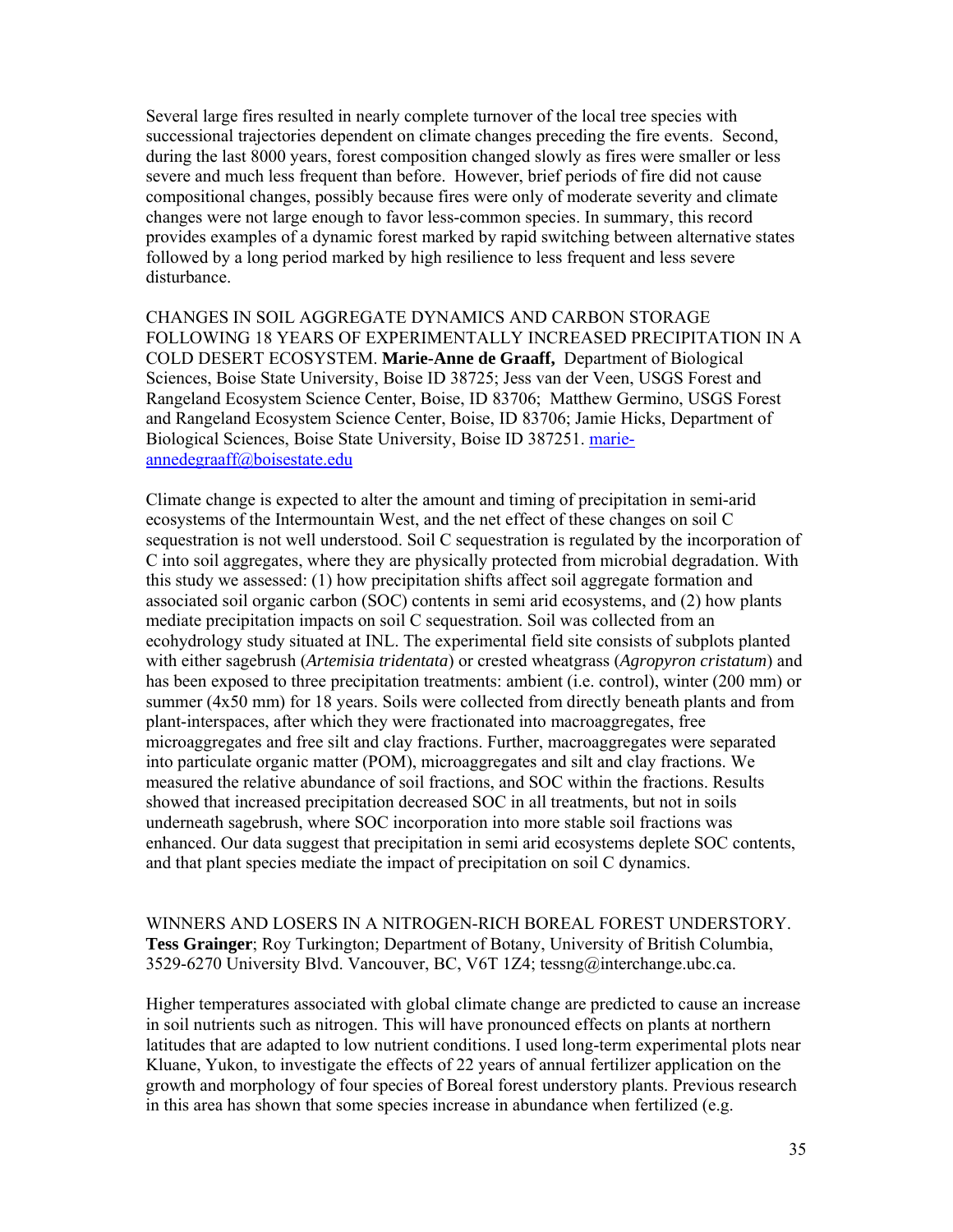*Epilobium angustifolium* and *Mertensia paniculata*), others decline (e.g. *Festuca altaica*) and some show little change (e.g. *Achillea millefolium*). I asked a) whether functional traits such as height and SLA can predict abundance in fertilized conditions and b) whether the most phenotypically responsive species to fertilizer also become the most abundant in fertilized conditions. In the summer of 2011 I measured morphological traits on four target species in fertilized and control plots. Plant height in unfertilized conditions is a better predictor of success than SLA, but neither was entirely predictive. Multivariate analysis revealed that *Epilobium, Mertensia* and *Achillea* tended to get larger when fertilized, whereas *Festuca* got smaller. However, the ratio of tissue types (stem and leaf) did not change for any species. It was concluded that while some morphological characteristics (e.g. size) were associated with abundance in fertilized plots, others (e.g. SLA) had a consistent response across all species, and yet others (e.g. tissue ratios) showed no response for any species.

THE INFLUENCE OF NON-NATIVE GRASSES AND JUNIPER ON THE SAGEBRUSH-ASSOCIATED BIRD COMMUNITY ALONG AN ELEVATION GRADIENT IN THE OWYHEE UPLANDS. **Steven E. Hanser,** Steven T. Knick, U.S. Geological Survey, Forest and Rangeland Ecosystem Science Center, Boise, ID 83712; shanser@usgs.gov

The extent of sagebrush habitats throughout the Intermountain West is declining due to numerous factors, including invasion by non-native grasses and encroachment by native conifers. Non-native grasses lead to a loss of sagebrush due to increased frequency and extent of wildland fire in lower elevations; while at higher elevations, native conifer encroachment converts shrublands to woodlands. The loss of sagebrush habitat can influence the occurrence of associated wildlife, most notably the greater sage-grouse. We studied the bird community along an elevation gradient within the Owyhee Uplands region of southwest Idaho and southeast Oregon within non-native grasslands, sagebrush shrublands, and western juniper woodlands to provide information on how the community is influenced by vegetation and environmental factors. We identified the environmental gradients underlying the bird community using canonical correspondence analysis. Our preliminary results suggest that the bird community is organized along a primary gradient from Wyoming big sagebrush to western juniper and a secondary gradient from Wyoming big sagebrush to increased gap sizes between perennial trees and shrub canopies. Sagebrush obligate species were strongly associated with the Wyoming big sagebrush region of the environmental gradients, while the majority of species assessed were associated with the woodlands and only a single species, horned lark, was associated with increased canopy gap size. Two fires during the study shifted the bird community at those sites toward a community indicative of large canopy gaps. This study increases our understanding of the environmental factors important in structuring the bird community within sagebrush and associated habitats.

\*# PAST AND CURRENT WILDFIRE TRENDS IN THE OKANOGAN-WENATCHEE NATIONAL FOREST: AN ANALYSIS USING GIS AND PALEOECOLOGICAL METHODS. **Kevin C. Haydon**, Megan K. Walsh, Department of Geography and Resource Management, Central Washington University, Ellensburg, WA, 98926; haydonk@cwu.edu

Environmental change and human activity have been the driving forces of fire activity in Pacific Northwest forests throughout the Holocene. Fire exclusion policy following the fires of 1910 was intended to remove fire from federally-managed forest ecosystems. To evaluate the effectiveness of fire suppression over the last century, we examined area burned by wildfires in the Okanogan-Wenatchee National Forest in decadal intervals using GIS. Analyses of these data indicate that for the better part of the  $20<sup>th</sup>$  century, fire exclusion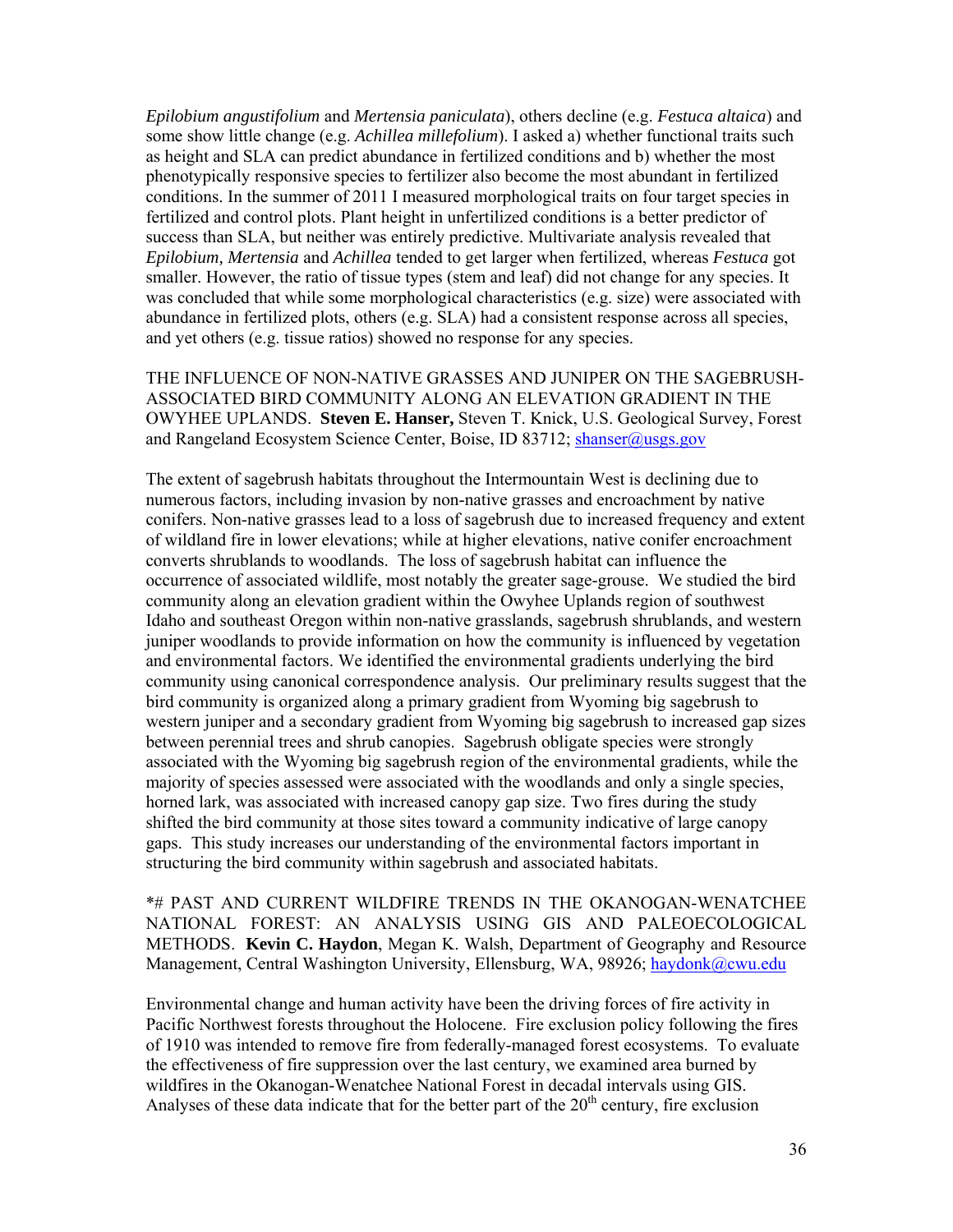efforts were very successful. However, despite technological advancements in wildfire suppression the data demonstrate that area burned in recent decades has greatly increased. It is understood that the removal of fire from eastern Cascade forests has increased their susceptibility to high-severity wildfires. In order to more effectively manage these forests it is important to understand how fire regimes have varied in longer timescales. To address this, we retrieved Holocene-length sediment cores from Blue Lake and Doheney Lake in the Sinlahekin Wildlife Area, Okanogan County, WA. Through the use of macroscopic charcoal and pollen analysis we will reconstruct the vegetation and fire history for the Sinlahekin study sites. Preliminary results indicate major shifts in fire activity prior to and after Euro-American settlement. Further analysis of these records will establish a Holocene fire record and determine its linkages with vegetation change, climate variability, and human activities. The results of this research will aid in management decisions regarding fire in eastern Cascade forests.

#\*CLIMATE AND VEGETATION IN A PUTATIVE PLEISTOCENE REFUGIUM IN NORTHERN IDAHO INFERRED FROM A 120,000 YEAR SEDIMENT RECORD. **Erin M. Herring**, Daniel G. Gavin, Department of Geography, 1251 University of Oregon, Eugene, OR 97403-1251; eherring@uoregon.edu

The mesic forests of northern Idaho's Rocky Mountains are unique because they support over one hundred vascular plant species disjunct from their main distribution along the Pacific Northwest coast. The uplift of the Cascade Mountains during the Miocene led to the development of a pronounced rain shadow to the east and the development of a separate interior mesic climate, but it is less clear when and how the associated disjunctions were established. Specifically, it is unclear whether most species with an inland disjunction, including *Thuja*, survived the glacial periods of the Pleistocene in their present locations or whether they more recently dispersed from coastal areas. Recent phylogeography and modern distribution studies suggest that a refugium may have existed in the Lochsa watershed of northern Idaho. There are currently no climate or vegetation records that extend back to the glacial maximum or earlier in this region. A ca. 120,000 year sediment record was recovered from Star Meadows, a paleomeander of the Lochsa River, located within the proposed refugium. Pollen recovered from this sediment record provides evidence for changes in forest composition that occurred in conjunction with changing climatic conditions since the last interglacial. Preliminary results from pollen analysis indicate a mid-Holocene arrival of *Thuja* to the region. Since there are so few continuous records of climate and vegetation that date back to the last interglacial this sediment record is indispensible in our understanding of Pleistocene climates in western North America.

#\*NATIVE AND NON-NATIVE VEGETATION RESPONSE TO THE 2005 SCHOOL FIRE IN POMEROY, WA. **Maike Holthuijzen**, Utah State University, Department of Wildland Resources, 5230 Old Main Hill, Logan, UT 84322-5280; Penelope Morgan, University of Idaho, Department of Forest Resources, PO Box 441133, Moscow, ID, 83844- 1133; mholthuijzen@vandals.uidaho.edu

The University of Idaho and US Forest Service began a long-term vegetation monitoring project in the Umatilla National Forest after the 2005 School Fire. Their goals were to determine if burn severity was a factor in non-native invasions after fires and where post-fire rehabilitation projects should be focused. My main objectives were to 1) determine whether presence and percent canopy cover of non-native and native herbaceous species differed in low, medium, and high severity burns, and 2) contrast regeneration and life span traits (seed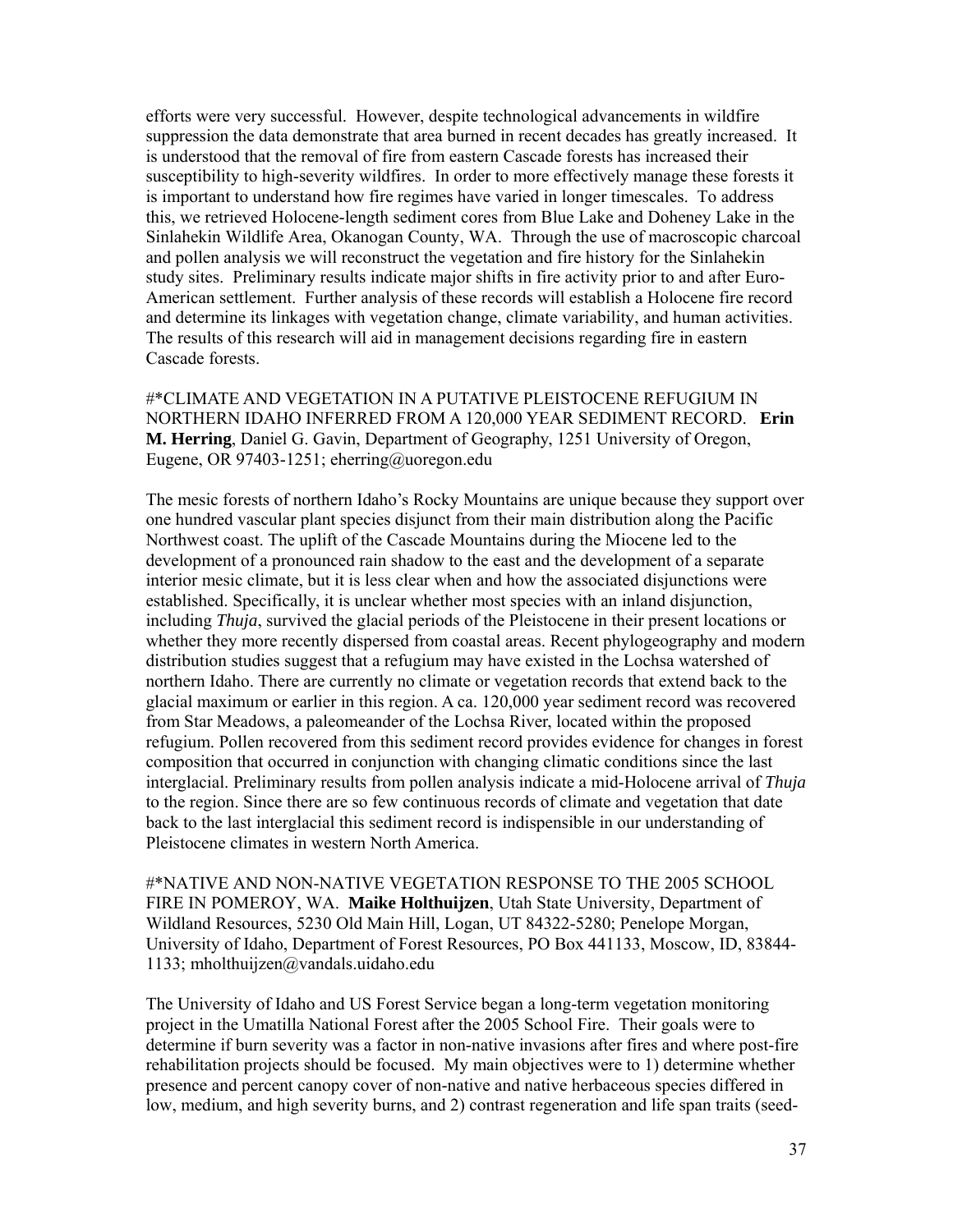dispersed vs. resprout and annual vs. perennial) of native and non-native plant species responding to three levels of burn severity. Sampling sites were designated as low, medium, or high severity based on satellite imagery pre and post fire. The following vegetation data were collected at sampling plots: 1) species-level vegetation cover and composition, 2) percent cover of ash, mineral soil, and litter, and 3) litter and duff depth. My results showed that, compared to medium and low burn severity areas, high severity burn areas contained more non-native plant species. Non-native plant species were absent in control plots. Approximately half the common species in fire-affected areas originated from seed and half were resprouts. Although annuals appeared in all levels of fire severity, perennials were more abundant than annuals, even in high severity burns. The invasive species present in high severity burn areas could increase in the future due to their presence in the seedbank and continue to persist in other disturbed locations.

LICHEN RESPONSES TO DIFFERENT FORMS OF NITROGEN IN THE LOS ANGELES BASIN: IMPLICATIONS FOR CRITICAL LEVELS AND LOADS. **Sarah Jovan**, PNW Research Station, USDA Forest Service, Portland, OR 97205; Jennifer Riddell, Pamela Padgett, Southwest Research Station, USDA Forest Service, Riverside CA 92507; Thomas H. Nash, Dept. of Botany, University of Wisconsin, Madison, WI 53706; sjovan@fs.fed.us

Nitrogen (N) causes the replacement of native lichen floras by "weedy" eutrophic species. This shift is commonly used to develop empirical critical levels (CLE) for ammonia  $(NH<sub>3</sub>)$ and critical loads (CLO) for N. To be most effective in conserving sensitive species, empirical CLE/CLO must firmly link lichen response to causal pollutant(s), which is difficult to accomplish in field studies because the high cost of N measurements limits their use. We synthesized an unprecedented array of N measurements across 22 long-term monitoring sites in the L.A. Basin, California:  $NH<sub>3</sub>$ , nitric acid (HNO<sub>3</sub>), nitrogen dioxide, ozone, N in throughfall, modeled estimates of eight different forms of N, and nitrate accumulated on oak twigs. We sampled lichens on *Quercus kelloggii* and scored plots using two indices of eutroph abundance. Our results contradict two common misconceptions: 1) that eutrophs respond specifically to  $NH_3$ , and 2) that that response necessarily depends upon increased substrate pH. Nitrogen deposition in canopy throughfall was by far the best predictor  $(r^2 =$ 0.94), indicating that eutrophs respond to multiple forms of N. Most N variables had significant correlations to eutroph abundance ( $r^2 = 0.36 - 0.62$ ) as well as to each other ( $r^2 =$ 0.61 – 0.98), demonstrating the risk of mistaking correlation for causality in CLE/CLO field studies. Our also data show eutroph abundance is driven by N inputs, not pH. The counterintuitive negative correlation of eutrophs and trunk pH ( $r^2$  = 0.43) probably results because HNO<sub>3</sub> dominates N deposition in our study region.

THE IDAHO BIRD OBSERVATORY: USE OF VOLUNTEERS TO CONDUCT LONG-TERM POPULATION MONITORING OF MIGRATORY LANDBIRDS. **Gregory Kaltenecker,** Jay D. Carlisle, Idaho Bird Observatory, Department of Biological Sciences, Boise State University, 1910 University Dr., Boise, ID 83725; Mary Dudley, Idaho Department of Fish and Game, Southwest Region, Nampa, ID 83686. gregorykaltenecker@boisestate.edu

Since 1995, a standardized hawk migration count has been conducted annually at Lucky Peak, located on the Boise Ridge. Counts are conducted daily from 25 August through 31 October. Diurnal raptors are also trapped and banded during this same time period. Since 1997, we have maintained a passerine mist-netting effort daily from 16 July through 15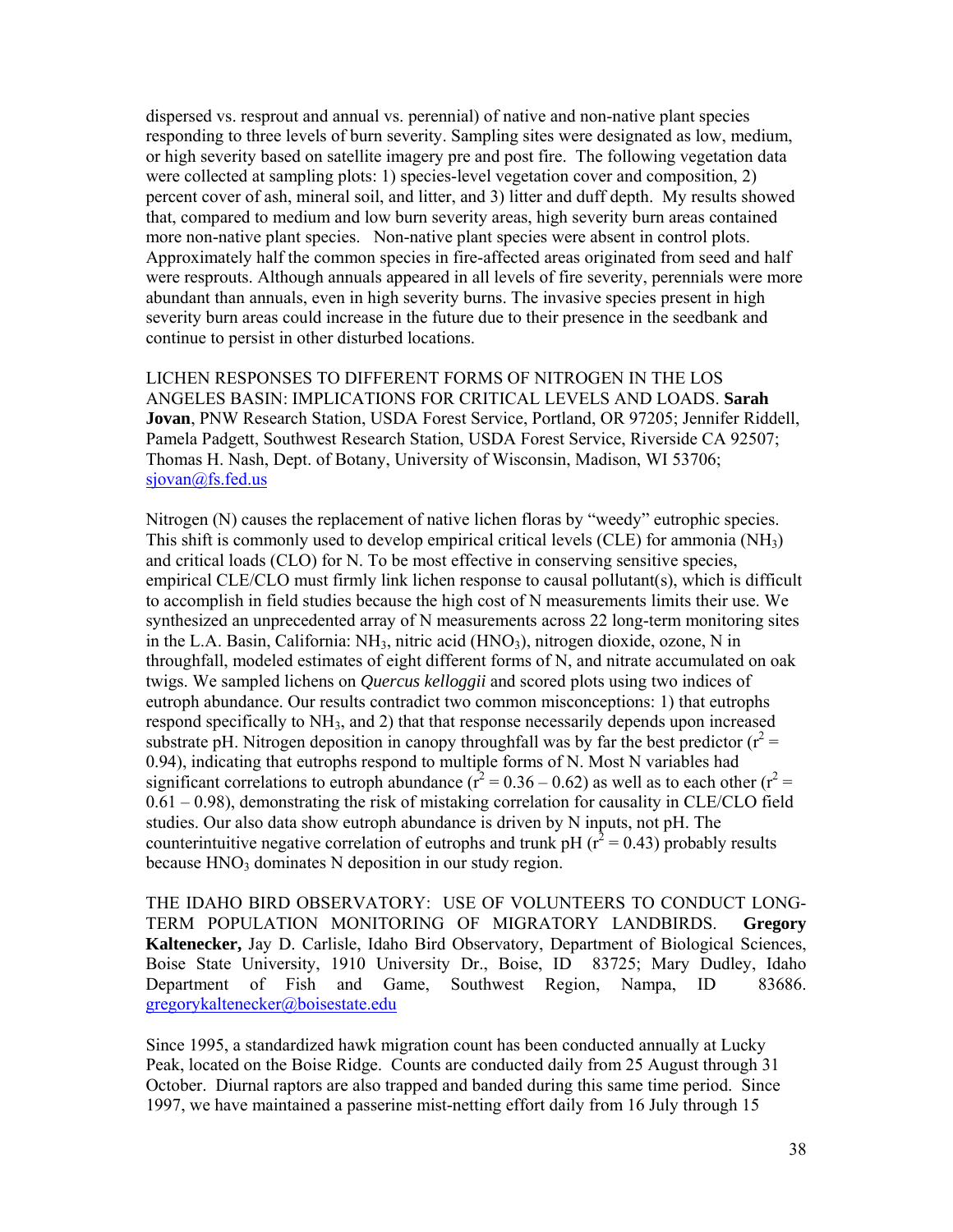October to document species composition, migration timing, and stopover biology of over 60 species of western migratory landbirds. A forest owl banding program, targeting Northern Saw-whet and Flammulated Owls, was initiated in 1999, and is operated daily from 28 August through 28 October. The majority of these projects are accomplished with volunteer labor. Each fall, more than 30 volunteers contribute over 5000 hours and thousands of miles driven in personal vehicles. These volunteer contributions are valued at over \$200,000 annually. We recruit three types of volunteers: full-time volunteer crew, part-time community volunteers, and undergraduate and graduate students. Full-time volunteers may receive a per diem, but all other volunteers are unpaid. Volunteer labor is well-documented by a third party: Idaho Department of Fish and Game's Regional Volunteer/Reservist Program. This third-party partner calculates the value of volunteer time based on standard rates. Volunteer labor has resulted in continuation of long-term monitoring and research projects for 18 years, has resulted in numerous contributions to peer-reviewed scientific literature, has trained hundreds of young biologists and students in bird capture, handling and other research techniques, and has provided opportunities for research to dozens of undergraduate and graduate students.

#### LICHEN DIVERSITY IN A SOUTH FLORIDA FOREST CANOPY. **Barry Kaminsky**, Bureau of Land Management, 1387 S. Vinnell Way, Boise ID 83709; barryk39@yahoo.com

Two lichen studies were conducted in Myakka River State Park, in southwest Florida. The first experiment measured the vertical distribution of lichen diversity in oak hammocks. Three trees were climbed using a modified single rope technique and the percent cover of foliose, fruticose, and crustose lichens was measured. Crustose lichens composed 85% of all cover while foliose composed 15%. Additionally, foliose cover may increase with height in tree. There was no correlation between total lichen cover and height in tree. There was no correlation between cardinal directions. However, this survey raises questions pertaining to how lichen diversity changes with height in trees in subtropical forests, and how to incorporate forest structure into measuring percent cover. In the second experiment, lichen diversity was compared between Ocala National Forest and Myakka River State Park. While lichen diversity was very similar between parks, Myakka may have a higher diversity of tropical lichens due to its southern proximity. Future directions for lichenological research in subtropical Florida include a more in-depth biodiversity sampling and the use of *Ramalina* taxa as an indicator of wetlands and good water quality.

#### URBANIZATION AND AVIAN SPECIES RICHNESS AND ABUNDANCE ALONG THE BOISE RIVER CORRIDOR. **Allison Korte** and Alfred Dufty, Department of Biological Sciences, Boise State University, Boise, ID 83725; Allikort26@hotmail.com

Riparian corridors have an interesting paradigm: they are a valuable habitat for breeding, migration, and dispersal activities for birds and urban development along their banks brings wildlife closer to city-dwellers. To maintain the riparian corridor, Boise mandated a 70-ft buffer between all buildings and the river's edge. However, with increasing population there are added anthropogenic pressures. We examined if urbanization was associated with decreased avian richness and abundance along the Boise River during the breeding season. We also surveyed vegetation and habitat variables to determine percent coverage of riparian area, urban structures, and vegetation types. We then determined the level of tolerance to anthropogenic habitat disturbance of the avian species living in the riparian corridor. Over 80 species were identified and separated into guilds to show effects of human disturbances on species composition. Using an Akaike Information Criterion corrected modeling we found that birds in the cavity-nesting guild were best described by the presence of live grass,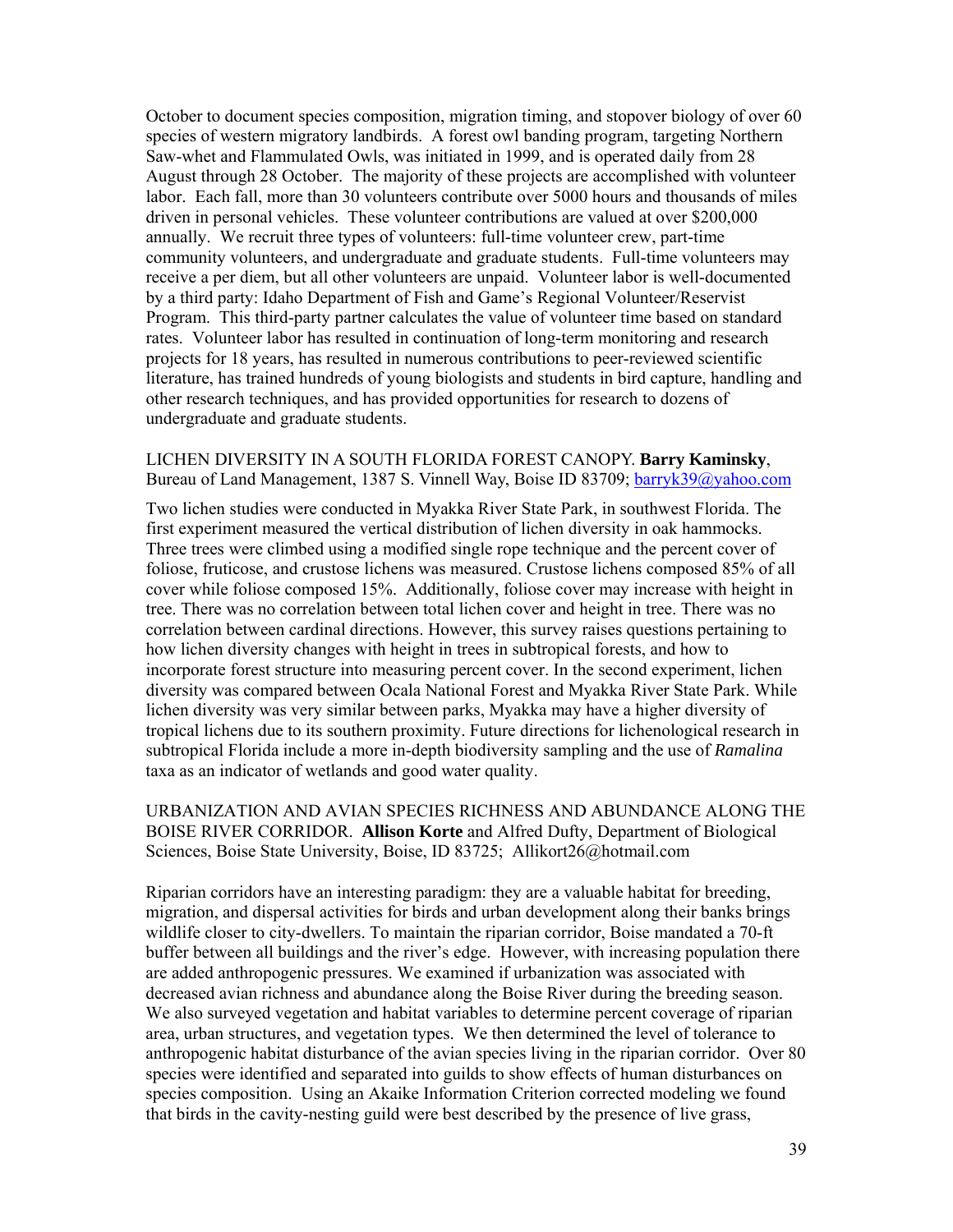suggesting a need to preserve open habitat. We also analyzed several individual species. For example, the top model for the Yellow Warbler was characterized by the presence of riparian habitat and people, suggesting that this species is tolerant of people, as long as riparian habitat is maintained. This study improves our basic understanding of the effects of urban development on avian species along riparian corridors. Additionally, it will help in developing local conservation plans to preserve the attractiveness of riparian areas while minimizing the impacts on the avian community.

PRELIMINARY STRATIGRAPHIC CONTEXT OF THE COYOTE CANYON MAMMOTH SITE. **George V. Last**, Pacific Northwest National Laboratory, P. O. Box 999 MSN K6-81, Richland, WA 99354; Bax R. Barton, Burke Museum of Natural History and Culture and Quaternary Research Center**,** University of Washington, P.O. Box 351360, Seattle, WA 98195-1360; Gary C. Kleinknecht, Kamiakin High School, 600 North Arthur St., Kennewick, WA 99336; george.last@pnnl.gov

The Coyote Canyon Mammoth Site is located on private land approximately 4 km south of Kennewick, Washington. It is one of at least 45 mammoth sites found in Benton County, and one of at least 12 interpreted to be hosted in Pleistocene outburst flood deposits (Barton and Last 2010). A non-profit  $501(c)(3)$  organization, the Mid-Columbia Basin Old Natural Education Sciences (MCBONES) Research Center Foundation was created to engage students and teachers in detailed paleoecologic research at the site. Excavation of the site began in September 2010. Preliminary interpretation of the site stratigraphy indicates that the bone bed is located within fine-grained Pleistocene outburst flood deposits along the southern shoreline of temporary Lake Lewis (max. elev.  $= 385$  m). Located at an elevation of 293 m MSL, this is one of the highest known mammoth finds in flood deposits in southeastern Washington, and has been associated with one of the largest floods (Last and Bjornstad 2009). At least four graded beds associated with different Pleistocene flood events have been interpreted to overlie the bone bed (Guettinger *et al*. 2010). An overprint of pedogenic calcium carbonate in the lower most flood deposits suggests a period of weathering and subaerial exposure prior to deposition of approximately one meter of loess, followed by a 0.75 m thick sequence of colluvial slopewash.

#### References:

- Barton, BR and GV Last. 2010. "The Discovery And Distribution Of Mammoth Remains In Benton County, Washington State." 2010 Annual Meeting & Exposition, Denver, Colorado, 31 October – 3 November. *Geological Society of America Abstracts with Programs*, Vol. 42, No. 5, p. 250.
- Guettinger, MW, GV Last and BR Barton. 2010. "Geology Of The Coyote Canyon Mammoth Site, Benton County, Washington State." 2010 Annual Meeting & Exposition, Denver, Colorado, 31 October – 3 November. *Geological Society of America Abstracts with Programs*, Vol. 42, No. 5, p. 119.
- Last GV, and BN Bjornstad. 2009. "Distribution of *Mammuthus* and Erratic Finds Relative to the Size of Ice Age Floods in Southeast Washington." 2009 Annual Meeting & Exposition, Portland, Oregon. *Geological Society of America Abstracts with Programs*, Vol. 41, No. 7, p. 16

# A WEB-AVAILABLE INDIVIDUAL-BASED MODEL FOR EXPLORING LEAST TERN-RIVER MANAGEMENT INTERACTIONS. Casey A. Lott, 223 N. 6<sup>th</sup> St. #410, Boise, ID, 83702; Steven F. Railsback and Colin J.R. Sheppard, Lang, Railsback, and Associates, 250 California Ave., Arcata, CA, 95521; Richard A. Fischer, US Army Corps of Engineers, Research and Development Center, Environmental Laboratory, 3909 Halls Ferry Road, Vicksburg, MS, 39180; Stephen R. Crawford, Blake E. Ketchum, and Douglas A. Miller, Penn State University, Center for Environmental Informatics, 2217 Earth-Engineering Sciences Building, University Park, PA 16802; clott@abcbirds.org.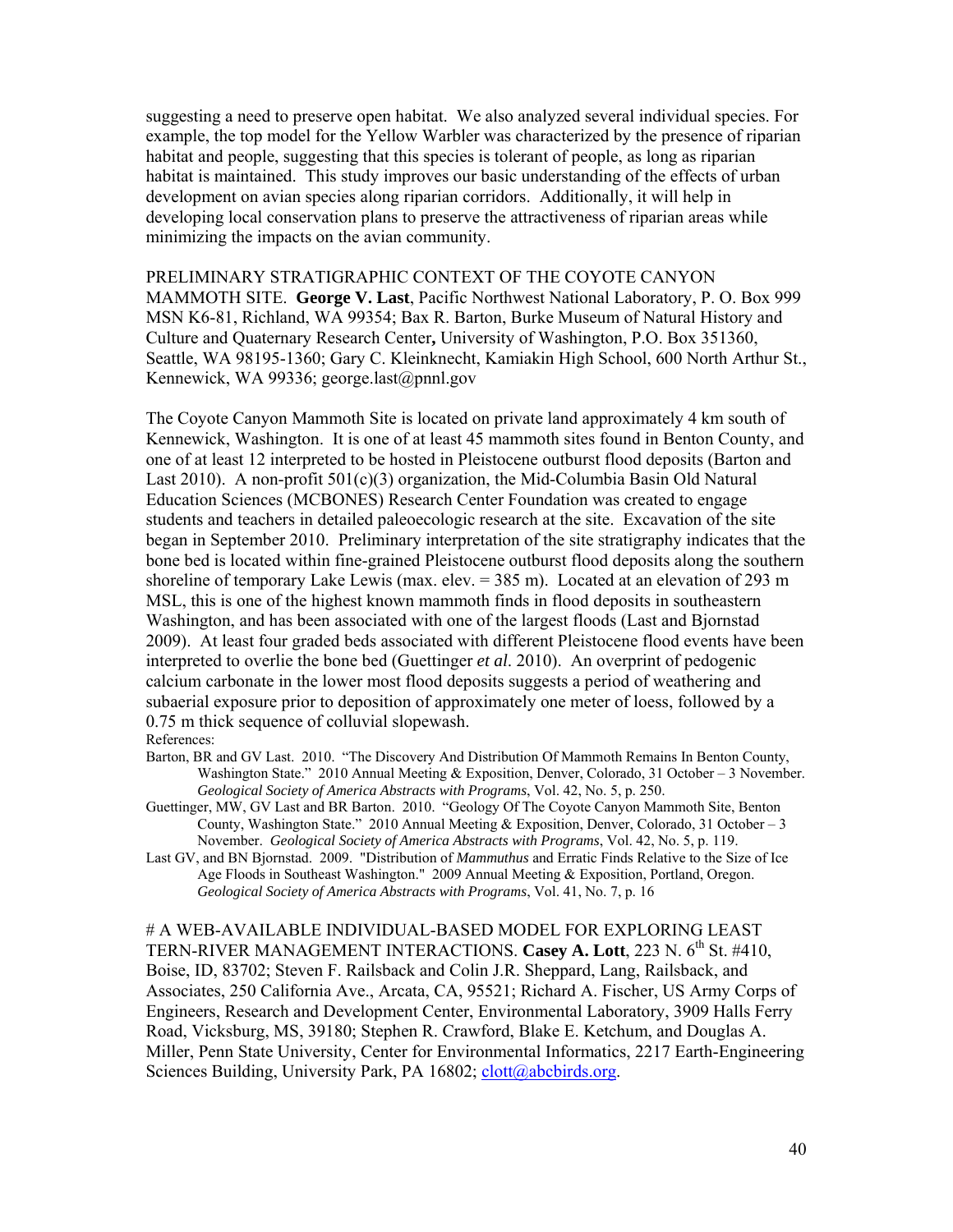We developed an individual-based model of Least Tern reproduction that simulates tern population response to alternative habitat conditions, flow regimes, or management scenarios. A web-based version of the model, with an intuitive graphical user interface, allows nonexpert users to investigate alternative management practices. Target users include: river managers, biologists, ornithologists, and stakeholders; anyone with interest in developing their understanding of Least Tern-management interactions on engineered rivers. Users build simulation experiments in which they vary initial conditions (e.g., habitat or flow inputs, predator intensities, tern population size) and compare model outputs (e.g., reproductive success, causes of mortality) among simulations. The model has complete observability (rather than the partial or biased observability that typifies most tern-river study systems). Similarly, experimental conditions are not limited to the observed habitat or flow conditions that typify short term research studies. Consequently, this model provides tremendous opportunities for learning via repetitive experimentation and strong inference. Our poster will illustrate the major properties of the model (nesting sandbars, flow inputs, virtual birds and predators) and provide background on how we have developed, tested, and applied a first version of the model to learn about a specific tern-river-management system: the population of Least Terns nesting below Keystone Dam on the Arkansas River. We believe that the development of individual-based models to explore bird-management interactions, as well as web-based user interfaces that encourage widespread model exploration is a major potential growth area in ornithology. We will run live demonstrations of the model on laptops during the poster session.

(BANQUET) HARNESSING THE ENTHUSIASM OF CITIZEN SCIENTISTS TO IMPLEMENT THE MULTI-SPECIES BASELINE INITIATIVE. **Michael Lucid**, Idaho Department of Fish and Game, Coeur d' Alene, ID, 83805; michael.lucid@idfg.idaho.gov

The Multi-species Baseline Initiative (MBI) is a diverse collaborative of partners with goals to implement a long term monitoring program for multiple taxa groups across the Idaho Panhandle and adjoining mountain ranges. Conducting standardized surveys across our vast 23,825 km<sup>2</sup> study area requires a large amount of equipment and worker hours. Two MBI partners, Friends of Scotchman Peaks Wilderness and Idaho Conservation League, successfully obtained a grant from ZooBoise Conservation Fund which allowed them to play a significant role in the forest carnivore survey portion of the MBI. In 2012 these partners recruited over 100 volunteer Citizen Scientists who donated approximately 1,500 hours to manage  $46\%$  (n = 43) of 93 forest carnivore bait stations established by all MBI partners. Field opportunities required a variety of ability levels and our volunteers ranged from high school students to highly skilled ski mountaineers. By enabling community participation the MBI (1) obtains large amounts of equipment and worker hour resources, (2) provides unique opportunities for citizens to experience wildlife, and (3) provides our Citizen Scientists with the tools to further develop their appreciation of local landscapes into an educated conservation ethic for a variety of forest carnivore species.

#### MULTI-SPECIES BASELINE INITIATIVE: GETTING THE MOST BANG FOR THE SURVEY AND MONITORING BUCK. **Michael Lucid**, Idaho Department of Fish and Game, Coeur d' Alene, ID, 83805; michael.lucid@idfg.idaho.gov

There is much interest in how land managers can increase species resiliency to human caused landscape and climate change. However, conservation action requires a fundamental baseline of knowledge that does not exist for many species. The Multi-species Baseline Initiative (MBI) is a collaborative of not-for-profit groups, universities, tribes, state, and federal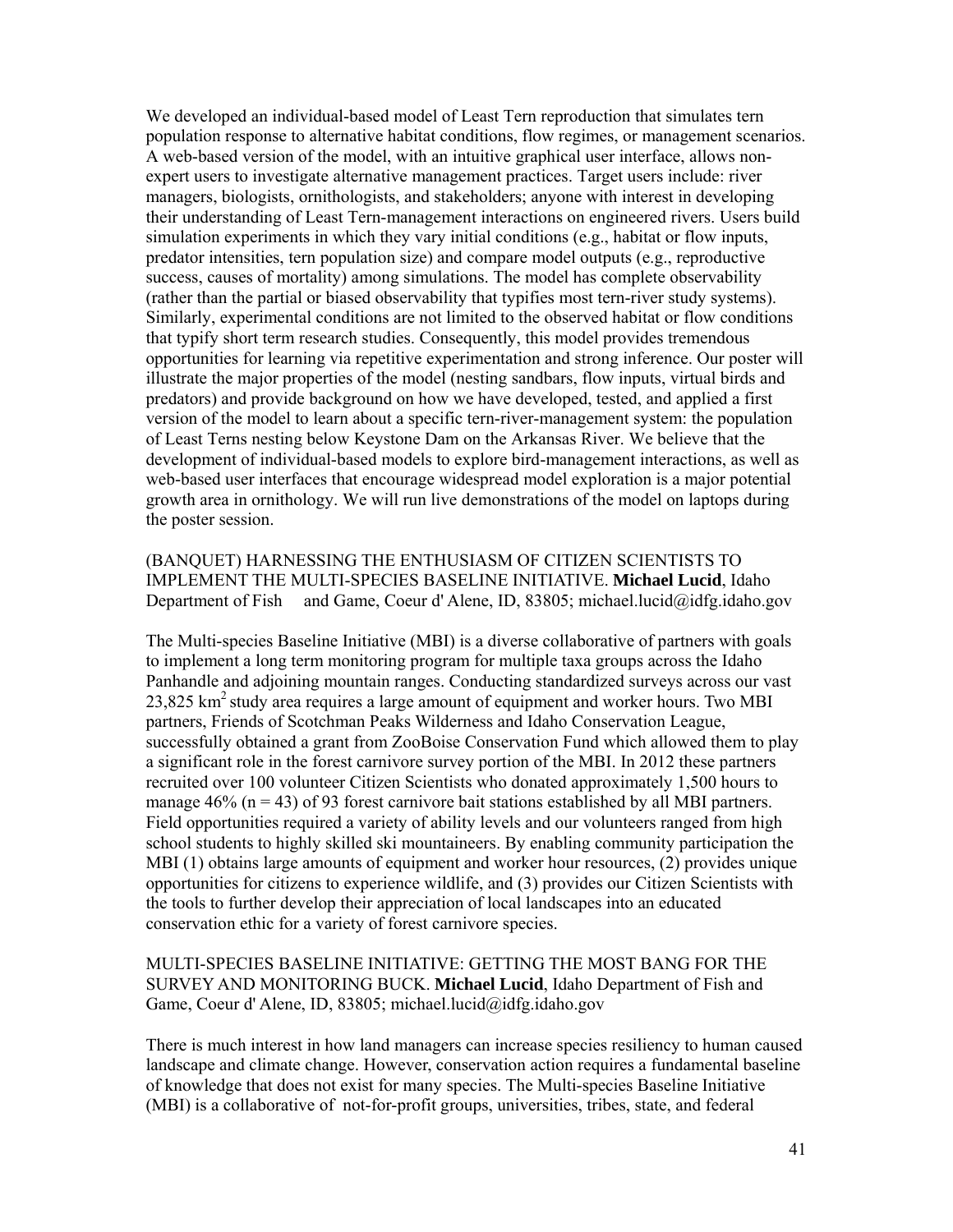agencies with goals to (1) describe the occurrence and distribution of multiple species in the Idaho Panhandle and adjoining mountain ranges, (2) collect baseline micro-climate data at survey sites, and (3) implement a single long term monitoring program for these species. During the MBI's pilot years (2010-2011) we divided our  $23,825 \text{ km}^2$  survey area into 953 5x5 km survey cells and co-located temperature data loggers with surveys for beetles, terrestrial gastropods, and forest carnivores at 476 (50%) of these cells. Results from 2010 demonstrate how a single multi-species survey can dramatically improve baseline knowledge of species range and distribution. For example, we obtained the first verifiable Idaho detection of magnum mantleslugs (*Magnipelta mycophaga*) in 68 years (17 specimens from 11 sites), the first verifiable lynx (*Lynx canadensis*) detection in the U.S. portion of that range in 18 years, and a higher than expected detection rate of the Idaho state imperiled (S2) fir pinwheel snail (*Radiodiscus abietum*) (105 specimens from 45 sites). By conducting biological and climate surveys in a single field effort, the MBI provides the most bang for the survey and monitoring buck.

THE ROLES OF HUMANS AND CLIMATIC VARIATION ON THE FIRE AND VEGETATION HISTORY OF SUBALPINE MEADOWS - MOUNT RAINIER NATIONAL PARK (WASHINGTON). **Michael L Lukens**, Megan K. Walsh, Department of Geography and Resource Management Program, Central Washington University, Ellensburg, WA 98926; lukensm@cwu.edu

Subalpine meadows of Mount Rainier National Park (MORA) are among the most highly valued ecosystems in the National Park System, but tree encroachment from lower-elevation forests currently threatens their existence. The underlying cause for this is still unclear. Past research and oral histories suggest that these meadow systems were maintained through natural and human-set fires, and that the cessations of these burning practices along with fire suppression activities are to blame. Others contend that recent climatic shifts have played a larger if not complete role in overall meadow demise. To address this debate, analysis of macroscopic charcoal and pollen preserved in lake sediments was used to reconstruct the fire and vegetation history of three sites along the Sunrise Ridge of MORA. Preliminary results suggest a combination of natural and human influences on fire regimes during the Holocene. In general, fire activity was highest between the Mt St Helens-YN tephra layer through Mt Rainer P tephra layer  $\sim$  3500 to 2400 cal yr BP). This coincides with an increase in cultural artifacts found at the nearby Sunrise Ridge Borrow Pit Site. Climatic data from MORA and the Cascades suggest that this time period was marked by a change to cooler, moister conditions as compared to earlier in the Holocene. Fire records for other parts of the Cascades reflect this shift in climate with a general decrease in fire frequency. Overall, our records appear to suggest that anthropogenic burning played at least a partial role in the fire history of our study sites.

EXPANDING THE OREGON EXPLORER ACROSS THE WEST: INCREASING THE RANGE OF A DIGITAL NATURAL RESOURCES LIBRARY. **Myrica McCune,** Institute For Natural Resources, 210 Strand Agricultural Hall, Oregon State University, Corvallis, OR 97331-2208; myrica.mccune@oregonstate.edu

Oregon Explorer was formed through a partnership between the Institute For Natural Resources at Oregon State University and OSU libraries, and has been further developed through a wide range of partnerships in state and local agencies. There are three components of Oregon Explorer. First, data portals provide access to imagery and spatial data through The Oregon Spatial Data Library, a searchable list of datasets for extraction and download, and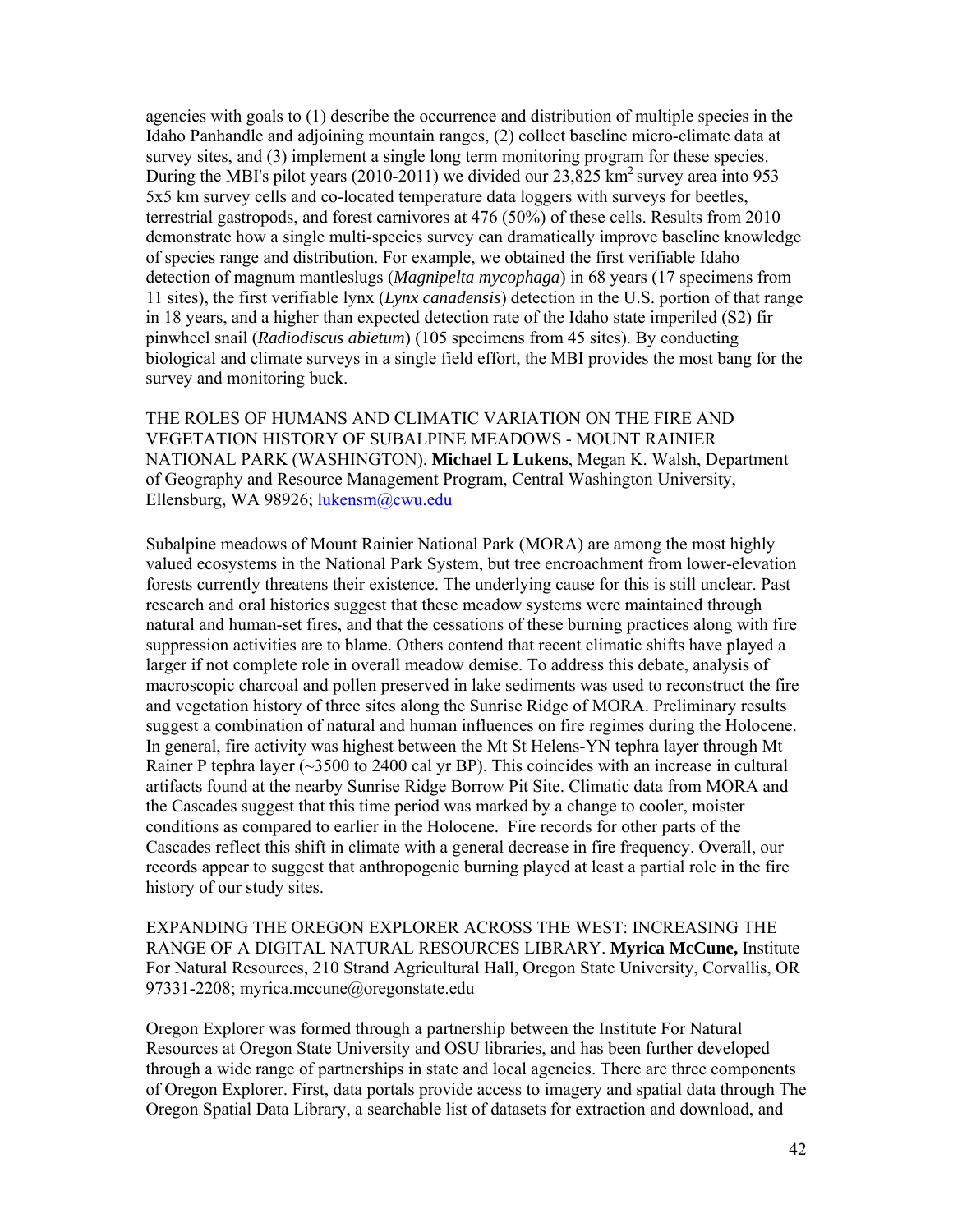the Oregon Imagery Explorer, a mapping tool which facilitates display and download of statewide areal imagery. Second, topic portals provide tools, data, articles, and links to inform users about topics such as wildfire risk, land use, and rural communities. Finally, location portals contain information about natural resources issues in five plan basins within Oregon. The new Western Landscapes Explorer, which will launch in May of 2012, will be an amalgamation of a data portal, topic portal, and location portal. The site will feature articles, information, and photos about landscapes in the west; links to other relevant sites, tools and data repositories; and a mapping and visualization tool that will provides access to selected western datasets. The "Western Landscapes Trend Reporter" will allow viewing, extraction, and download of spatial data, as well as allowing users to add their own data to maps they create. The Western Landscape Explorer seeks to facilitate knowledge acquisition about landscapes in the West through articles, links to additional resources, and visualization and download of spatial data.

MAPPING LICHENS USING SATELLITE IMAGERY. **Peter R. Nelson**, Bruce McCune, Department of Botany and Plant Pathology, 2082 Cordley Hall, Oregon State University, Corvallis, OR 97331-2902; Carl Roland, Denali National Park and Preserve, P.O. Box 9, Denali Park, AK 99755; Matthew J. Macander, ABR, Inc., Environmental Research & Services, P.O. Box 80410, Fairbanks, AK 99709. nelsopet@science.oregonstate.edu

Lichens cover large areas across the high latitudes of the northern hemisphere. In this region, they compose much of the diversity within vegetation communities and serve as important winter food for caribou. Mapping lichens is useful because access is limited relative to the large physical areas involved. Mapping lichens is possible using satellite imagery because they are spectrally distinct from other co-occurring surfaces. We modeled the cover of 4 different lichens groups (total lichen, usnic lichens, usnic and light colored lichens together and dark lichens) to see which were the most detectable. Our models were built using nonparametric multiplicative regression to capture the non-linear relationships between lichen cover and spectral and environmental data. Lichen cover data came from 722 plots in the vegetation monitoring system of Denali National Park and Preserve, Alaska. We used a pool of 25 possible independent variables, including reflectance from the Landsat 7 ETM+ sensor and other environmental variables associated with each plot. Usnic lichens had the best fitting model  $(xR^2=0.37)$ , with elevation, blue and mid-infrared light as predictors. Elevation had a non-linear, double humped shaped relationship with usnic lichen cover, while blue and midinfrared light were positively related to usnic lichen cover. Maps of lichen cover in Denali were generated using our models. These maps and models could be used for assessing caribou food resources and describing patterns lichen communities across vast inaccessible landscapes.

#\*COMPARISON OF BIOMASS ESTIMATION METHODS. **Peter Olsoy**; Nancy Glenn, Boise Center Aerospace Laboratory, Idaho State University, 322 E. Front St., Suite 240, Boise, ID 83702; Pat Clark, USDA Agricultural Research Service, 800 Park Blvd, Boise, ID, 83712-7716; Lucas Spaete, Boise Center Aerospace Laboratory, Idaho State University, 322 E. Front St., Suite 240, Boise, ID 83702; olsopete@isu.edu

Management of sage-steppe rangelands typically requires an inventory or assessment of the health of sagebrush. One important parameter in this assessment is biomass. Most techniques to measure biomass are destructive, expensive, and time consuming. One nondestructive method is the use of point framing, which takes a gridded approach to estimating 'hits' on woody and green plant matter. This method has shown high correlation between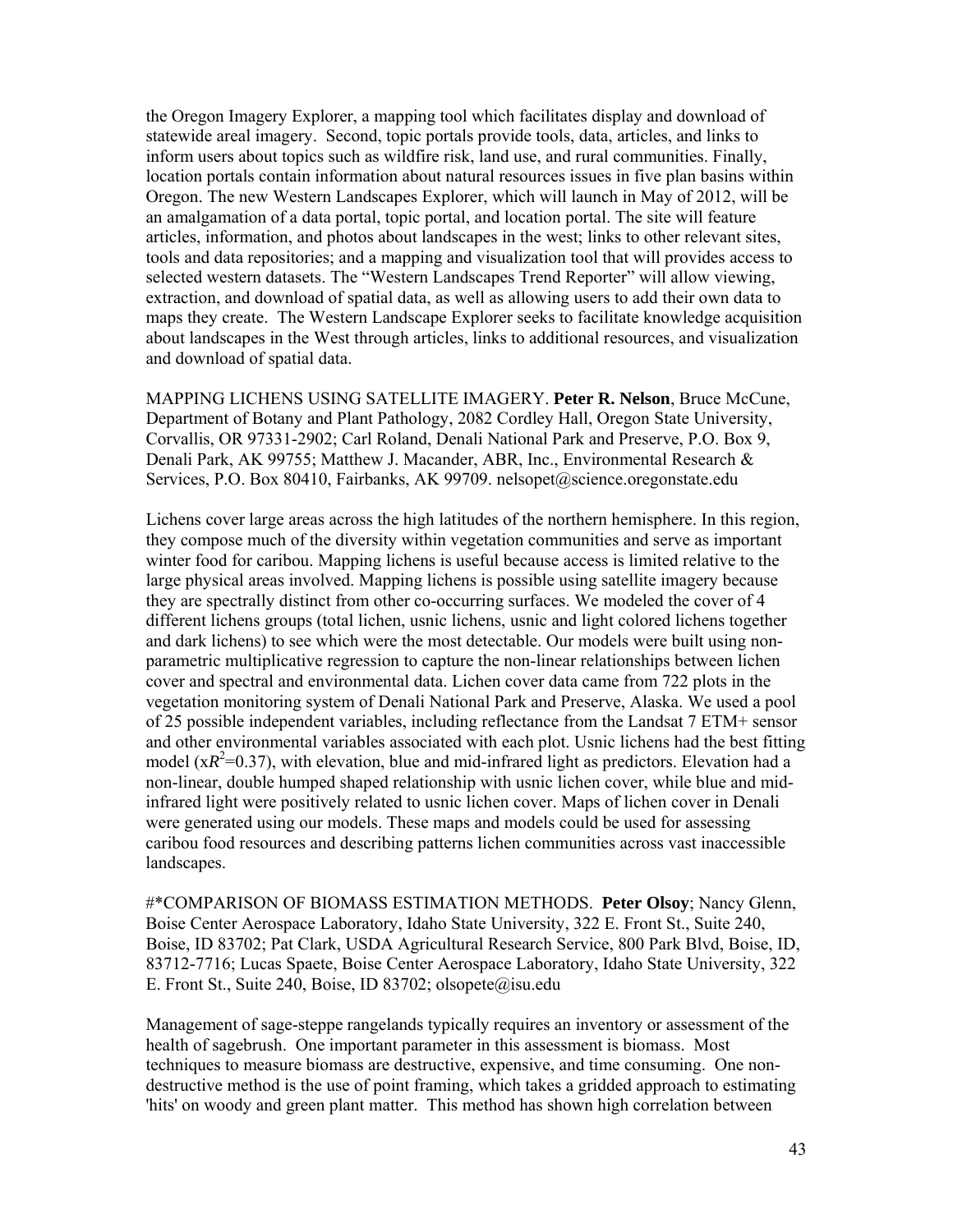point-intercept and plant characteristics such as cover and biomass, but is also quite time consuming. Three-dimensional LiDAR scans provide a similar point-based approach as point framing, but are much more rapid to collect in the field. Additionally, with terrestrial LiDAR, complete coverage of one sagebrush in excess of 100,000 3-D points is common. This work seeks to compare point framing and LiDAR scanning techniques for estimation of biomass using data from 30 sagebrush at 6 sites within Reynolds Creek Experimental Watershed (RCEW). We explore the perspective in which the data is collected, along with techniques to quantify biomass with an excess amount of 3-D points.

THE USE OF CHRISTMAS BIRD COUNTS AND CITIZEN SCIENCE TO MONITOR WINTERING RAPTOR POPULATIONS IN IDAHO AND BEYOND. **Neil A. Paprocki**, Julie A. Heath, Department of Biological Sciences and Raptor Research Center, Boise State University, Boise, ID 83725; neilpaprocki@u.boisestate.edu

For over 110 years citizen volunteers have conducted Christmas Bird Counts (CBC) across North America, making it potentially the longest running ornithological dataset in existence. Starting in 1900 a total of 25 CBC circles were surveyed. Presently, over 2,000 circles are surveyed creating a large and complex resource for scientists to explore. We used CBC data to supplement wintering raptor point counts conducted over a 20-year span in the Morley Nelson Snake River Birds of Prey National Conservation Area (NCA). Western United States CBC data was obtained for several wintering raptor species over the last 50 years, and compared to trends seen from variable-radius point counts conducted in the NCA. Species' trends in the NCA were either increasing or constant over the last 20 years. Some of these trends are consistent with CBC data for the state of Idaho as American Kestrels ( $F_{1,49}=12.49$ , P<0.001) and Rough-Legged Hawks ( $F_{1,38}$ =8.972, P=0.005) have shown significant increases. However, other species show inconsistent trends with CBC data, and the possible causes for this vary between species and reflect sampling issues within the CBC that should be considered. CBC data also indicates several raptor species may be significantly shifting their wintering distribution across the western United States. The main factor driving these distribution shifts may be climate change, as warming winters are facilitating increased winter residency in some species, and decreased migration distances in others. Long term datasets like CBC will become increasingly valuable as we begin to assess the impacts of global change.

THE IMPLICATIONS OF CLIMATE CHANGE TO THE ECOLOGY OF GREAT BASIN RATTLESNAKES ON THE EASTERN SNAKE RIVER PLAIN. **Charles R. Peterson**, Department of Biological Sciences, Idaho State University, Pocatello, ID 83209; Vincent A. Cobb, Department of Biology, Middle Tennessee State University, Murfreesboro, Tennessee 37132; Christopher L. Jenkins, The Orianne Society, Clayton, GA 30525; petechar@isu.edu.

The objective of this presentation is to examine the implications of some of the potential direct and indirect effects of climate change on Great Basin Rattlesnakes on the eastern Snake River Plain. Our approach is to combine the results of ecological studies of rattlesnakes on the Idaho National Laboratory with possible changes in temperature and fire. The ecological studies include (1) field telemetry of activity, habitat selection, body temperatures, and movements; (2) laboratory studies of the effects of temperature on development and overwinter survival; (3) mark-recapture studies of rattlesnake population characteristics; (4) field studies of the effects of disturbance on rattlesnake populations; and (5) GIS habitat and distribution modeling. The direct effects of increased temperatures may include shorter hibernation periods, extended activity and gestation times, enhanced growth rates (assuming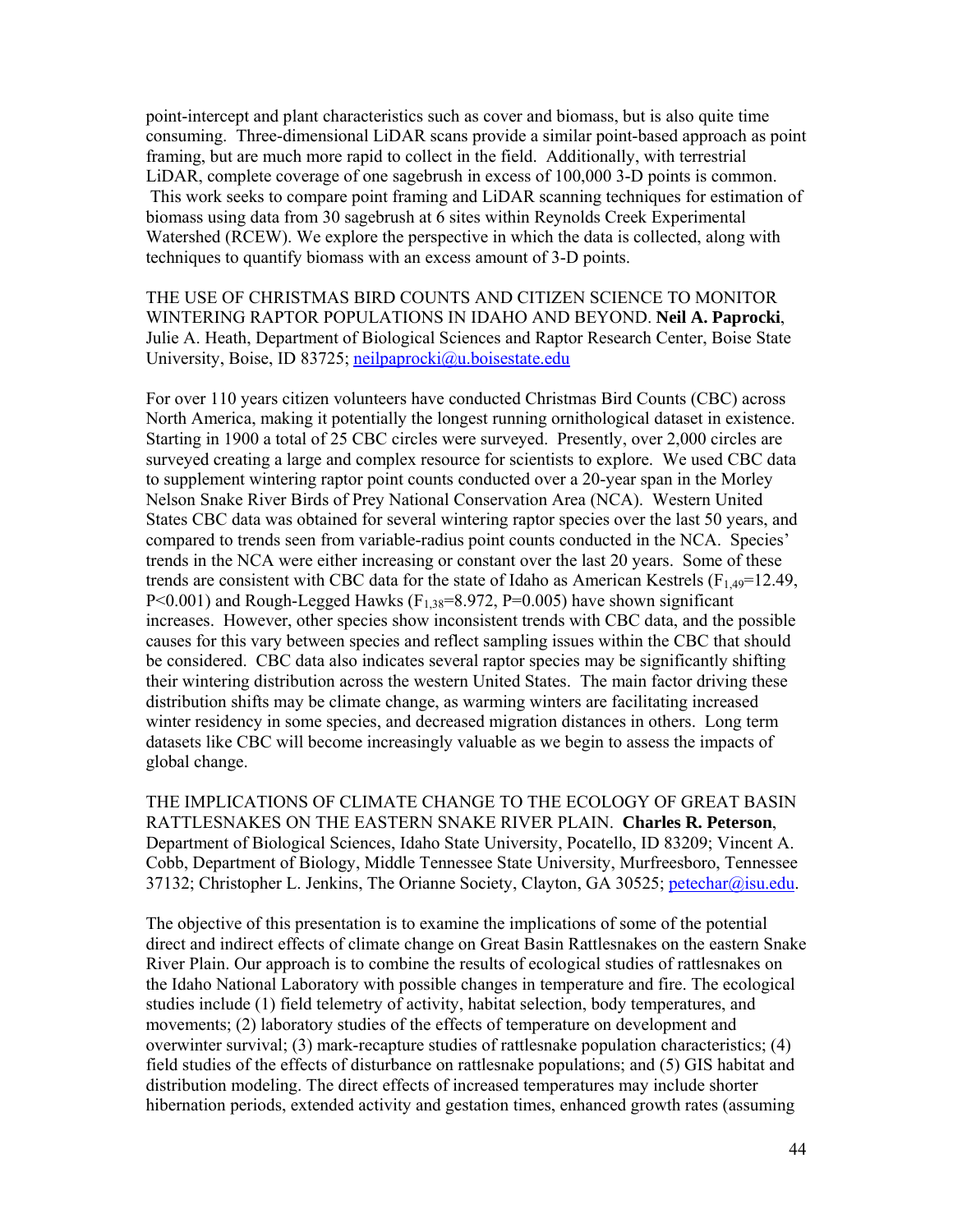adequate food), more frequent reproduction (i.e., shorter durations than 4 years between pregnancies), shorter life-spans, and expanded distribution. The indirect effects of climate change on disturbance due to fire may counter some of the direct effects by decreasing prey availability.

COMPARISON OF EXTRACTION METHODS USED TO ISOLATE THE CYANOTOXIN MICROCYSTIN FROM FISH MUSCLE. **Ellen P. Preece**, Barry C. Moore, School of the Environment, PO Box 646410, Washington State University, Pullman WA 99164-6410; eppreece@wsu.edu

Toxic cyanobacteria (CB) are recognized as a worldwide environmental and human health threat, and are an increasing problem in the US. Currently, a fundamental gap exists in understanding trophic transfer of microcystin (MC), a hepatotoxin produced by CB, through aquatic food webs to humans. Although it is understood that fish can accumulate MC, the significance of this potential pathway to humans is unclear. A number of extraction methods, clean up steps and analytical tests have been developed to isolate MC from fish muscle. These different procedures have resulted in various degrees of MC recovery, making it difficult to determine the true accumulation potential of MC within fish muscle. My study spiked rainbow trout tissue with the commercially available MC standard, then tested four extraction methods and three analytical tests to determine the method that produced the best recovery rates. Preliminary results indicate that each method produced a different recovery rate. This suggests that previous studies may have either underestimated or overestimated the true MC content in fish muscle. To produce statistically significant results, each method will be retested a minimum of five times. Once the best method is determined I will quantify MC in fish collected from Washington lakes. These results will be used to inform communities reliant on fish for a food source, such as local Indian tribes, if they are consuming contaminated fish. Positive MC detection can then be transformed into a dietary exposure assessment to identify the degree of risk being posed to tribal members.

INVESTIGATIONS OF THE GHOST FOREST AT MOUNT HOOD, OREGON USING RADIOCARBON AND DENDROCHRONOLOGY—A TEACHER-RESEARCHER PARTNERSHIP. Chris Hedeen, Oregon City High School, Oregon City OR 97045; **Patrick Pringle**, Centralia College, 600 Centralia College Blvd, Centralia WA 98531; c*hscience@gmail.com* 

A "ghost forest" of standing dead snags at timberline on the flanks of Mount Hood volcano, Oregon has intrigued mountaineers and scientists for more than 60 years. One noteworthy stand of snags, largely whitebark pines, is along the east and west sides of the upper White River canyon between 1550 and 1950 m elevation as first described by Lawrence (1948). Clues to demise of the ghost forest trees will shed more light on the eruptive history of Mount Hood and(or) possible environmental or climatic disturbances. Previous cross dating of subfossil trees buried by lahars in the Sandy and Zigzag River valleys shows they died near the end of the 1781 CE growing season or by the earliest part of the 1782 growing season (Pringle and others, 2010; Pierson and others, 2011). However, precise timing of volcanic events of the "Old Maid" eruptive period (or of earlier Holocene lahars) in the upper White River basin on the southern flanks of the edifice is unknown. Our research plan is to:

- Identify, sample, and map the location of ghost forest snags in the White River drainage.
- Locate and sample living old-growth "survivor" trees in proximity to ghost forest snags.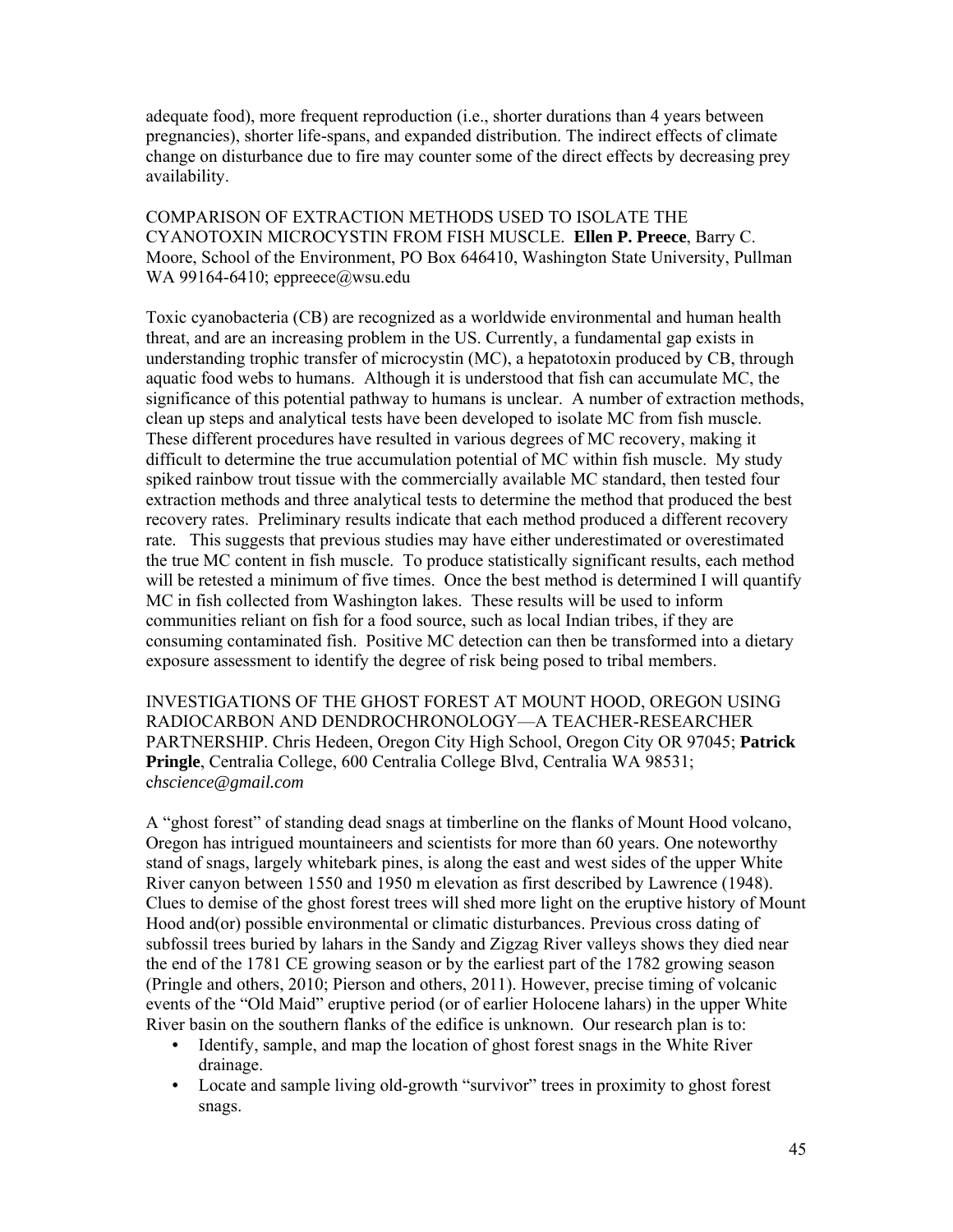- Compare tree-ring patterns in ghost snags and living trees with those of neighboring subfossil trees buried in dune, lahar, and pyroclastic flow deposits.
- Evaluate the potential role of volcanism, disease, climate, and/or environmental factors in the death of the ghost forest trees.

Thus far we have found at least two age-defined cohorts of trees.

EFFECTS OF LONG-TERM EXPERIMENTAL CHANGES IN PRECIPITATION SEASONALITY ON COVER, ECOPHYSIOLOGY, FOLIAR CROWN PROPERTIES, AND CARBON POOLS IN BIG SAGEBRUSH. **Keith Reinhardt**, Department of Biological Sciences, Idaho State University, Pocatello, ID 8320p; Matt J. Germino, United States Geological Survey, Forest and Rangeland Ecosystem Science Center, Boise, ID 83706; reinkeit@isu.edu

In semi-arid shrublands, shrubs are the dominant plant species and account for about 50% of aboveground biomass. Changes in precipitation due to climate change are predicted to alter shrub abundance in these water-limited ecosystems, with consequent impacts ecosystem structure and function. We quantified changes in shrub cover, crown parameters, biomass, and carbon pools in *Artemisia tridentata* following 17 years of experimental changes in precipitation seasonality. Shrub cover and crown size nearly doubled in plots receiving supplemental winter irrigation relative to summer-irrigated and control plots. Correspondingly, above- and below-ground biomass and carbon pools nearly doubled in shrubs in winter-irrigated plots. Increases at plot scales were due to changes in total-shrub crown size and leaf area, and not due to alterations in shrub abundance, plant area index (PAI), specific leaf area, photosynthetic gas exchange, or plant water status. The ratio of total-plant surface area to basal sapwood area  $(A_{TPSA}:A_b)$  also nearly doubled in winterirrigated plots compared to control and summer-irrigated plots, indicating changes that balance maximum water-use for growth with hydraulic-transport constraints. While many current studies use variation in PAI to quantify changes in evapotranspiration across the landscape, our results show that  $A_{TPSA}$ :  $A_b$  may be more suitable than PAI for monitoring changes in evapotranspiration, at least for communities dominated by *A. tridentata*. Our study shows that the timing of precipitation is as important as the amount of precipitation to sagebrush productivity and carbon-storage potential, as these parameters increased only in shrubs in winter-irrigated, not summer-irrigated, plots relative to shrubs in control plots.

REASSESSMENT OF THE SILURIAN PROBLEMATICUM *RUTGERSELLA* AND ITS RELATIONSHIP WITH VENDOBIONTA. **Gregory J. Retallack**, Department of Geological Sciences, University of Oregon Eugene, Oregon 97403; gregr@uoregon.edu

*Rutgersella* is a problematic fossil from the Early Silurian (Llandoverian) Shawangunk Formation of New Jersey, initially interpreted as jellyfish comparable with Ediacaran fossils such as *Dickinsonia*. Three proposed species of *Rutgersella* from the same locality are now regarded as growth or reproductive variants of a single species*, R. truexi*. Sedimentology and ichnology of their occurrence shows that they were sessile organisms of intertidal mudflats. These fossils have been dismissed as pyrite suns, but new petrographic studies show that they were weakly pyritized, hollow, organic structures, with a quilted internal structure, comparable with the Adolf Seilacher's taxonomic concept of Vendobionta. As for *Dickinsonia* and other vendobionts, the biological affinities of *Rutgersella* remain uncertain. Plausible biological models for *Rutgersella* include coenocytic green algae, cellular slime molds, puffball-like fungal fruiting bodies, or foliose lichens. These varied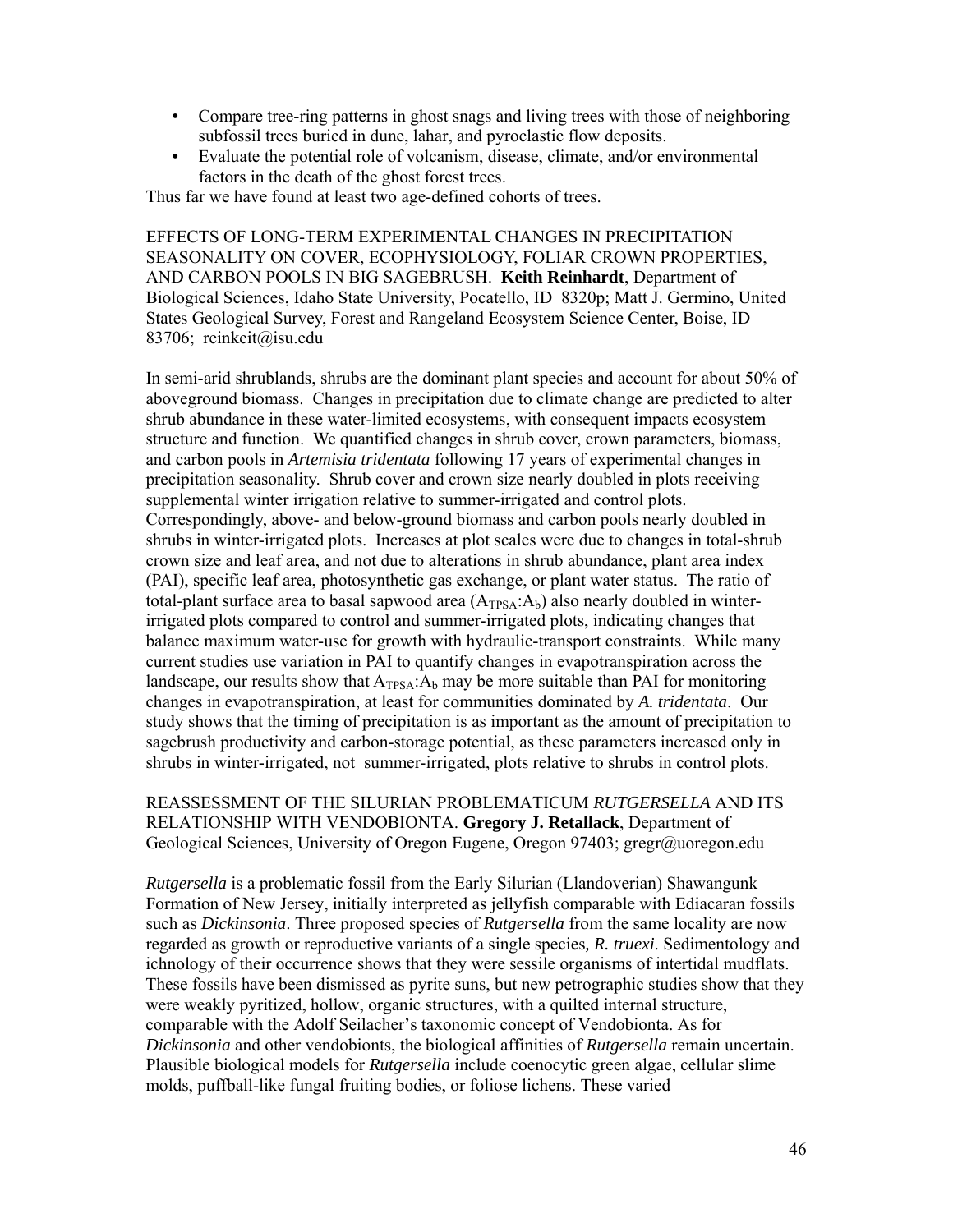paleoenvironmental constraints and the structure of *Rutgersella truexi* are most compatible with interpretation as a foliose intertidal lichen.

# RESPONSES OF BIOLOGICAL SOIL CRUSTS TO THE PRESENCE OF CHEATGRASS LITTER. Eric Roberts, Russell Holten, **Marcelo Serpe**, Department of Biological Sciences, Boise State University, 1910 University Drive, Boise, ID 83725-1515; mserpe@boisestate.edu

Invasion by exotic annual grasses has resulted in an increase in plant litter in sagebrush habitats. This litter tends to cover biological soil crusts (BSCs), which may affect their metabolism and growth. To investigate these possibilities, BSC samples dominated by the moss *Bryum argenteum* were covered with cheatgrass litter (litter treatment) or left uncovered (control) and exposed to natural conditions during the summer and fall. At the end of the fall, we removed the litter and compared morphological and photosynthetic characteristics of these samples. The presence of litter led to the development of a taller but less dense BSC. Average moss height was 0.8 and 1.5 mm for the control and litter treatment, respectively. In contrast, no differences were observed in chlorophyll content or dry weight per area. The photosynthetic parameter Fv/Fm was higher for the litter than the control, while the opposite was observed for the electron transport rate, which at a light intensity of 700  $\mu$ mol m<sup>-2</sup> s<sup>-1</sup> was 25% higher in the control than the litter treatment. This was attributed to higher nonphotochemical quenching in the litter treatment. The amount of litter used  $(25 \text{ mg cm}^{-2})$ severely reduced photosynthesis. However, after litter removal net photosynthesis was somewhat higher in litter than control samples. This was caused by differences in respiration, which was 25% lower in the litter treatment. Overall, the results indicate that BSCs partly adjust to the presence of litter by changing morphology, altering light transfer and dissipation, and decreasing respiration.

LAND USE CHANGES HAVE ELIMINATED MUCH SUITABLE HABITAT FOR RARE BIOTIC SOIL CRUSTS IN OREGON. Heather T. Root and **Bruce McCune**, Department of Botany and Plant Pathology, 2082 Cordley Hall, Oregon State University, Corvallis, OR 97331; mccuneb@onid.orst.edu

We modeled species occurrences in relation to climate and soil variables for four uncommon lichens that are found in the biotic soil crusts of central and eastern Oregon: *Acarospora schleicheri*, *Fuscopannaria cyanolepra*, *Rhizocarpon diploschistidina*, and *Texosporium sancti-jacobi*. We used nonparametric multiplicative regression (NPMR) with the software HyperNiche. This modeling approach assumes no particular shape for a response surface and automatically incorporates interactions among predictors. We estimated probability of occurrence, based on climate and soils, to map regions of Oregon that may support new populations of these species. We then overlaid habitats unsuitable for biotic crusts due to development and agriculture. *Acarospora schleicheri*, *R. diploschistidina*, and *T. sanctijacobi* were strongly associated with fine soils along the Columbia River and Treasure Valley. Because most of these areas are currently used for agriculture, much of these species' potential habitat has been eliminated. Our models predict, however, that the residual public lands in these areas are likely to support additional populations. Wind farms are now numerous on the benches above the Columbia River, at and beyond the east end of the Gorge, prime habitat for three of these species. Wind farms might be a compatible use for soil crusts because they are less disruptive than farming and still allow people to make an income from the land. Careful site selection aided by species modeling is needed, along with monitoring.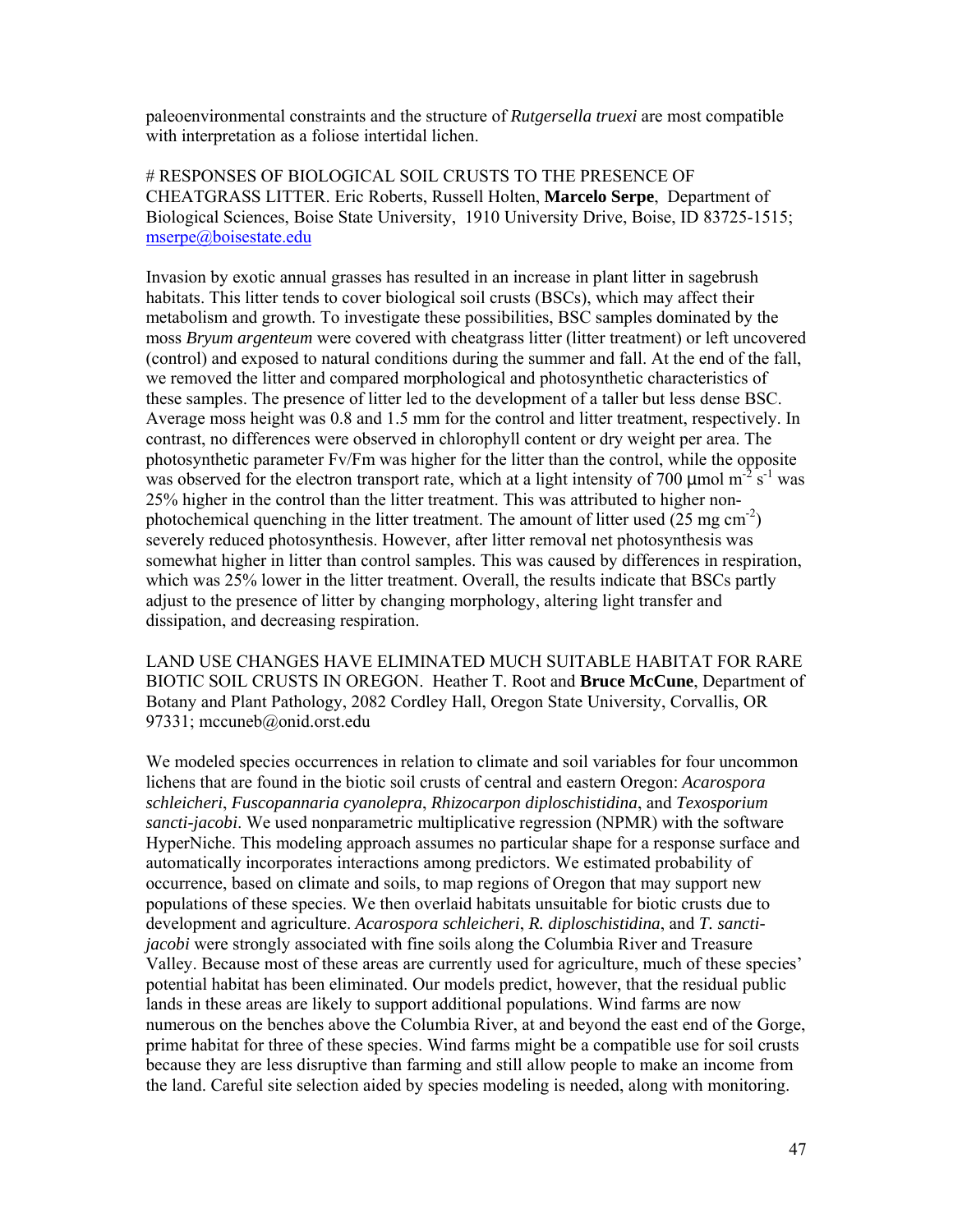We suggest that negative effects of wind farms on biotic soil crusts on public grazing lands could be mitigated by co-locating large grazing exclosures with wind turbines.

SOIL CRUST LICHENS OF OREGON'S STEPPE. **Heather T. Root**, Bureau of Land Management 3801 Pegasus Dr. Bakersfield, CA, 93308 & Bruce McCune, Department of Botany & Plant Pathology Cordley 2082 Oregon State University Corvallis, OR 97331-2909 U.S.A.; ericarhiza@gmail.com.

Biological soil crusts are ecosystem engineers in arid and semi-arid habitats; they affect soil chemistry, stability, and vegetation. Little is known about regional variation in biotic crust communities of North America. We explored how biotic crust lichen community composition and richness are related to vascular plant, soil and climate characteristics in Oregon. In 59 0.4-ha plots, we found 99 biotic crust lichen species, one-third of which were observed only once. Biotic crust lichen communities rich in cyanolichens characterized *Juniperus* stands whereas warm grasslands were home to regionally uncommon species including *Texosporium sancti-jacobi* and *Rhizocarpon diploschistidina*. We discerned biotic crust communities in sandy *Artemisia tridentata* ssp. *wyomingensis* sites from those loamy *A. arbuscula* sites. Hotspots of biotic crust lichen species richness were geographically scattered, weakly negatively associated with abundance of shrubs of disturbed sites, *Gutierrezia* and *Chrysothamnus*. The sites with lowest biotic crust lichen richness were heavily grazed, burned plots with *Gutierrezia* in the grassy north; unstable steep talus slopes at the center of the study area; and sandy, grazed sites with *Chrysothamnus* in the southern portion of our region. Overall, regional patterns in biotic crust lichen communities were strongly associated with vegetation, soils, and climate.

DIET SELECTION BY OWYHEE HARVESTER ANTS (POGONOMYRMEX SALINUS) AND ITS CONSEQUENCES FOR SLICKSPOT PEPPERGRASS (LEPIDIUM PAPILLIFERUM), A THREATENED MUSTARD ENDEMIC TO SOUTHWESTERN IDAHO **Matt Schmasow**, Ian Robertson, Department of Biological Sciences, Boise State University, 1910 University Dr., Boise, ID 83725; mattschmasow@u.boisestate.edu

Owyhee harvester ants (*Pogonomyrmex salinus*) are generalist granivores native to sagebrush steppe habitat throughout the Pacific Northwest, including areas occupied by slickspot peppergrass (*Lepidium papilliferum*), a threatened mustard endemic to southwestern Idaho. Recent studies have shown that *P. salinus* is a voracious seed predator of slickspot peppergrass in areas where their habitats overlap, and suggest that these ants may pose a threat to the long term viability of the species (White  $& Robertson\ 2009$ ). To better understand the importance of *L. papilliferum* in the diet of *P. salinus*, we compared the diet of *P. salinus* relative to the availability of major seed types (i.e., *Bromus tectorum*, *Poa secunda*, *Sisymbrium altissimum* and *L. papilliferum*) located within 20 m of ant colonies. We found that harvester ants exhibited distinct seasonal patterns in resource use. In 2010 *Poa secunda* seeds were overrepresented in the diet of ants early in the season. However, although *Poa* remained available throughout the season, ants shifted to smaller seed types (e.g., *Sisymbrium*, *Lepidium*) once these seeds became available. By contrast, in 2011 *Lepidium* seeds appeared in the diet, albeit rarely, consistent with their availability whereas *Poa* seeds were consumed in large numbers throughout the season. *Bromus* seeds, despite being abundant throughout both seasons, comprised a small component of the ant's diet. Our results further suggest that the reduced handling time of smaller seed types and the greater energy and protein content of *L. papilliferum* relative to other seed types may play a role in its selection by *P. salinus*.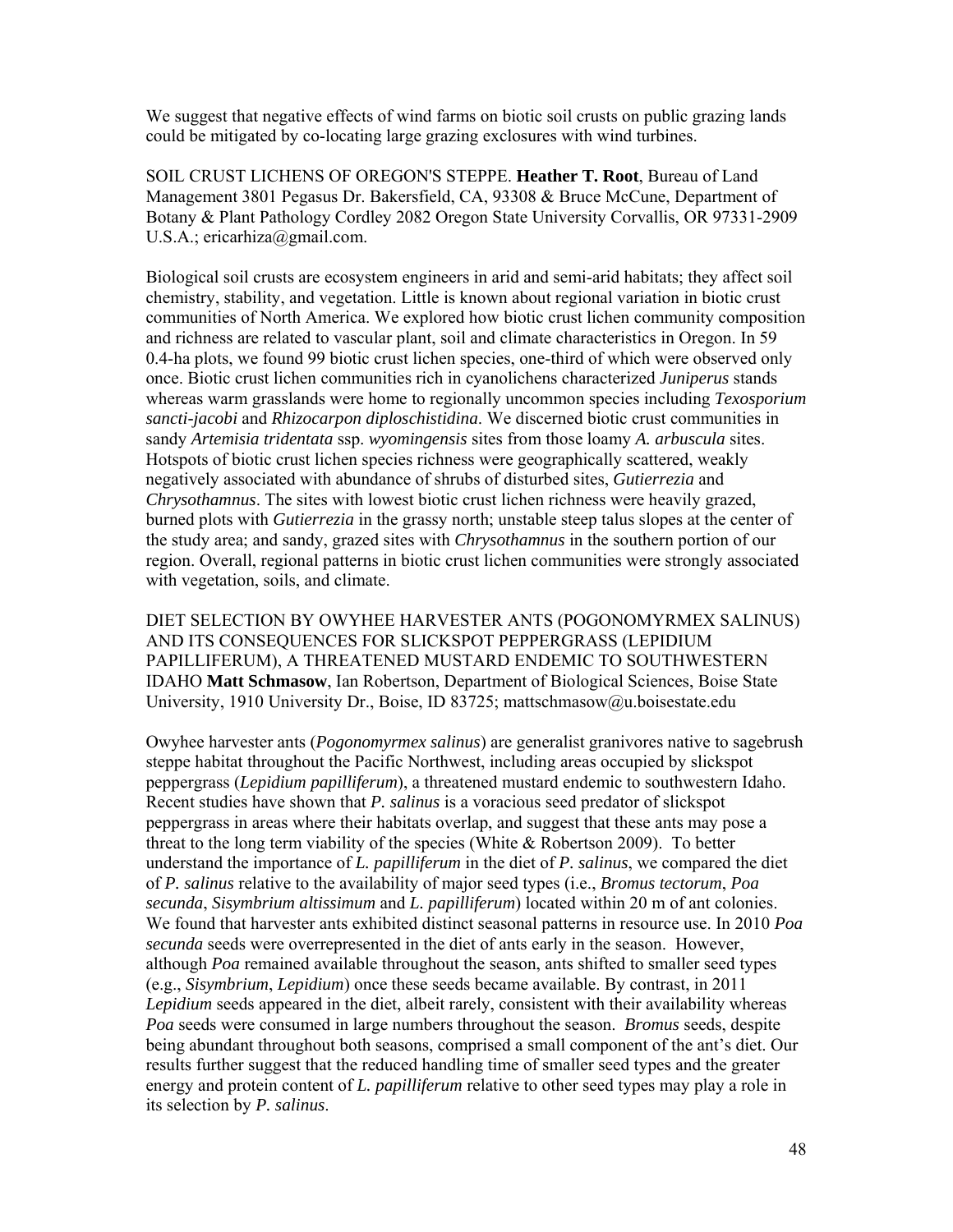#### (KEYNOTE) CONSERVATION-RELIANT SPECIES: OUR NEW RELATIONSHIP WITH NATURE. **J. Michael Scott**, University of Idaho, Moscow, Idaho.

Species threatened with extinction are the focus of mounting concern throughout the world. The number of endangered and threatened species in the United States has increased from 78 under the 1966 Endangered Species Preservation Act to more than 1300 today. When the Endangered Species Act was signed in 1973 there was a assumption that under the Act species at risk of extinction would be identified, threats document, needed management responses would be developed and implemented at conservation relevant scales, the species would respond with increased numbers, reproductive success and distributions, recovery goals would be reached and the species delisted no longer needing the special protections afforded it under the Endangered Species Act. Today we know that assumption to be false. Eighty four percent of federally listed species are conservation reliant. That is even after recovery goals have been reached that these conservation reliant species will continue to need species specific management interventions to sustain their numbers and distribution above recovery thresholds. Conservation reliant species are challenging the relevance of long held principals of wildlife managers and policy makers. We have a new relationship with nature. New ways to prioritize conservation actions, implement innovative management approaches and engage a broader spectrum of society are needed if the challenge of maintaining viable populations of conservation reliant species is to be met. Failure to meet these new wildlife management challenges do will leave us with hard choices as to which species to leave behind.

\*# VARIATIONS IN MANTLE COMPOSITION INFERRED FROM OLIVINE PHENOCRYST AND XENOCRYST GEOCHEMISTRY FROM THE SOUTHERN RIO GRANDE RIFT, NEW MEXICO. **Spenser P. Scott** and Michael C. Rowe, School of the Environment, Washington State University, Pullman, WA 99164; spscott@wsu.edu

The composition of the mantle beneath an active rift zone may have a significant impact on the amount and rate of crustal extension and deformation within the region. The Rio Grande Rift in central New Mexico is a unique locality where both factors have played a key role in forming the land. Considering this, volcanic material can be analyzed geochemically and be key to determining the composition of the lithospheric mantle and further infer the processes promoting extension therein. Olivine xenocrysts and phenocrysts within basalts spanning the southern portion of the rift were measured by electron microprobe analysis and laser ablation ICPMS while oxygen isotope data was compiled by laser fluorination. The trace element and isotope data gathered allows for characterization of the lithospheric mantle into two possible components: peridotite or pyroxenite, giving an indication of the composition of the mantle source. Olivine trace element concentrations and ratios suggest that the lithospheric mantle beneath the Rio Grande Rift consists of a mixture of these two components. By categorizing the olivine into these two components, the composition of the lithospheric mantle beneath the rift can be extrapolated. It has been hypothesized that metasomatism within the mantle occurred during the subduction of the Farrallon Plate concurrent with the Laramide orogeny (ca. 80-40 Ma). We hope to demonstrate that erupted basalts can record evidence for this change in mantle chemistry beneath the Rio Grande Rift, forming a modified lithospheric mantle that is much more susceptible to extension, deformation, and volcanism.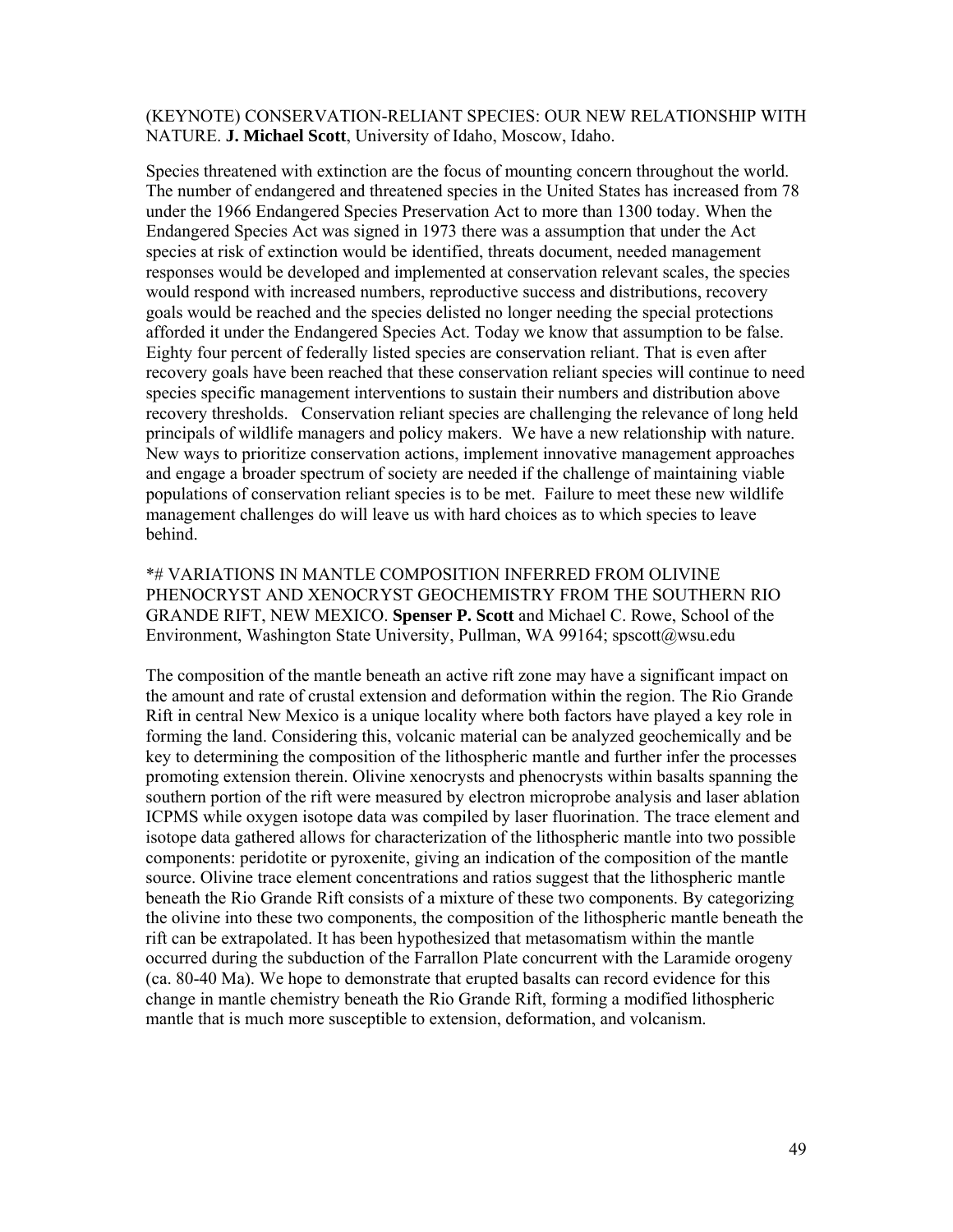#### FOOD CHAIN DIFFERENCES IN POLYBROMINATED DIPHENYL ETHER (PBDE) LEVELS IN BOISE, IDAHO. **Jessica Sherburne**, Alfred M. Dufty, Jr., Department of Biological Sciences, Boise State University, Boise, ID, 83725; jessicasherburne@u.boisestate.edu

A major goal in toxicology is determining the effects of potentially harmful and persistent environmental pollutants, such as polybrominated diphenyl ethers (PBDEs), on biota and the environment. One potential mechanism for introduction of PBDEs in the environment is the disposal of sewage sludge or biosolids through land application. To assess contaminant levels, we studied American kestrel (*Falco sparverius*) and European starling (*Sturnus vulgaris*) eggs. All clutches were laid in artificial nest boxes placed on telephone poles near Boise, ID. The experimental eggs were from nest boxes adjacent to land where biosolids have been applied as fertilizer for five years. Control eggs were collected from similar boxes located at least 5 km from the experimental site, in areas where biosolids were not applied. We examined differences in egg size and eggshell thickness between species and sites. If PBDE accumulation affects egg size or eggshell thickness, we expect the effect to be more evident in kestrel eggs than in starling eggs. In the future, spatial and interspecific differences in PBDE levels will be determined in egg yolk from both species. We hypothesize that PBDE levels will be highest in the kestrel and starling eggs collected where biosolids were applied. Additionally, we expect higher PBDE levels in the kestrel (secondary consumers) than in the starling (primary consumers) eggs because of bioaccumulation of pollutants at higher trophic levels. Through this research we hope to better understand how exposure to PBDEs through land-applied biosolids affects the eggs of birds at different trophic levels.

CONIFER ENCROACHMENT IN PLANTATIONS AND ADJACENT GRASSLANDS OF NORTHERN URUGUAY. **Laura J. Six**, Robert E. Bilby, Weyerhaeuser Global Timberlands Technology, WTC 1A5, Box 9777, Federal Way, WA 98063; Jonathan D. Bakker, School of Environmental and Forest Sciences, University of Washington, Box 354115, Seattle, WA 98195; *laura.six@weyerhaeuser.com* 

Afforestation, the practice of planting trees where none existed in recent history, is a common practice around the globe. In the Campos ecoregion of South America, grasslands are planted with monocultures of fast growing woody species that are harvested in < 20 years. Livestock grazing was widespread before afforestation and continues in these plantations. Exotic species are used for these plantations and potential spread of these trees into remaining grassland area is a growing concern. We quantified rates of encroachment by loblolly pine (*Pinus taeda*) in and adjacent to 5 plantations in northern Uruguay. Belt transects extended 25 m into each plantation and 25 m into adjacent grassland within grazed areas and grazing exclosures. Areas were sampled semi-annually (spring and fall) for two years. Seedling density was greater in spring than autumn and in forests than grasslands. There was a significant interaction between habitat (forest or grassland), management (grazed or ungrazed) and sampling month (spring or fall): density was highest in forest habitats in spring, regardless of grazing, and forests in fall still had higher seedling density than grasslands in any season or grazing regime. Seedlings were common in forests, especially in spring before experiencing high mortality by fall, but almost completely absent from grasslands. Our results suggest that conifer encroachment into adjacent grasslands is unlikely. The mechanisms controlling encroachment differ: in ungrazed grasslands, the dense cover of herbaceous species prevents establishment whereas in grazed grasslands, the intensive livestock grazing prevents tree establishment.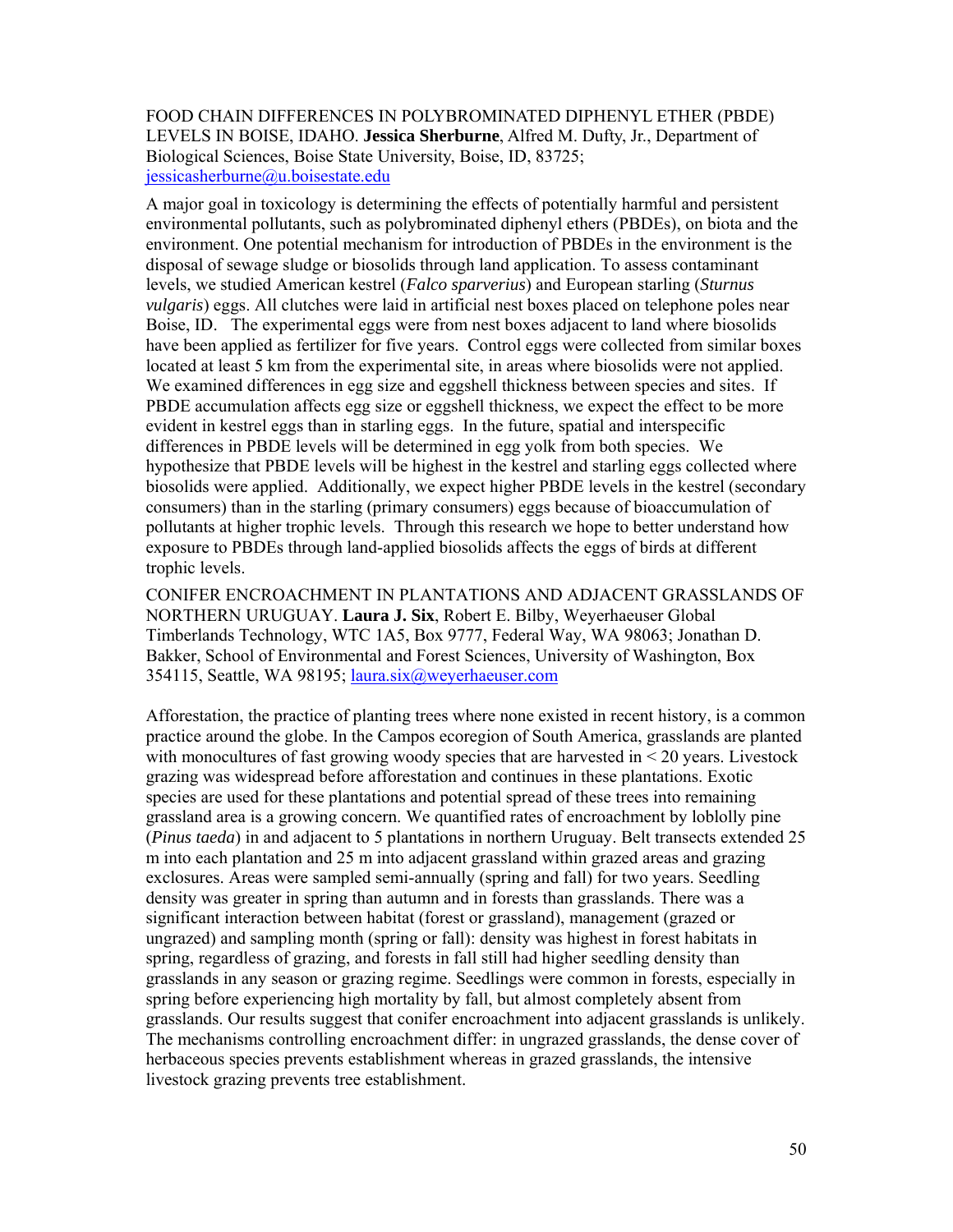RARE INLAND REINDEER LICHENS AT MIMA MOUNDS IN SOUTHWEST WASHINGTON STATE. **Robert J. Smith**, School of Life Sciences, University of Nevada Las Vegas, Las Vegas, Nevada 89154; Elisa Alphandary, Rheannon Arvidson, Gina Bono, Bridget Chipman, Andrew Corkery, Joseph DiMeglio, Kimberly Hansen, Katrina Isch, Jesse McAlpine, Chad Marks-Fife, Brad Mead, Daniel Miller, Nathan Nolte, Ashley Ottombrino, Tamra Prior, Jared Streich, Susan Theis, Stephanie Vandruff, Christina Wesseler, Kim Wesseler, Michele Wiseman and Bruce McCune, Department of Botany and Plant Pathology, Oregon State University, Corvallis, Oregon 97331; smithr2@unlv.nevada.edu

Reindeer lichens (*Cladonia* subgenus *Cladina*) are rare to uncommon in inland valleys of the Pacific Northwest. Therefore, the occurrence of 4 reindeer lichens in a unique relict prairie habitat in the Puget Trough raises questions about their ecological and evolutionary relationships. Conservation of rare lichens at Mima Prairie Natural Area Preserve has been complicated by difficulties in identification and by a lack of knowledge regarding responses to environmental perturbations. Our primary objective was to establish baseline information on the distribution, ecology, and systematics of reindeer lichens at Mima Prairie. We measured lichen occurrence in relation to factors including topography, invasive species and time since fire. We also quantified local air quality, and compared DNA sequences and secondary chemistry products among taxa. We found that other factors were not as important as recent fire history in explaining reindeer lichen occurrence at Mima Prairie. DNA sequencing supported previous phylogenetic concepts, and we documented 6 chemical variants, including two rare chemotypes. Based on these findings, we provided a key for distinguishing the reindeer lichens of Mima Prairie. We concluded that air pollution stress, prescribed fire, and land use changes may interact with dispersal limitation to impact reindeer lichens in the near future. Prescribed fire is likely to benefit reindeer lichens so long as it is small in scale, preserves pockets of refugia as propagule sources, and is supplemented with propagule addition in disturbed areas. Continued monitoring and designation as state sensitive species are recommended steps toward conserving rare inland reindeer lichens.

ESTIMATING SHRUB COVER IN SEMI-ARID RANGELANDS USING LIDAR AND HYPERSPECTRAL DATA. **Lucas Spaete**, Nancy Glenn, Jessica Mitchell, Temuulen T Sankey, Boise Center Aerospace Laboratory, 322 E. Front St, Suite 240, Idaho State University, Boise, ID 83702; Stuart Hardegree, Agricultural Research Service, 800 Park Blvd, Suite 105

Boise, ID, 83712; Randy Lee, Idaho National Laboratory, 2525 Fremont Ave, Idaho Falls, ID 83415; spaeluca@isu.edu

This study investigated the applicability of LiDAR and hyperspectral data to estimate percent shrub cover in semi-arid rangelands in southern Idaho, USA. To this end, vegetation characteristics were collected at 90 plots from 3 study areas: Southwestern Idaho: Reynolds Creek Experimental Watershed, South Central Idaho: Hollister, ID, and Southeastern Idaho: Idaho National Laboratory. Preliminary results show relationships between LiDAR derived percent shrub cover and field collected cover  $(R^2 = 0.72)$ , hyperspectral vegetation indexes and field collected cover ( $R^2$ = 0.62), and when multiple regression is employed on LiDAR derived percent shrub cover and hyperspectral vegetation indexes with field collected cover  $(R^2=0.78)$ .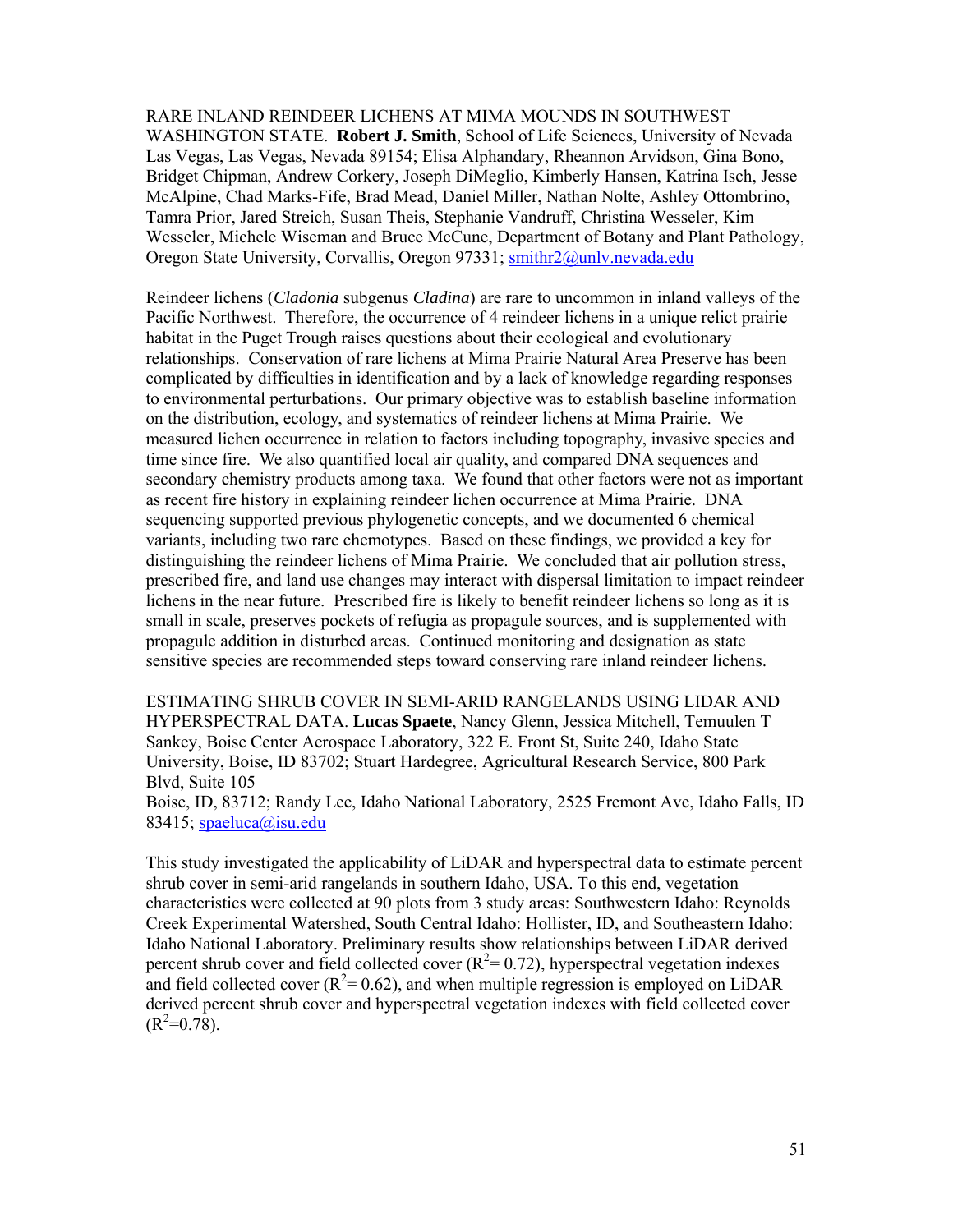#### CREATING ECOLOGICALLY-BASED FOREST STAND BOUNDARIES USING REMOTE SENSING, THRESHOLD CLASSIFICATION, AND OBJECT-BASED IMAGE ANALYSIS **David R. Stephens,** Joint Base Lewis-McChord, 1032 Skyridge St SE, Lacey, WA 98503, lidar@uw.edu

This study develops methodologies for establishing ecologically-based forest stand boundaries across 57,000 acres of predominately western coniferous forest on Joint Base Lewis-McChord (JBLM) near Tacoma, Washington. In accordance with Forest Stewardship Council certification as a sustainable forestry program, forest managers at JBLM intend these new stand boundaries to facilitate ecologically-based management goals. Object-based image analysis and threshold-based classification techniques were used to discern ecological patterns present in small-footprint aerial LiDAR and multispectral aerial imagery. A new soil survey map of JBLM was used to classify the ecological forest type historically associated with a given soil series. Using LiDAR data, the forested landscape was classified by the three-dimensional characteristics of structural complexity, canopy cover and height. Next, using NDVI values calculated from high-resolution multispectral aerial imagery, the relative abundance of deciduous canopy trees present at the object level was determined. An iterative process of object merging and smoothing generated six vector layers that were combined to produce roughly 500 forest management stands with an average stand area of 80 acres. Finally each stand was classified into one of several ecological management classes to guide the type and timing of future forest treatments. Subjective and objective validation techniques will be used to produce overall accuracies for stand classification and boundary placement.

PICTURES OF AN INVASION, PAST, PRESENT, AND FUTURE: ENGLISH HOLLY (*ILEX AQUIFOLIUM*) IN SAINT EDWARD STATE PARK. David Stokes, Caitlin Campbell, **David Cronkright**, Elliott Church, and Rachel Phillips, University of Washington, Bothell, Bothell WA 98011; cronkd2@u.washington.edu

English holly (*Ilex aquifolium*) is an increasingly prominent invader of forests in western Washington, but little site-scale information exists about the pattern and processes of this invasion. We mapped, aged, and removed all English holly in a 15.9 acre area of invaded native forest at St. Edward State Park in the greater Seattle metropolitan area. The 215 holly trees in our sample ranged from 1 to 42 years of age. The oldest trees exceeded 10 m in height and 20 cm basal stem diameter. Trees in the older age-range ( $>$  20 years) were growing rapidly, as reflected by steepening height-age and stem diameter-age curves. Mapping of holly establishment through time indicates that spread is occurring at two scales: contiguous, primarily vegetative, expansion of clumps of trees, and long distance dispersal, probably via animal-dispersed seed. The invasion appears to be concentrated near forest edges. The age of the oldest trees in our sample suggests that the original source of the invasion may have been ornamental holly planted by early residents of nearby neighborhoods. Our preliminary data indicate that English holly is increasing exponentially at St. Edward Park, and has the potential to become a dominant species both in number of individuals and canopy cover within a few decades. This dominance would likely come at the expense of native plant diversity and forest structure. We are currently expanding our sample and pursuing additional research to investigate the effects of holly on native species and factors that control the pattern of holly invasion.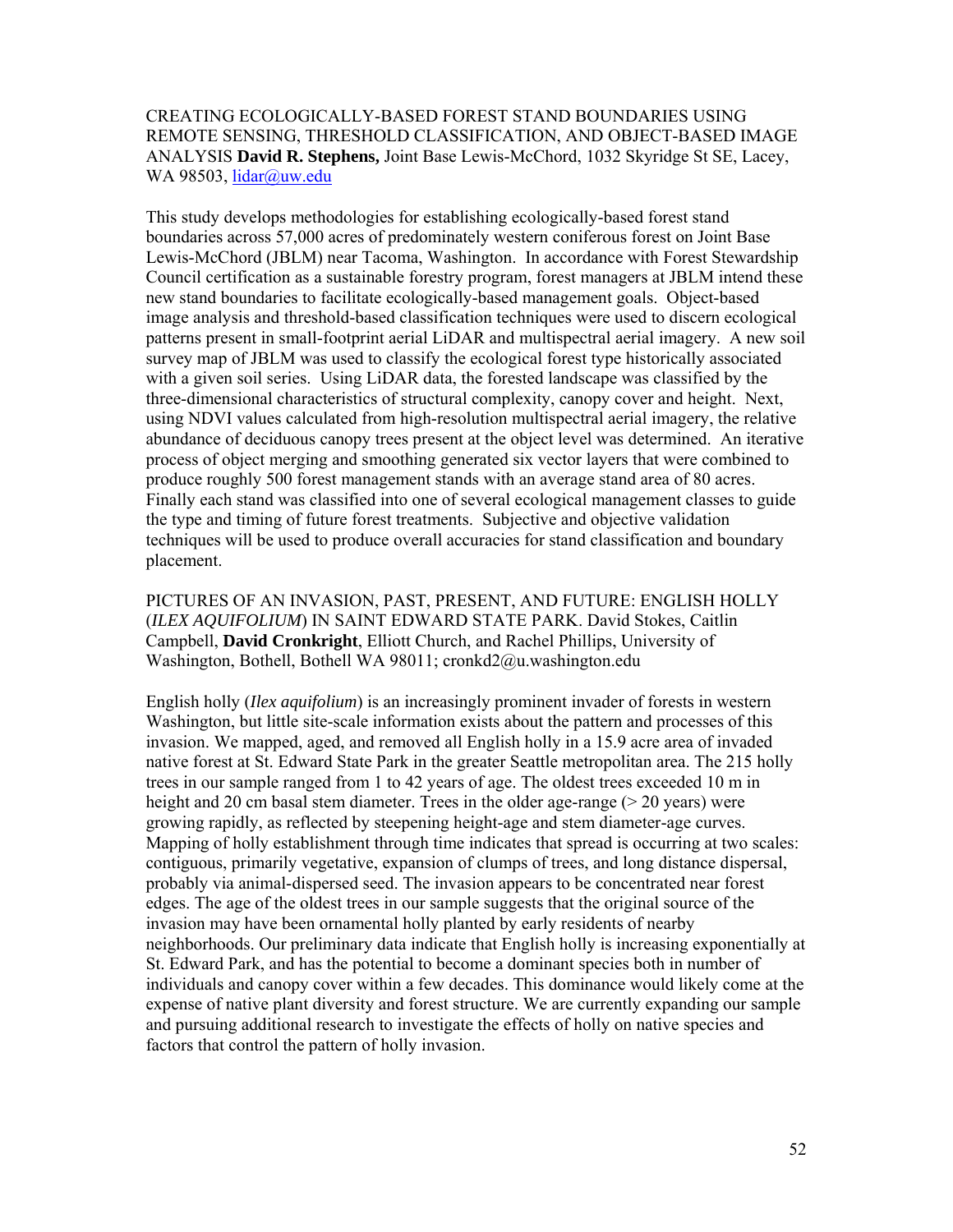FINE-SCALE VEGETATION AND FUEL MAPS: SUPPORT FOR FIRE MANAGEMENT PLANNING IN ALTERED FIRE REGIMES. **Eva K. Strand**, Department of Forest, Rangeland, and Fire Sciences, University of Idaho, Moscow, ID, 83844-1135; Calvin Farris, National Park Service, Klamath-South Cascade Network, Klamath Falls, OR, 97601; Stephen C. Bunting, Department of Forest, Rangeland, and Fire Sciences, University of Idaho, Moscow, ID, 83844-1135; Gina Wilson, Department of Fish and Wildlife Sciences, Moscow, ID, 83844; evas@uidaho.edu

Lava Beds National Monument (LABE) recently initiated a pilot project to develop a comprehensive long-term vegetation management plan to be integrated with short-term fire and resource planning. LABE is an ideal setting for such an approach because: (a) it contains a complex mix of intact and degraded sagebrush steppe with differential response to fire, (b) juniper woodlands are expanding into sagebrush and other vegetation types, (c) exotic species, mainly cheatgrass, are present in the park with potential to spread, and (d) the park has experienced a relatively high rate of 20<sup>th</sup> century burning. Thus, the decision to burn in LABE requires careful consideration of many factors due to these dynamic and altered fuels and expected response to fire. The purpose of this research is to develop state-of-the-art remote sensing techniques and high resolution spatial data layers needed to complete and implement an integrated management plan at LABE. We investigated three different remote sensing methods: Classification of 1-m scale aerial imagery, spectral unmixing of time-series satellite images, and object extraction using wavelet analysis. Combining these remote sensing methods with field data from the park we produced high thematic resolution layers essential for vegetation and fuels management. Specifically, we developed maps of sagebrush steppe including cover of shrub, annual, and perennial grass; juniper woodland maps differentiating between four phases of woodland development and maps of lava cover. Fuel loading maps were developed via regression of vegetation cover and fuel types with correlation coefficients ranging from 0.5 to 0.7 for different fuel types.

#### DATA BASIN: SUPPORTING CONSERVATION DATA SHARING AND PROBLEM SOLVING VIA THE WEB. **James R. Strittholt**, Conservation Biology Institute, 136 SW Washington, Suite 202, Corvallis, OR 97333; stritt@consbio.org

Data Basin (www.databasin.org) is an innovative, web-based conservation data sharing system publicly launched in July 2010. With over 8,100 spatial datasets and nearly 3,600 registered users, Data Basin offers a powerful system that connects users with conservation datasets, mapping and spatial analysis tools, and expertise. Individuals can explore and download from a vast library of spatial datasets, upload their own datasets, connect to other external map services, and produce customized maps that can be saved and easily shared with others. Data Basin currently supports Esri layer packages (shapefiles, grids, and geodatabases) as well as native NetCDF – the most popular format for climate change research. Data Basin is not just a data warehouse. Rather, it is a fully functional system that supports users to do meaningful work. Each user is provided with a private workspace so all of their Data Basin activities can be easily organized and saved. User-defined working groups can be established within minutes (public or private) to facilitate collaboration, peer review, or negotiation. Review and commenting tools provide maps to be truly interactive. New advances underway will enhance Data Basin's ability to further empower its users with high quality technical functionality that supports natural workflows and conservation decision making.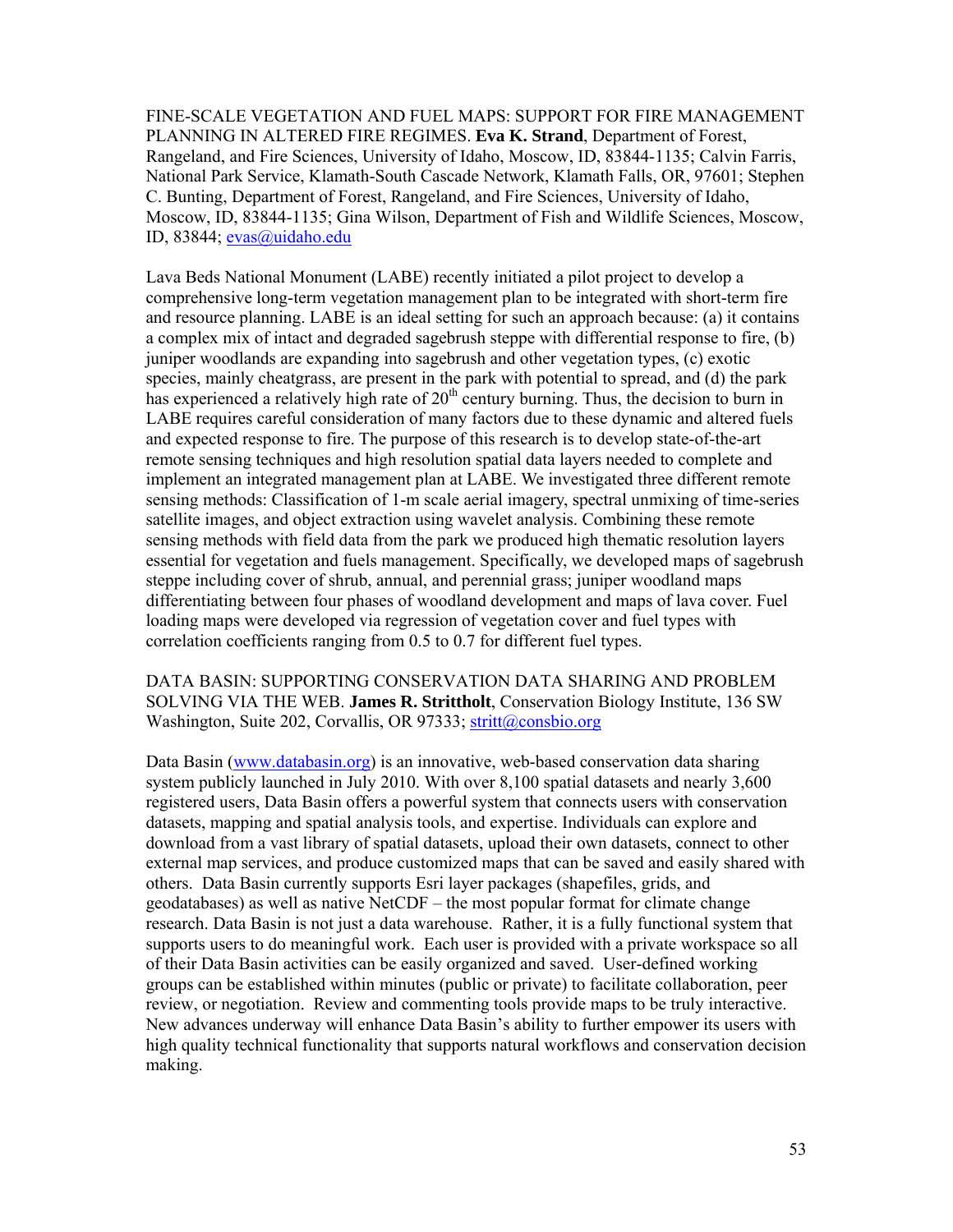WHAT IS… THE MATRIX? CONSERVATION IN MULTIPLE-USE FOREST ENVIRONMENTS OF THE 21<sup>ST</sup> CENTURY. Mark E. Swanson, School of the Environment (SoE), Box 646410, Washington State University, Pullman, WA 99164-6410; markswanson@wsu.edu, 206-947-5323

The "matrix" is often defined as the unreserved (managed or developed) portion of a landscape or planning region. The creation and maintenance of comprehensive reserve systems sufficient for conservation of a majority of forest biota and processes is unlikely or impossible throughout the forested regions of the world; therefore, the future of many organisms and forest-related ecosystem values and functions lies partly in management methods outside of reserves. Opportunities certainly exist to conserve forest-related values in managed forestlands, but also in urban or residential areas, agricultural lands, and other types of area not traditionally considered in forest conservation frameworks. Conservation strategies may be implemented at all spatial scales, from the level of the individual street tree to broad landscapes, enhancing a host of values from maintenance of native biota to aesthetics. Participation must come from a broad range of individuals, including foresters, landscape architects, developers, policy makers, and many more, due to the spatially and socially comprehensive nature of management in the matrix.

EFFECTS OF HERBIVORY ON THE GROWTH, REPRODUCTION, AND CARBON AND NITROGEN ECONOMY OF THE FOUNDATION SPECIES OF SAGEBRUSH STEPPE (*ARTEMISIA TRIDENTATA* L., BIG SAGEBRUSH) DEPEND ON CHANGING CLIMATE. **Masaru Takahashi**, Department of Biological Sciences, Idaho State University, Pocatello, ID 83209; Nancy Huntly, Ecology Center and Department of Biology, Utah State University, Logan, UT 84322; Bruce Finney, Departments of Biological Sciences and Geosciences, Idaho State University, Pocatello, ID 83209; Matthew Germino; U.S. Department of Interior, U.S. Geological Survey, Forest and Rangel and Ecosystem Science Center, Boise, ID 83706; mailto:takamasa@isu.edu

One of the most pressing goals in Sagebrush Steppe research is to understand the potential change in species interactions due to climate change. Arthropod species associated with big sagebrush are highly diverse, can form complex interactions, and are likely vital components of food webs in Sagebrush Steppe. Past studies also suggest herbivorous insects greatly reduce growth and seed production of big sagebrush. However, little is known about whether climate variation drives changes in arthropod-sagebrush interactions, and how climate change will affect the impact of herbivorous insects on big sagebrush in the future. In this study, we conducted a long-term herbivore removal experiment under natural variation in climate conditions (especially precipitation) to help evaluate the potential effects of climate change on sagebrush-insect interactions. We measured the effects of herbivorous insects on growth, carbon and nitrogen isotope fractionation, and seed production of big sagebrush over a fouryear period (2008-2011) in southeastern Idaho during which winter and spring precipitation varied greatly. Herbivorous insects significantly lowered seed production in all years. In years with dry conditions, big sagebrush increased water use efficiency, which was countered by the effects of herbivorous insect activity. Moreover, the effect of herbivorous insects on water use efficiency disappeared in years with wet conditions. We conclude that the effects of herbivorous insects on big sagebrush can change significantly depending on precipitation patterns.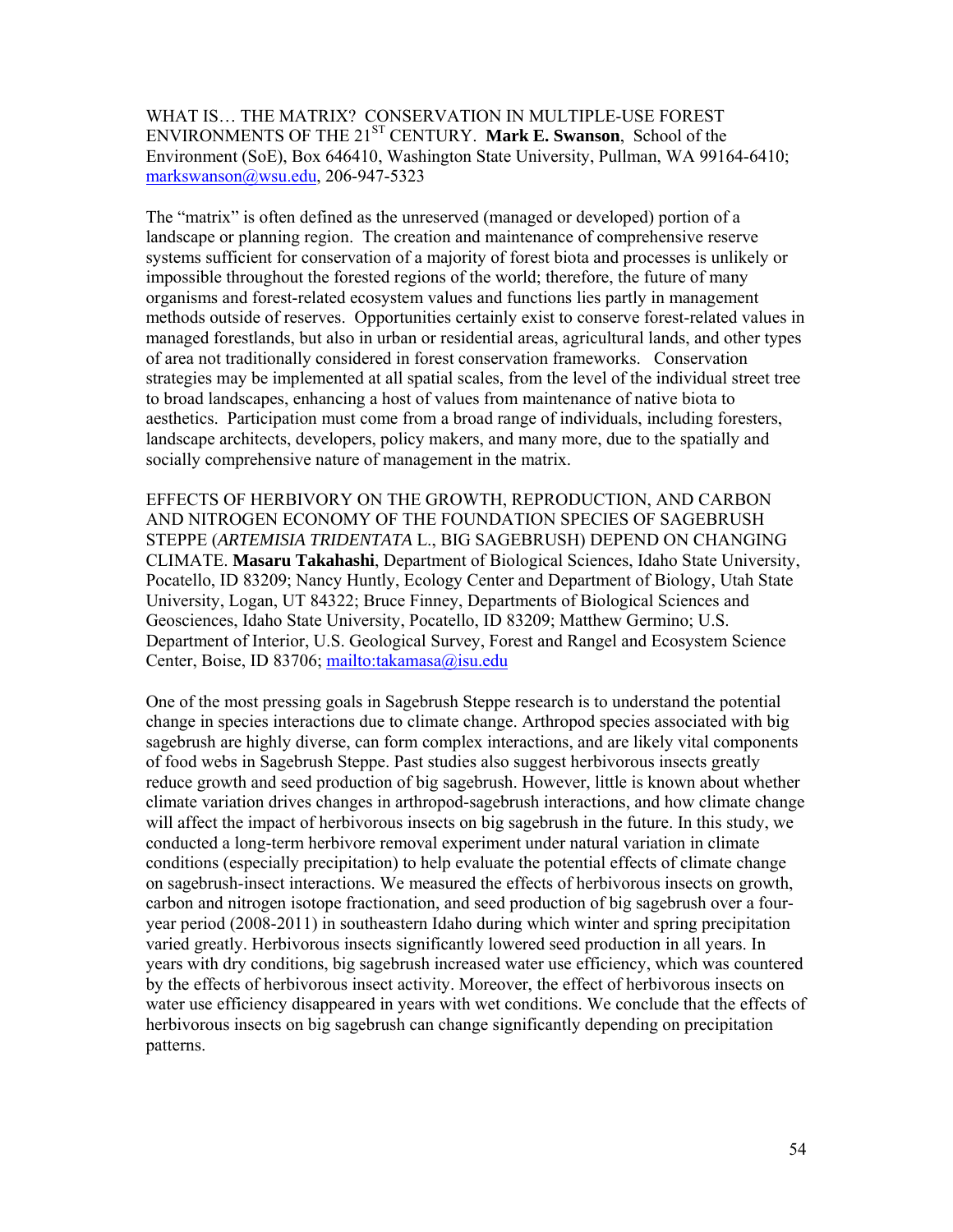UNDERSTANDING THE TRADEOFF BETWEEN SAFETY AND FOOD QUALITY BY PYGMY RABBITS**. Jamie Utz,** Jennifer Forbey**,** Boise State University, Boise ID 83725; Janet Rachlow, University of Idaho, Moscow ID 83844; Lisa Shipley, Washington State University, Pullman, WA 99163; jamieutz@u.boisestate.edu

Conserving an animal species requires understanding the simultaneous tradeoffs between shelter and food within a landscape, but most management approaches consider these factors independently. Quantifying interactions between cover and food quality at a scale relevant to a foraging animal could reveal the forces that shape habitat use. We investigated tradeoffs between predation risk and diet quality for the pygmy rabbit (*Brachylagus idahoensis*), a specialist herbivore reliant on sagebrush for cover and for 50-99% of its diet. We hypothesized that pygmy rabbits would forage in areas with low predation risk and high quality food but would trade off lower predation risk for higher quality food. We compared food intake by captive pygmy rabbits during trials designed to elicit tradeoffs through varying levels of predation risk (cover) and food quality (toxicity). Rabbits ate more under cover and preferred non-toxic food. However, interaction results suggested that the value of cover decreased when food quality was low, and the value of quality food decreased when cover was poor. Furthermore, foraging decisions by rabbits suggested marked individual variation in tolerance of toxins or predation risk. Follow-up field studies showed that heterogeneity of diet and cover quality exists in the sagebrush landscape and could influence habitat use by pygmy rabbits. Tradeoffs between cover and diet quality can influence foraging behavior and shape patterns of habitat use by pygmy rabbits, and these tradeoffs should be considered in habitat management for this and other specialist herbivores.

RELATIONSHIPS BETWEEN INTENSIVE BIOMASS PRODUCTION AND BIODIVERSITY IN NORTH AMERICAN FORESTS- A LITERATURE REVIEW. **Jake Verschuyl**, NCASI, P.O. Box 1259, Anacortes, WA 98221; Sam Riffell, Department of Wildlife, Fisheries, & Aquaculture Box 9690 Mississippi State University Mississippi State, MS 39762; Darren A. Miller, Weyerhaeuser NR Company, P.O. Box 2288, Columbus, MS 39704; T. Bently Wigley, National Council for Air and Stream Improvement, Inc. PO Box 340317, Clemson, SC 29634-0317; jverschuyl@ncasi.org

Energy policy in the United States and Canada has increasingly promoted development of plant-based biofuels to complement, and potentially provide alternatives to, fossil fuels. Large scale adoption of intensive biomass production in forests, however, has the potential to alter management, species composition, physical structure and landscape configuration of forests in some regions of North America. Because forest lands support a large proportion of biodiversity in many regions, it is important to understand what is known about forest biodiversity response to practices associated with biomass production systems. We summarized documented relationships between intensive production of forest biomass and forest biodiversity in North America and identify knowledge gaps. We searched the literature for papers that characterized biodiversity responses and used meta-analysis to summarize response to at least one of four treatments related to biomass harvesting: removal of forest harvest residues (coarse woody debris [CWD] manipulations), thinning, intercropping and short-rotation woody crops. We found that removal of snags and CWD may have more significance for birds than for other taxa. A decrease in abundance of invertebrates in CWD or snag removal plots is a possible mechanistic explanation for the reported lower bird abundance and diversity. Forest thinning treatments had generally positive effects on diversity and abundance across all taxa. We found biodiversity response to biomass harvest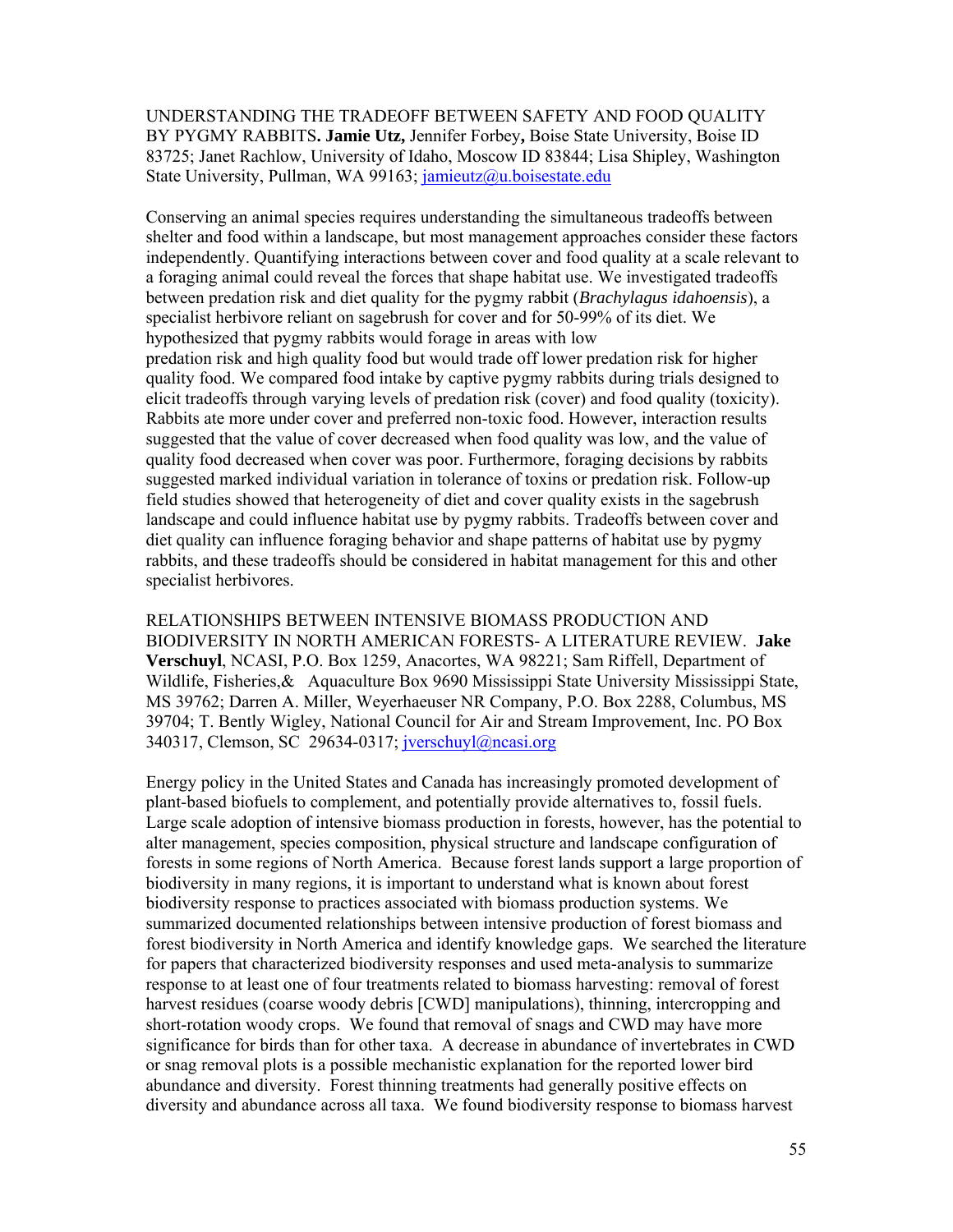at least somewhat dependent on harvest intensity. More research is needed to determine effects of short rotation woody crops, intercropping, CWD removal as well as geographic variation of results.

NOTES ON HYPERMARITIME FOLLICOLOUS LICHEN COMMUNITIES OF NORTHERN CALIFORNIA. **John Villella** 324 Avery St. Ashland, OR 97520; Tom Carlberg, 1959 Peninsula Drive, Arcata, CA 95521; jvillella@siskiyoubiosurvey.com

Hypermaritime foliicolous lichen communities were investigated at several locations in Northern California. The composition of foliicolous lichen community was found to be species depauperate when compared to tropical foliicole communities but resembling them in several ways. Observations of species rarely encountered in California are given and their known distribution in coastal California and the Pacific Northwest is discussed. Novel substrates for some species are discussed and several lichens are recorded as new to California.

HOLOCENE FIRE REGIMES OF THE PACIFIC NORTHWEST RECONSTRUCTED USING CHARCOAL ANALYSIS OF LAKE SEDIMENTS. **Megan K. Walsh**, Department of Geography, Central Washington University, 400 E. University Way, Ellensburg, WA 98926; Jennifer R. Marlon, Department of Geography, University of Wisconsin, 550 North Park Street, Madison, WI 53706; walshme@cwu.edu

The goal of this study was to determine the dominant influences on the fire history of the Pacific Northwest during the Holocene. Twenty six lake sediment-based charcoal records were extracted from the Global Charcoal Database and used to develop a composite biomass burning curve. This curve shows that prior to the Holocene (ca. 12-11,000 calendar years before present [cal yr BP]) biomass burning was low when climatic conditions were cool and dry. Burning then increased sharply and peaked ca. 10,000 cal yr BP when insolation anomaly was greatest and summer drought was higher than present. Biomass burning then decreased until ca. 6000 cal yr BP as a result of decreased insolation anomaly leading to cooler, wetter conditions. Following this, however, instead of continuing to decrease, biomass burning increased from ca. 6000-750 cal yr BP. After that, biomass burning decreased sharply until present.

Given the oddity of the trend in biomass burning over the past 6000 years, the study sites were separated into different categories and analyzed again to determine whether climate or other influences, such as human activities, were responsible for the patterns seen. The results showed very different burning trends for high vs. low elevation and forest vs. woodland study sites. Several of the categories showed the influence of the Medieval Climatic Anomaly and the Little Ice Age on the burning curves. Additionally, the burning trend at woodland sites suggests that human use of fire over the last several thousand years has had the greatest influence in this environment.

CLIMATE DRIVERS AND LANDSCAPE RESPONSE: HOLOCENE FIRE, VEGETATION AND EROSION AT CITY OF ROCKS NATIONAL RESERVE, IDAHO. **Kerrie Weppner**, Jen Pierce, Department of Geosciences, 1910 University Drive, Boise, ID 83725; Julio L. Betancourt, USGS, 1955 E 6th St., Tucson AZ 85719; kerrieweppner@u.boisestate.edu

In semiarid ecosystems, past fire regimes are poorly understood due to limited fire scars and few lakes containing charcoal sediments. Past fire and fire-related sedimentation can be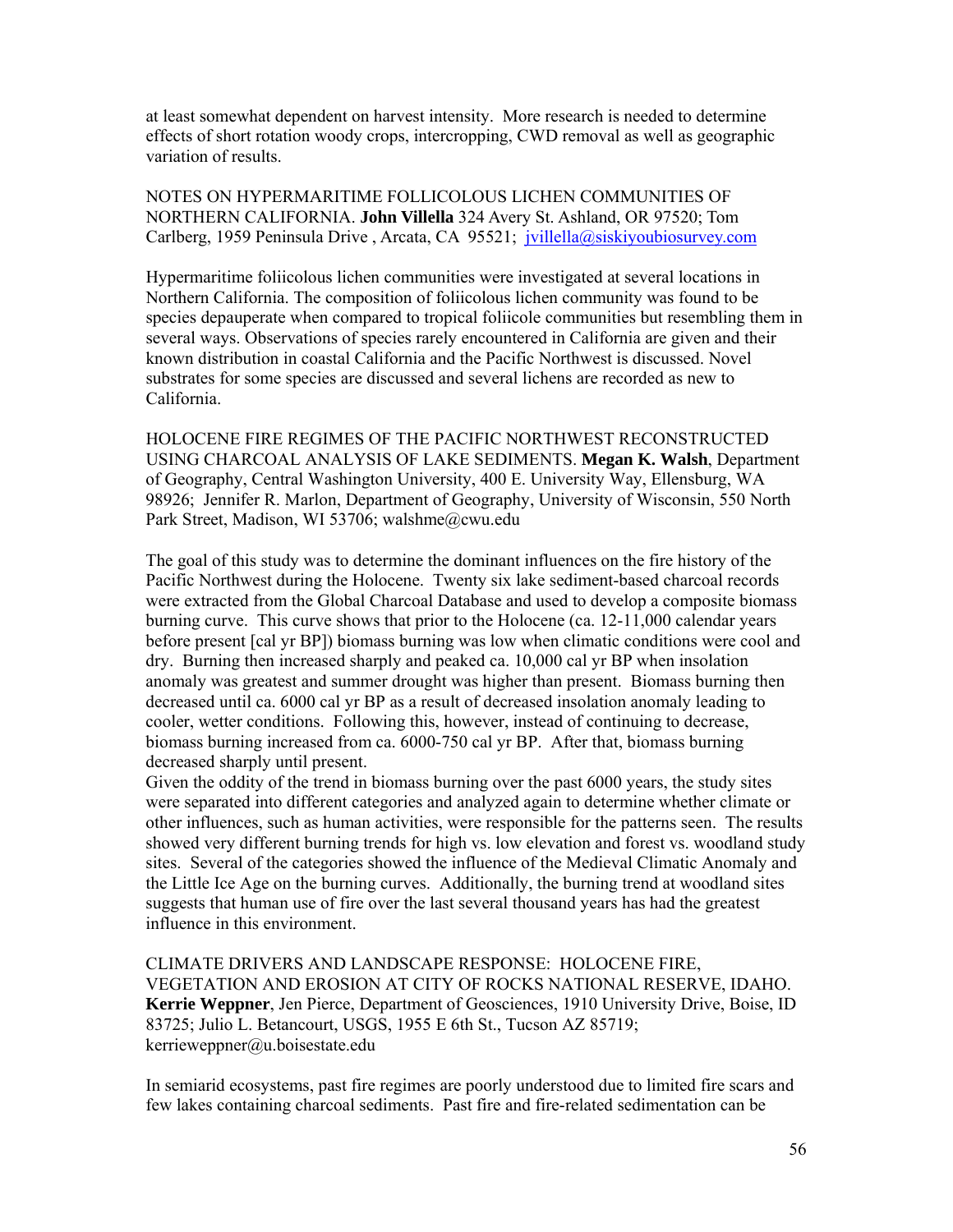reconstructed using charcoal preserved in alluvial and fluvial sediments, which we compare with woodrat midden reconstructions of vegetation at the migration front for single-leaf pinyon and Utah juniper at City of Rocks National Reserve (CIRO), Idaho. Radiocarbon ages from 37 charcoal samples indicate five episodes of increased fire activity. Frequent fires burned following deglaciation (10,700-9500 cal yr BP), and later during prolonged drought (7200-6700 cal yr BP). A moderate fire interval (2400-2000 cal yr BP) followed arrivals of Utah juniper ( $\sim$ 3800 cal yr BP) and single-leaf pinyon ( $\sim$ 2800 cal yr BP). Frequent fires burned as pinyon-juniper expanded (850-700 and 500-400 cal yr BP) and correspond to decadal droughts. No fires were recorded during extended wetter climate (9500-7200 cal yr BP) and fires were infrequent during dry but relatively stable climate (6700-4700 cal yr BP). Fire-related erosion also changed during the Holocene at CIRO. Debris flows were common during early and late Holocene, but infrequent  $\sim 6500-2500$  cal yr BP, when only  $\sim 4\%$  of measured alluvium deposited. This suggests prolonged minimal erosion, when drier, warmer mid-Holocene climate and low vegetation densities suppressed fire and colluvial storage for debris flow development. After ~4000 cal yr BP, higher vegetation densities (inferred from midden radiocarbon ages) re-stabilized hillslopes and increased colluvial storage. This, combined with frequent fires of expanding pinyon-juniper woodlands, likely triggered episodic post-wildfire debris flows.

\*# FROM FIELD TO FRIDGE: FIRST GLIMPSES OF FUNGICIDE-EXPOSED GUT FUNGI. **Emma R. Wilson**, Boise State University, Department of Biological Sciences, Boise, ID, 83725; Kelly L. Smalling, US Geological Survey, California Water Science Center, Sacramento, CA, 95819; Timothy J. Reilly, US Geological Survey, New Jersey Water Science Center, West Trenton, NJ, 08628; Lance Steele, Prasanna Kandel, Alison B. Chamberlin, Justin W. Gause, and Merlin M. White, Boise State University, Department of Biological Sciences, Boise, Idaho, 83725; emmawilson@u.boisestate.edu

Fungicides have long been used to control fungal diseases and play an important role in modern agriculture. However, they tend to be understudied and are not typically included in water quality monitoring programs. Fungicides are moderately hydrophobic and their persistence has been documented in water and sediment, leading to concerns that fungicides may have a detrimental effect on non-target fungi, which play a vital role in stream ecosystem functioning. Non-target fungi may exist as independent free-living organisms or within an intimate association of symbiosis, such as trichomycetes, or gut fungi, which associate with black fly larvae (Diptera, Simuliidae). To determine effects of fungicides on non-target gut fungi, four surface water sites (two agricultural, two reference) were sampled for black fly larvae in 2010. Pesticide concentration was measured for all water samples, gut fungi were assessed and enumerated, and black fly larval tissue was tested for pesticides. Gut fungi were observed to have lower prevalence, density, and spore production in agriculture sites compared to reference sites. Experimental microcosms have been initiated to determine more precise effects. Lab reared *Simulium vittatum* were hatched, inoculated with gut fungi and dosed with field-relevant concentrations of fungicides (750, 200, and 5 ng/L). A significant decrease in fungal biomass was observed at fungicide concentrations of 200 and 750 ng/L. We believe that the preliminary results indicate that fungicides have the potential to affect non-target fungal communities in surface water systems and are relevant toxins even at low levels in the environment.